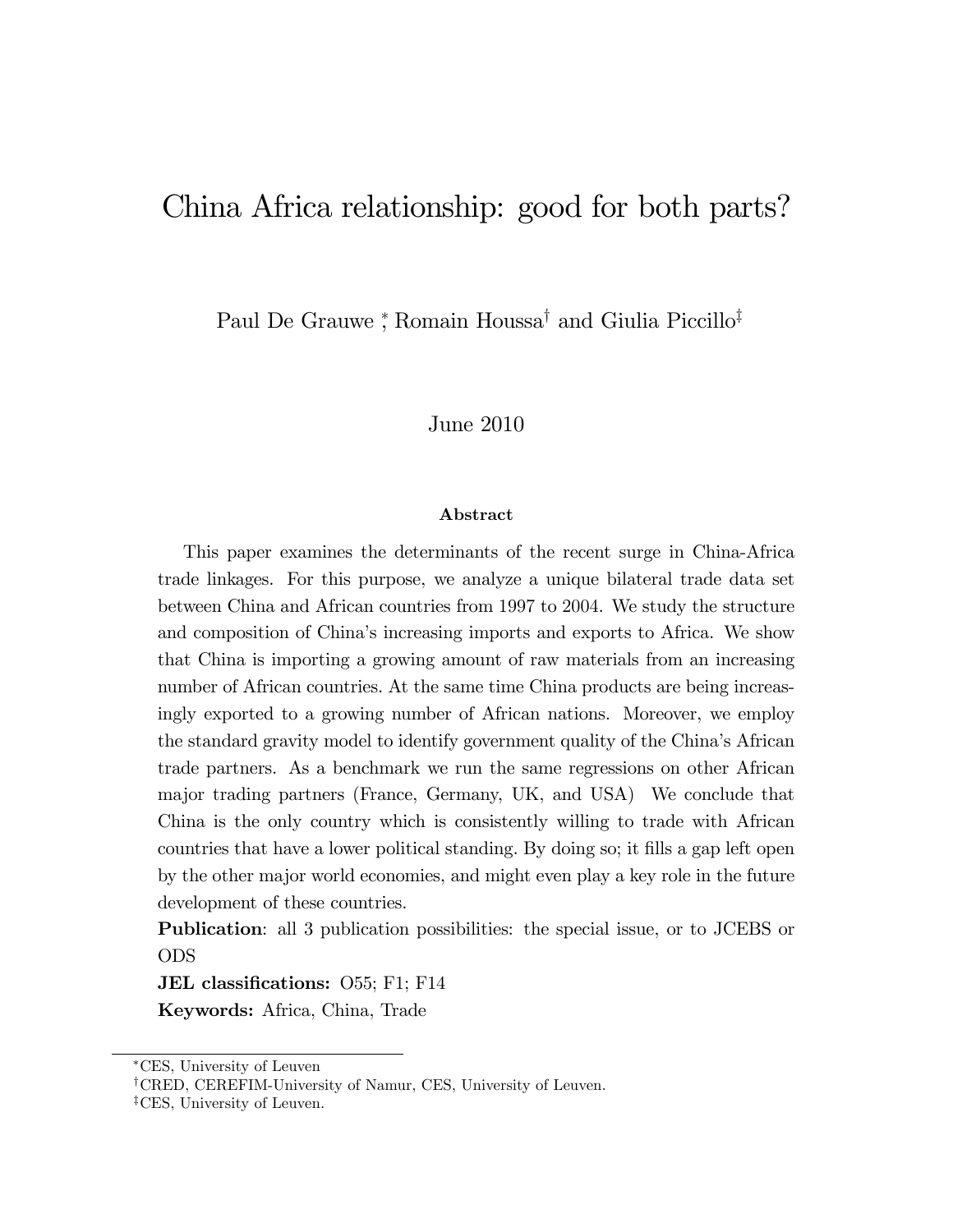## 1 Introduction

During the last two decades emerging market economies have increasingly become major players at the global level. For instance, the Öve largest Emerging economies, comprising of Brazil, China, India, Mexico, and Russia, now account for about 20 percent of the world output and 27 percent of global investment áows in PPP terms. As a result, these countries have intensified their trade (and financial linkages) with developed countries but also with the least developing countries (LDCs).

One such a linkage that has received much attention in recent years is the China-Africa relationship. For instance, China's shares in Africa's trade have risen dramatically from less than one percent in the 1980s to about 13 percent and 11 percent in 2009, respectively for Africaís import and export of good and services. Moreover, and most importantly, China now accounts for more than any European individual country in Africa's trade.

In light of these considerations, this paper aims to provide a comprehensive analysis of the surge in China-Africa trade relations. In particular, we explain the driving forces of this linkage and which strategies have been used by Chinese authorities and business players. We use a very complete dataset to get a big and very detailed picture of the trade relations between China and each of the African countries. By looking for trends both at the aggregate level and at the disaggregate level, we provide a comprehensive overview of our results.

There has been a growing literature on the relationship between Africa and China (see for example, Zafar  $(2007)$ , Dumludag et al.  $(2007)$ , Obstfeld  $(2009)$ , and Pilling  $(2009)$ . Our paper contributes to this literature in a number of ways. First, we examine a detailed and unique trade transaction data between China and each of the African countries over the period 1997 and 2004. The data set comes from the Chinese custom union. It consists of trade in goods grouped according to an 8 digit HS-code between each Chinese city and each of 59 African nations. With such a rich data set we are able to provide a better understanding of the sectorial interdependence between China and Africa.

For the purpose of the analysis we combine a descriptive analysis with an econometric framework. The descriptive analysis allows to identify the size and the dynamics of the goods that turn to be important for the China-Africa trade linkages. In the econometrics analysis, we run a number of gravity model regressions. In particular, we regress the China-Africa trade data on a number of indicators including the quality of government, income and physical distance between China and any African country. As a benchmark we use similar regressions to examine the driving forces of trade between African countries and their traditional trading partners including three European countries (France, Germany and UK) and the US. The results point to different relationships between government quality in African countries and Chinaís import and export with these countries, respectively. More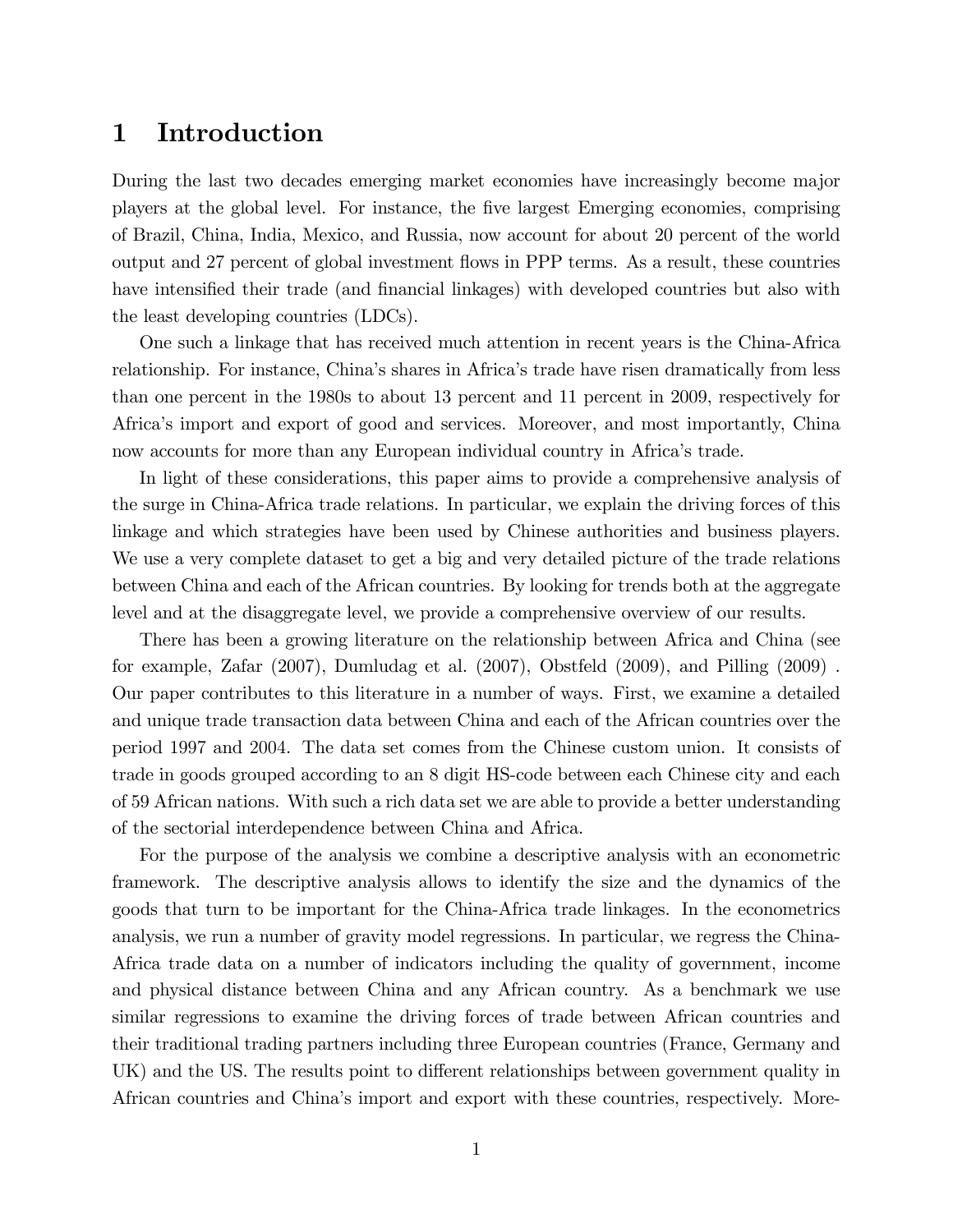over, we find significant differences between government quality in China's and European import African partners.

The rest of this paper is divided as follows. Next section introduces and describes the data. We provide several key charts and comments of the data, that allow the description of trends and focus on the most interesting anomalies. In this section we ask the questions that we will focus on in part three. In part three we introduce the logic of the gravity model, and we show our results. Finally, section 4 concludes.

## 2 Stylized facts on China-Africa trade dynamics

### 2.1 Facts at the aggregate level

Figure (1) reports the value of Africa's exports and imports with China. Figures (2) and (3) report the shares of the top six African export and import partners, respectively. The data show a spectacular growth of China-Africa trade over the period  $1980 - 2009$ . In particular, the values of China-Africa exports and import surged from US\$ 676:5 and 227:4 millions in 1981 to 43.3 and 52.9 billions in 2008. Moreover, Africa has had a trade deficit towards China until 2000. In this year for the first time, Africa reached a trade surplus vis- $\dot{a}$ -vis China. Starting in 2004 Africa constantly accumulates trade surpluses versus China until 2009, when a trend reversal occurs, coinciding with the financial crisis.<sup>1</sup>

Most importantly Chinaís export and import shares have increased by factors of about 168 and 5:4 respectively for African export and import. Furthermore, China has become the most important exporter to Africa whereas Germany, UK and US now play a relatively minor role in Africa (Figure 3). In the same way the rise of China import has led China to become the second largest importer from Africa, after the United States. To what extent has China-Africa trade surged in recent years?

Moreover, Figure (1) shows that while China shares of Africa trade have risen considerably since 1980, China trade deficit with Africa has widened in recent years.<sup>2</sup>

One explanation for the sharp rise of China import from Africa could be that as Chinaís economy is growing faster in recent years, it is requiring more raw materials. This demand is thus met by Africaís comparative advantage in these products. Moreover, as China starts importing from Africa it discovers a new potential market for Chinese products. This factor may explain the recent Chinaís export growth to Africa. This tightening of the trade relation between China and Africa could be potentially very positive for both ends. In particular,

<sup>1</sup>However, China trade (imports plus exports) with Africa only accounts for about six percent of Africa GDP (in 2007).

<sup>&</sup>lt;sup>2</sup>However, Africa only accounts for less than five percent of China's total trade with the world.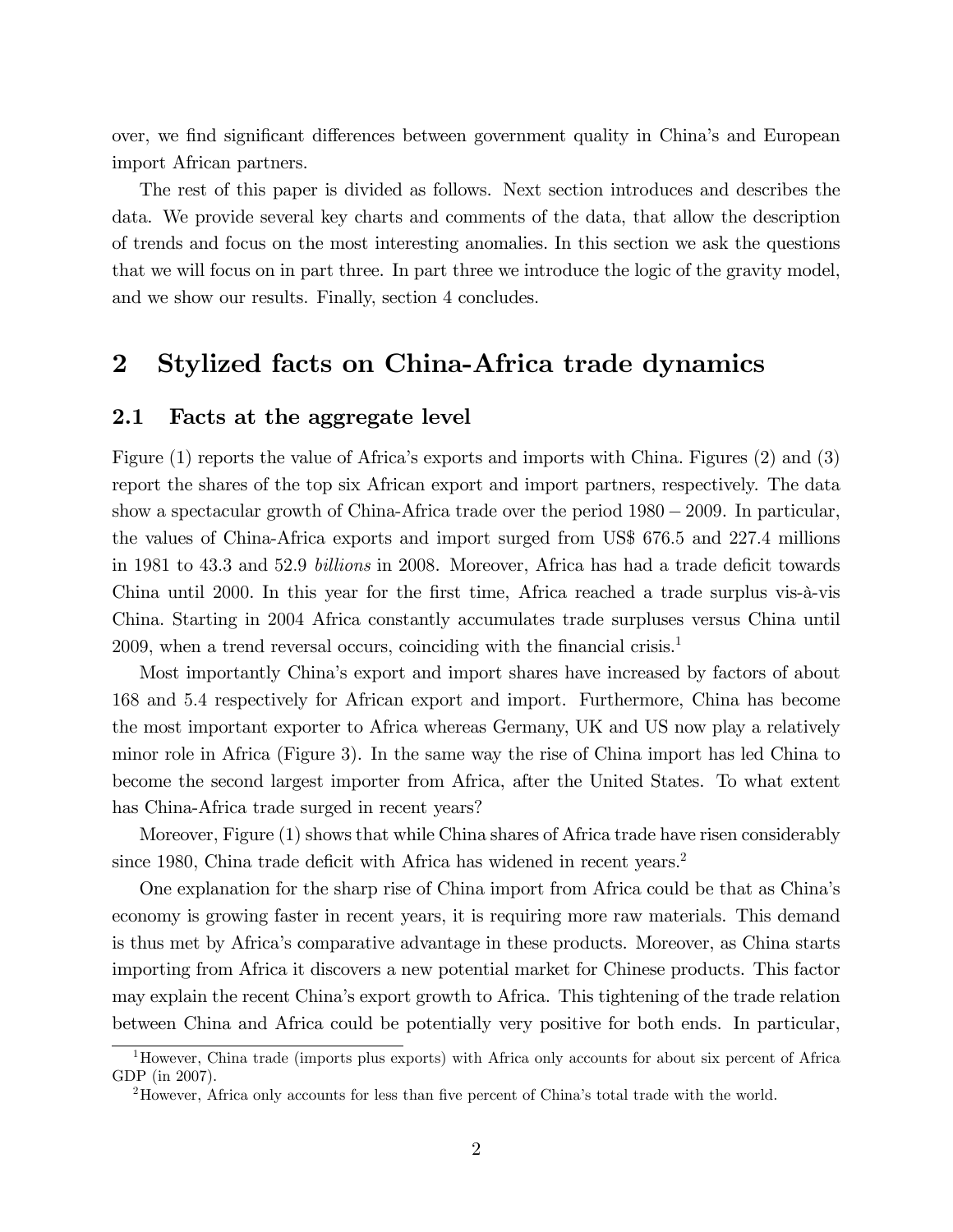

Figure 1: China shares of Africa Trade

Sources: IMF, Direction of Trade and Statistics

Figure 2: Shares of African main export partners in 1980 and 2009



Notes: The shares are obtained as the ratio of export values of the main African export partners by the value of African total export to the world. Export shares in 1980 (2009) are plotted on the left (right) panel. Sources: IMF, Direction of Trade and Statistics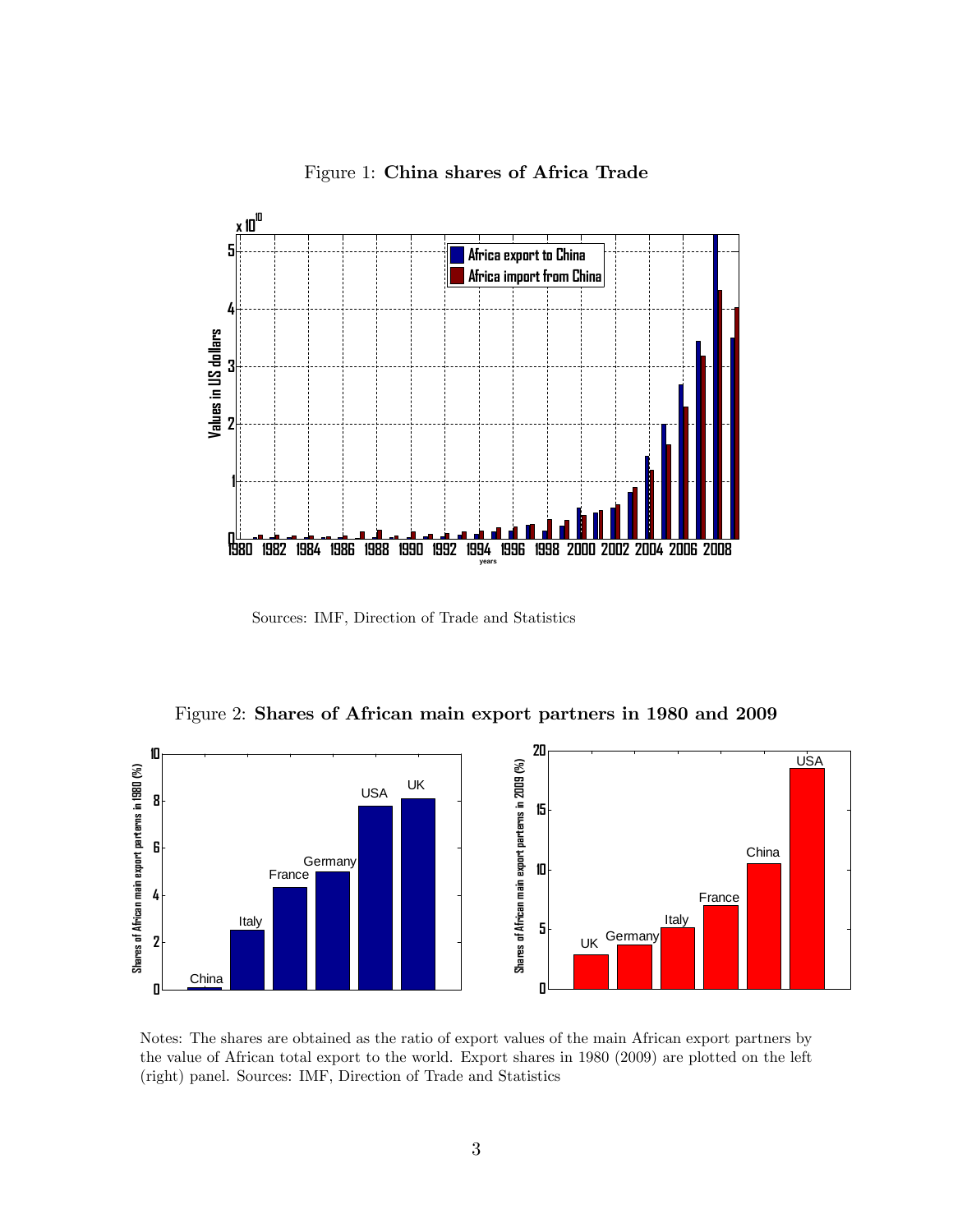

Figure 3: Shares of African main import partners in 1980 and 2009

Notes: The shares are obtained as the ratio of import values of the main African import partners by the value of African total import to the world. Import shares in 1980 (2009) are plotted the left (right) panel. Sources: IMF, Direction of Trade and Statistics

China's benefits from this relationship is twofold. On one hand, China is finding the necessary raw materials to fuel it growth. On the other hand, it is conquering a new export market. In the same way, Africa could benefit from several ways. One documented advantage from this interchange is the technology spillover (see for instance Obstfeld (2009) and Pilling (2009)). Section 3 explores other gains that Africa may derive from this trade. In the meantime, we provide a disaggregated analysis of the Africa-China trade dynamics.

### 2.2 Facts at a disaggregate level

We use disaggregated bilateral trade data between China and each of 59 African countries in 1997 2004. For simplicity of the analysis, from here on we analyze the data in terms of Chinaís imports and exports with Africa. The data come from the China customs statistics Beijing. The level of disaggregation is a HS 8-digit good codes amounting to about 10; 000 products. The data are in current US dollars and when necessary we use the US CPI series to convert them in real terms.

The main focus of this section is to examine whether China-Africa trade growth has been characterized by diversification or specialization across products and across African countries. In order to do so we aggregate the HS 8-digit good codes into a HS 4-digit classification. This leads to 1252 categories of products.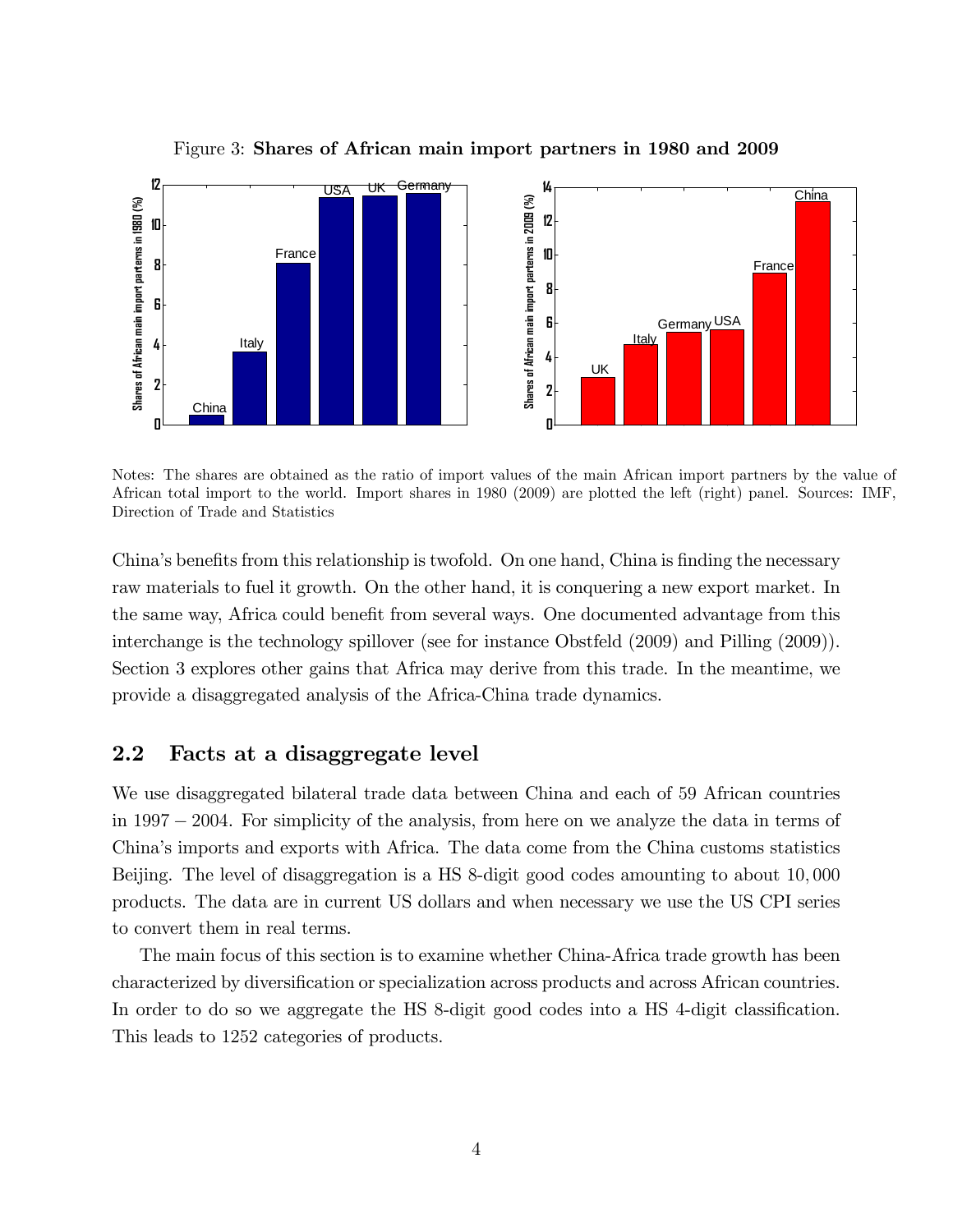#### 2.2.1 Diversification or concentration across products

In a first exercise we compute the share of each of the  $1252$  products for exports and imports in each year and rank them in ascending order. Subsequently, we compute the cumulative shares across the 1252 goods in each year. Figure (4) reports the inverse of the cumulative shares for China export and import in 1997 and 2004.



Figure 4: Inverse Cumulative Shares of Trade

Notes: Inverse cumulative export shares (left) and inverse cumulative import shares (right)

Irrespective to the year considered, the data show that the inverse cumulative shares curve is closer to the origin for China import products from Africa than for China export products to Africa. This observation implies that China export products to Africa are more diversified than China import products from Africa. In particular, the top seven African goods imported by China account for about 80 percent of Chinaís imports from Africa. As opposed to this, it takes about 120 goods to make up the same percentage of Chinaís exports to Africa.

We shift our focus to the dynamics of the distribution of China's export and import products. Figure (4) does not provide a clear conclusion to whether China-Africa trade has become more specialized across products. In order to get a better insight we concentrate on inverse cumulative shares of goods that account for 80 percent of export and import in 1997. Figure (5) displays the results.

Comparing the inverse cumulative share curves between 1997 and 2004 shows a clear shift in the distribution across the products. Over just eight years the exports of China became more diversified, while Chinese imports became sensitively more specialized. This shift in the distribution of China-Africa trade products is in contract with the shift in the distribution of the overall China trade with the world. In particular, Amiti and Freund (2008) find that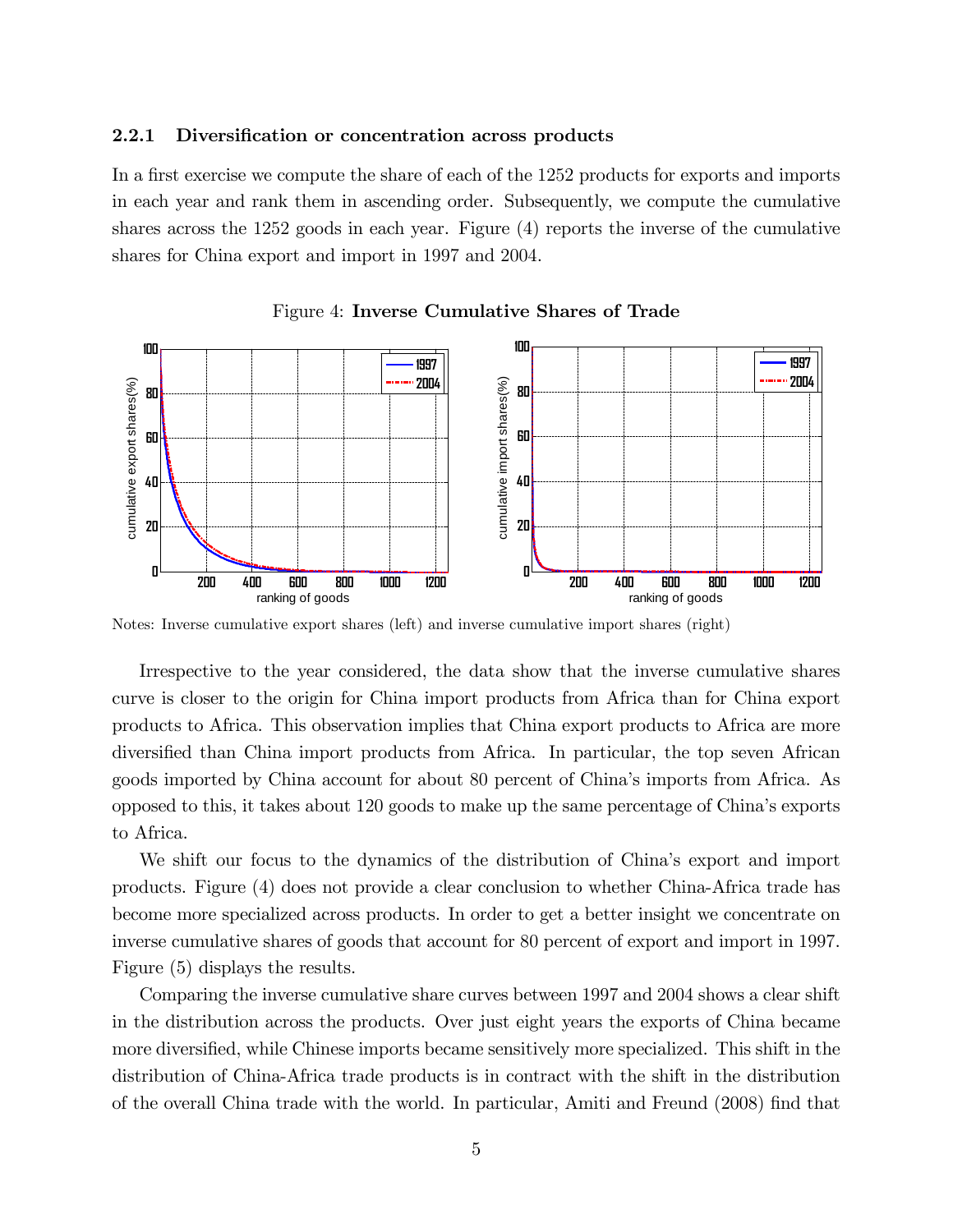

Figure 5: Cumulative Shares of Trade, Top 80 percent

Notes: inverse cumulative export shares (left) and inverse cumulative import shares (right)

China export to the world has become more specialized between 1992 and 2005.

This data paints a picture in evolution. The clear trend of specialization in Chinese imports that is illustrated by Figure (4) can be explained by Figure (6). Here we operate a subdivision of imports in five major categories ranging from raw materials to finished goods, with three intermediate classes. It is immediately evident how the raw materials have gone from barely half of the imports to a share of 80 percent. This movement is matched by a parallel drop in Önished goods. This fall, together with the relative drops in intermediary goods, sheds light over the increasing specialization of Chinese imports from Africa. It should be also noticed how the scales of the different goods are very different. In particular raw materials, which have always played a major role in China's imports, are increasing more than proportionally with the other categories. This fact also contributes to concentration of trade.

The great detail of our dataset allows us to dig deeper into which specific goods are leading the trend. The following figures show a snapshot of the most important Chinese imported (Figure 8) and exported (Figure 7) goods in 1997 and in 2004. We can see that in 1997 as in 2004, the top seven goods are all raw materials. This is consistent with our previous analysis. Looking at the dynamics of Chinese imports we see that overall the types of goods did not change between the years. However the most relevant factor that affected the distribution of Chinaís imports is the share of crude oil (and its basic derivatives) in the total imported goods from Africa. More specifically, oil used to make up about 35 percent of Chinese imports, and by the end of our data it reaches two thirds of all Chinaís imports from Africa. Going more in detail in the evolution of Chinese imports, we find that mineral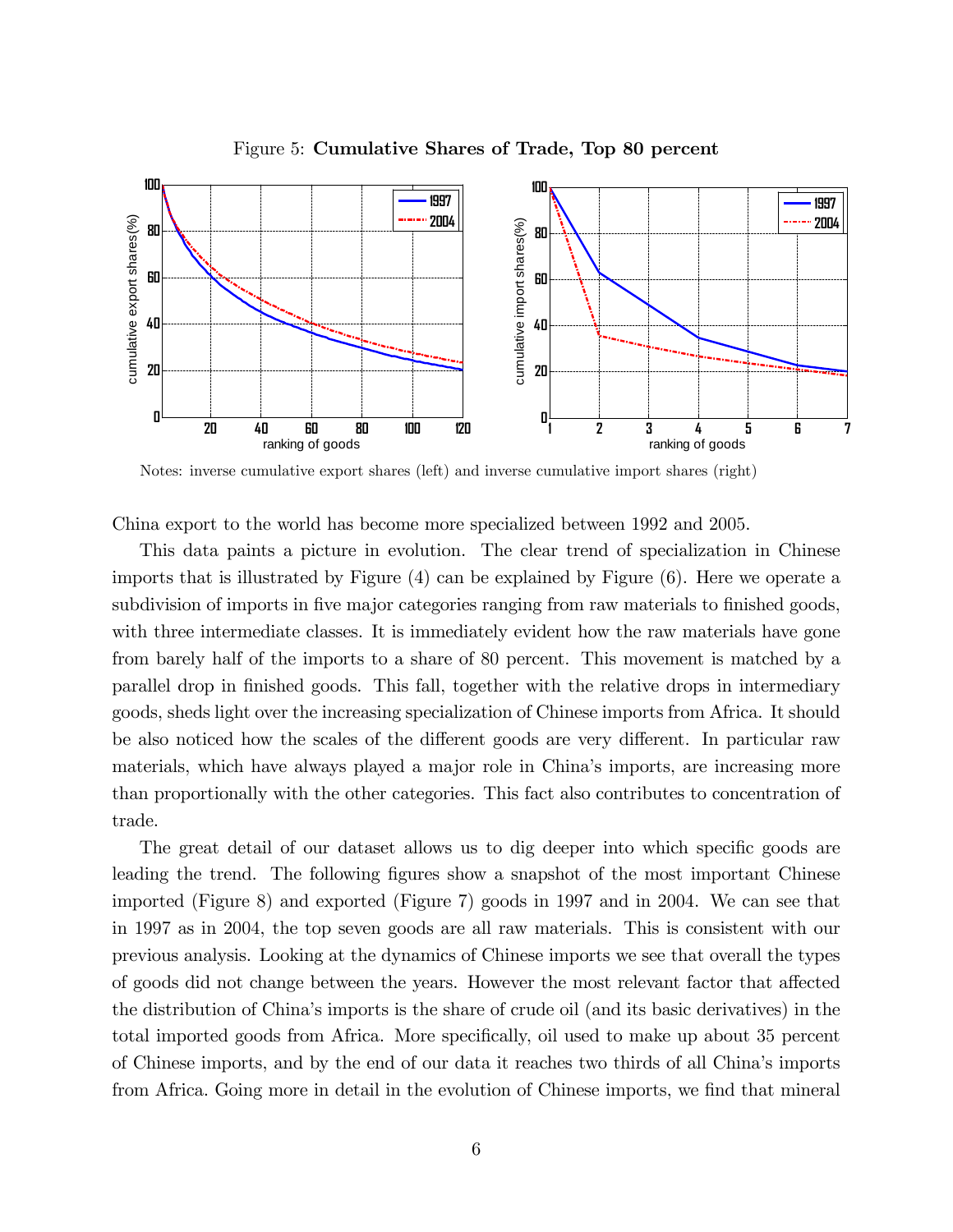



Figure 6: China import dynamics: raw vs finished goods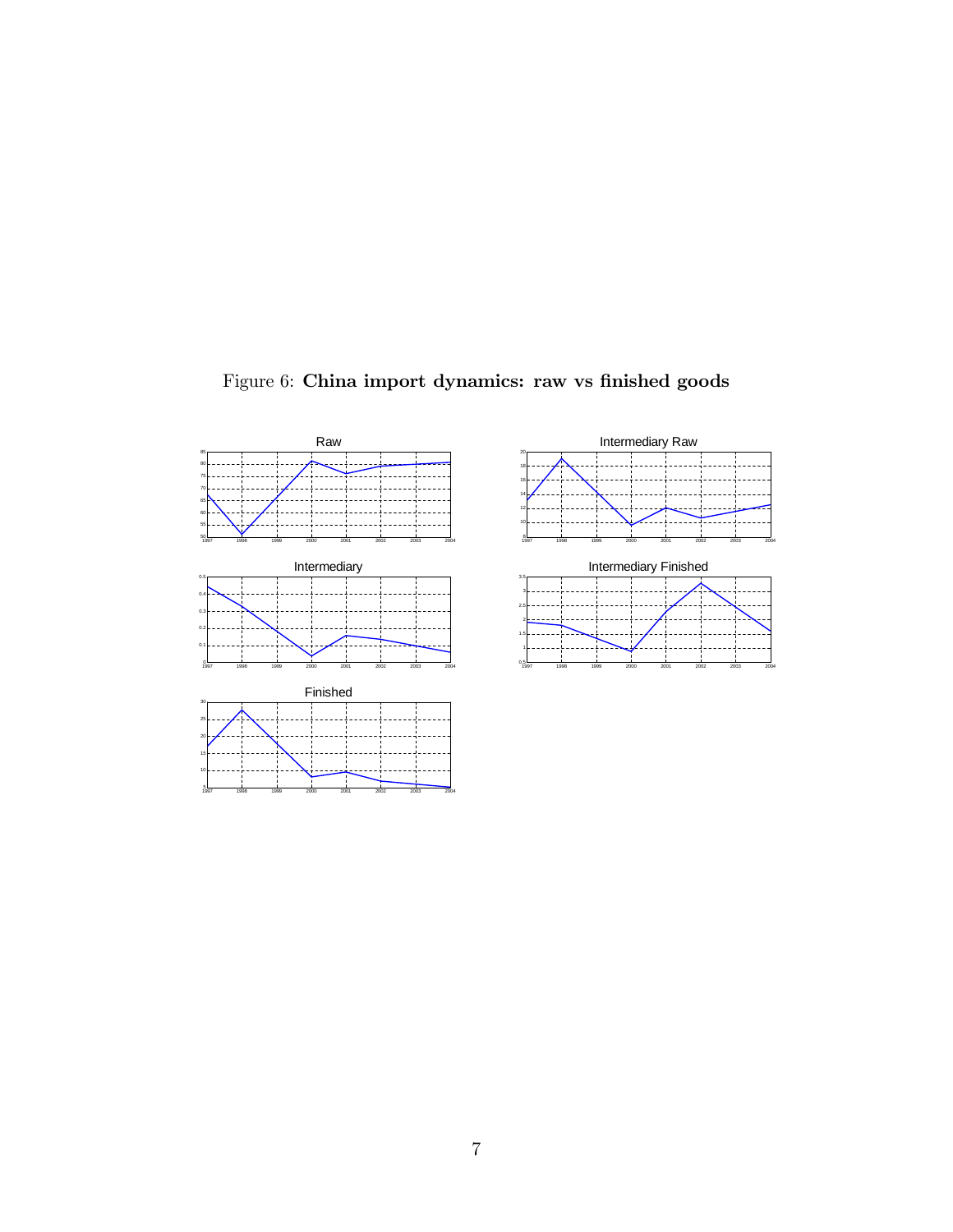goods now make up the second most important share of imports from Africa. In the same period wood, which used to play the second dominant role, is now only Öfth. Finally, crude tobacco is no longer among the top seven imports to China.



Figure 7: Top 7 import goods

Notes: 2709=Petroleum oils and oils obtained from bituminous minerals, crude;4403=Wood in the rough, whether or not stripped of bark or sapwood, or roughly squared;9801=Commodities not classified according to kind; 5201=Cotton, not carded or combed;2601=Iron ores and concentrates, incl roasted iron pyrites;7102=Diamonds, whether or not worked, but not mounted or set; 2401=Unmanufactured tobacco; tobacco refuse; 7110=Platinum, unwrought or in semi- manufactured forms, or in powder form

On the other hand Figure (8) describes a much different scenario for China export products to Africa. To start with, all the most important exports from China to Africa are manufactured goods, in both years. Moreover, while the percentages of the most relevant 10 goods are about similar between 1997 and 2004, the composition of this top 10 list changed considerably. With the exception of the first three goods, all the old most important goods are no longer so relevant just eight years after. Nevertheless, the first two most important goods still maintain their place in the ranking. These two are clothing and footware. Examples of goods that entered this ranking are different types of clothing (i.e. women clothing), transportation vehicles, televisions. Instances of goods that are no longer so important are housing articles, trunks and traveling bags.

This change in the distribution calls for a deeper study of the data. The diversification of China exports is also influenced by the introduction of new products. Figure (9) shows the top 10 most relevant new products from 1997 to 2004. The right panel of Figure (9) shows that these products were not really new in 2004 but they have been introduced by Chinese firms to Africa at some earlier point in time. Specifically, goods like knitted fabrics and semifinished products of iron have started suddenly, after the new decade. On the other hand,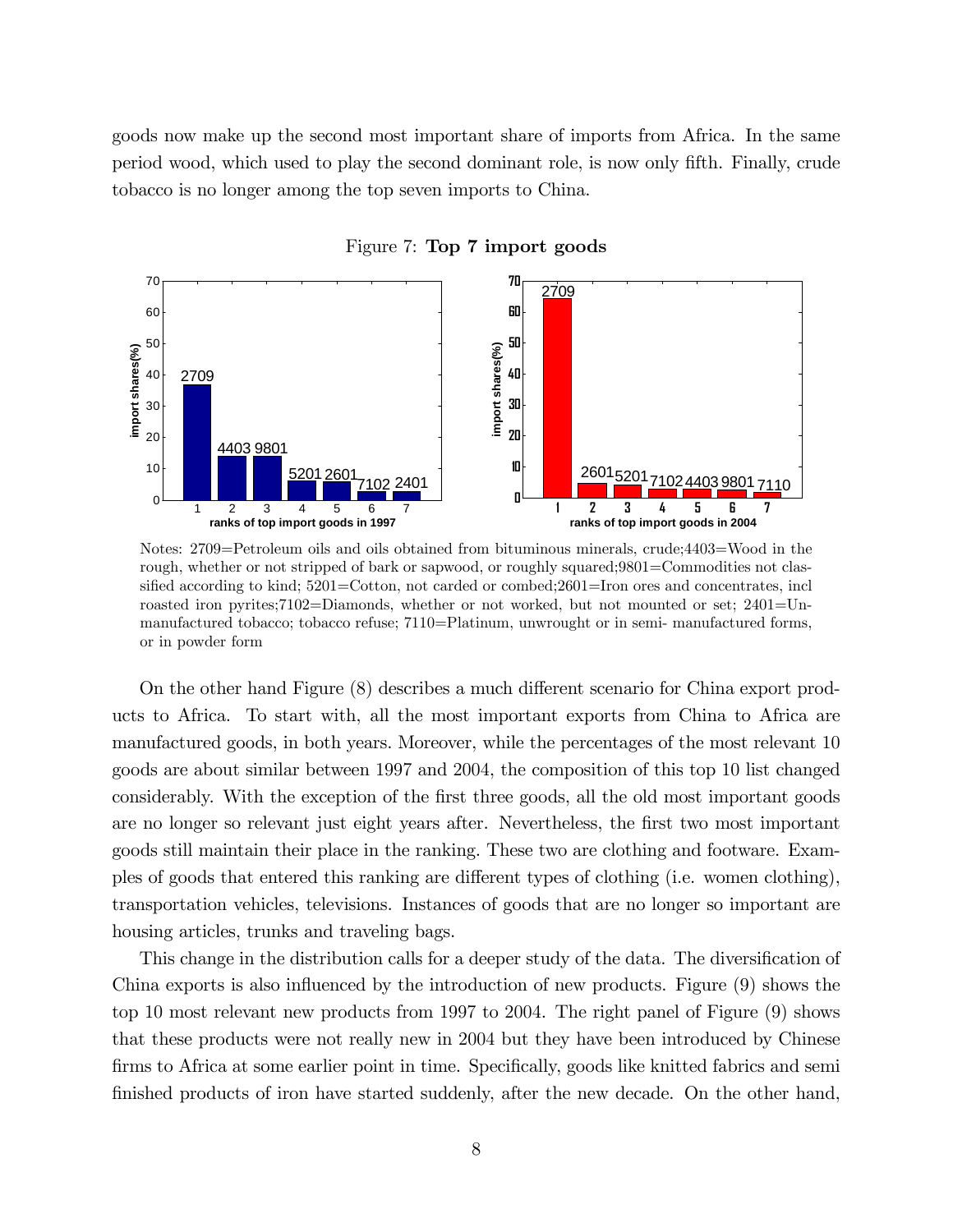



Notes: HS definitions of these goods are as follows:  $5208=$ Woven fabrics of cotton, with $>$ =  $85\%$ cotton, weight $\epsilon=200g/m2;6402=O$  ther footwear with outer soles and uppers of rubber or plastics; 8506=side-cars; Primary cells and primary batteries; 6911=Tableware, kitchenware, other household articles & toilet articles, of porcelain or China;  $902=$ Tea, whether or not flavoured;  $4202$ ; 4202=Trunks, suit-cases and similar containers; travelling-bags, wallets and similar containers; 5513= 'Woven fabrics, with $<85\%$  synthetic staple fibres, mixed with cotton, weight $<=170$ g/m2; 1006=Rice; 8901=Cruise ships, excursion boats, ferry-boats, cargo ships, barges & similar vessels for the transport; 6203=Men's or boys" suits, ensembles, jackets, blazers, trousers, bib and brace overalls, breeches & shorts, not knitted or; 8517=Electrical apparatus for line telephony or line telegraphy; videophones; 5407=Woven fabrics of synthetic filament yarn, incl woven fabrics obtained from materials of heading No 5404; 8711=Motorcycles & cycles fitted with an auxiliary motor, with or without side-cars;  $6104$ =Women<sup>"</sup>s or girls" suits, ensembles, trousers, bib & brace overalls, breeches & shorts, etc, knitted or crocheted; 8528=Television receivers ( incl video monitors and video projectors);  $4011 =$ New pneumatic tyres, of rubber;  $9801 =$ Commodities not classified according to kind<sup>'</sup>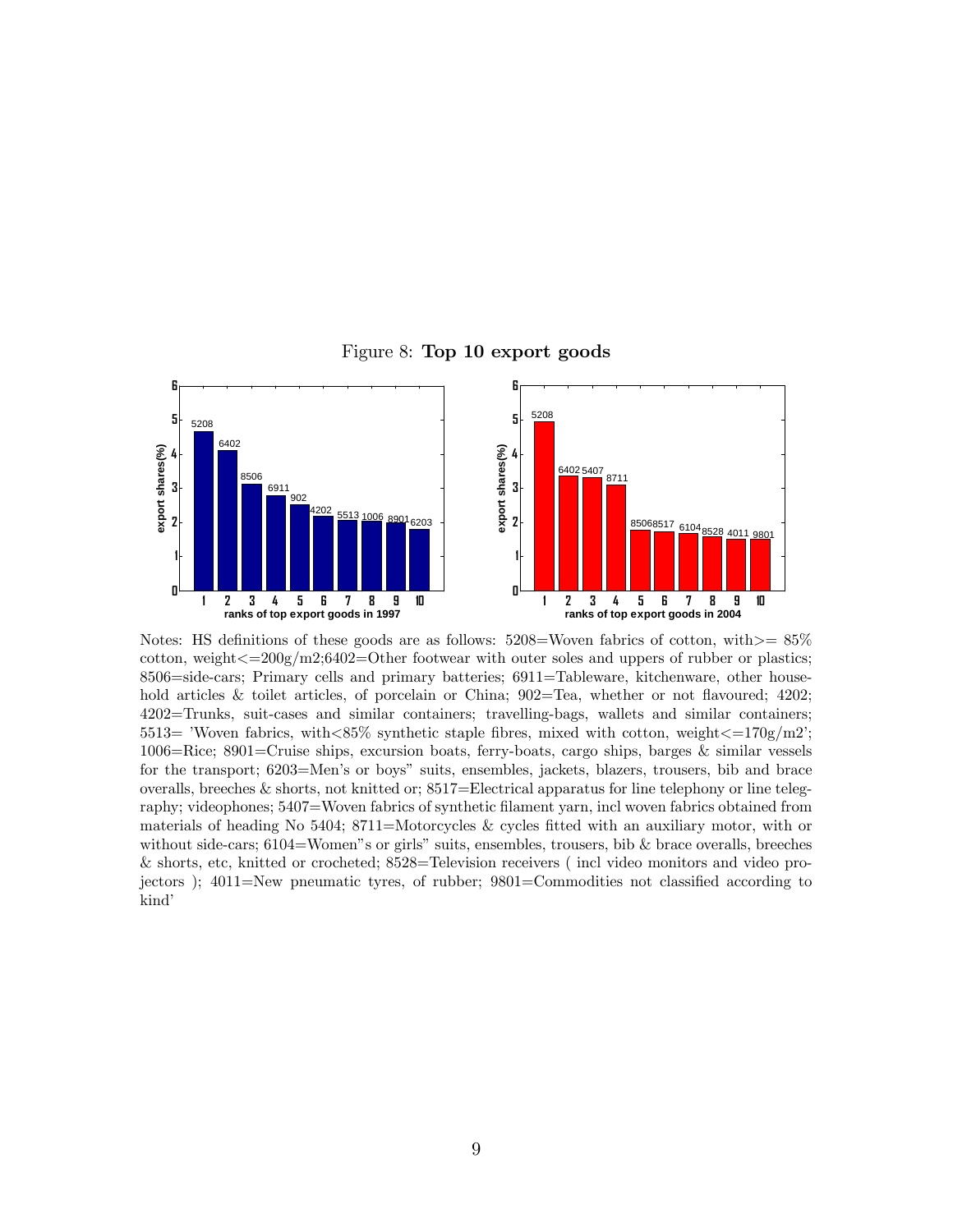ores and cellulose have increased slowly, in a gradual manner, over the whole time span we study.



Figure 9: Top 10 new export goods in 2004

 $6006'$  =  $'0$ ther knitted or crocheted fabrics';  $6005'$  = 'Warp knit fabrics, other than those of heading 6001 to 6004'; '2613' = 'Molybdenum ores and concentrates';'6004' = 'Knitted or crocheted fabrics, width $>30$ cm, with $>=5\%$  elastomeric yarn or rubber thread, excl heading 6001′;  $3504'$  = íPeptones and their derivatives; other protein substances and their derivatives; hide powderí; í7207í  $=$  'Semi-finished products of iron or non-alloy steel'; '3912' = 'Cellulose and its chemical derivatives, in primary forms'; 3906′ = 'Acrylic polymers in primary forms'; '8105′ = 'Cobalt mattes & other intermediate products of cobalt metallurgy; cobalt & articles thereof, incl<sup>†</sup>;  $7226'$  =  $'F$ lat-rolled products of other alloy steel, width<600mmí

In this section we found evidence that China has concentrated its imports from Africa over the period of time studied. However the exports of China to Africa have followed a different dynamics, as new products entered the African market. In the next section it is interesting to look into the geographical distribution of trade. Does China trade with a limited number of African countries? Or in a specific region? Or even, is China targeting the natural resources of a wider array of African regions? The next section addresses these issues.

#### 2.2.2 Diversification or concentration across African countries

This section describes the geographical distribution of Chinese trade on the African territory. We study whether China's trade with Africa is concentrated with a few countries or if it is widespread across the continent in the period from 1997 to 2004. For this purpose we aggregate the value of China's imports and exports across the 1252 goods and retain the dynamics of the aggregate at the country level. .

In particular for each year we compute the share of each of the countries for exports and imports and rank them in ascending order. Subsequently, we compute the cumulative shares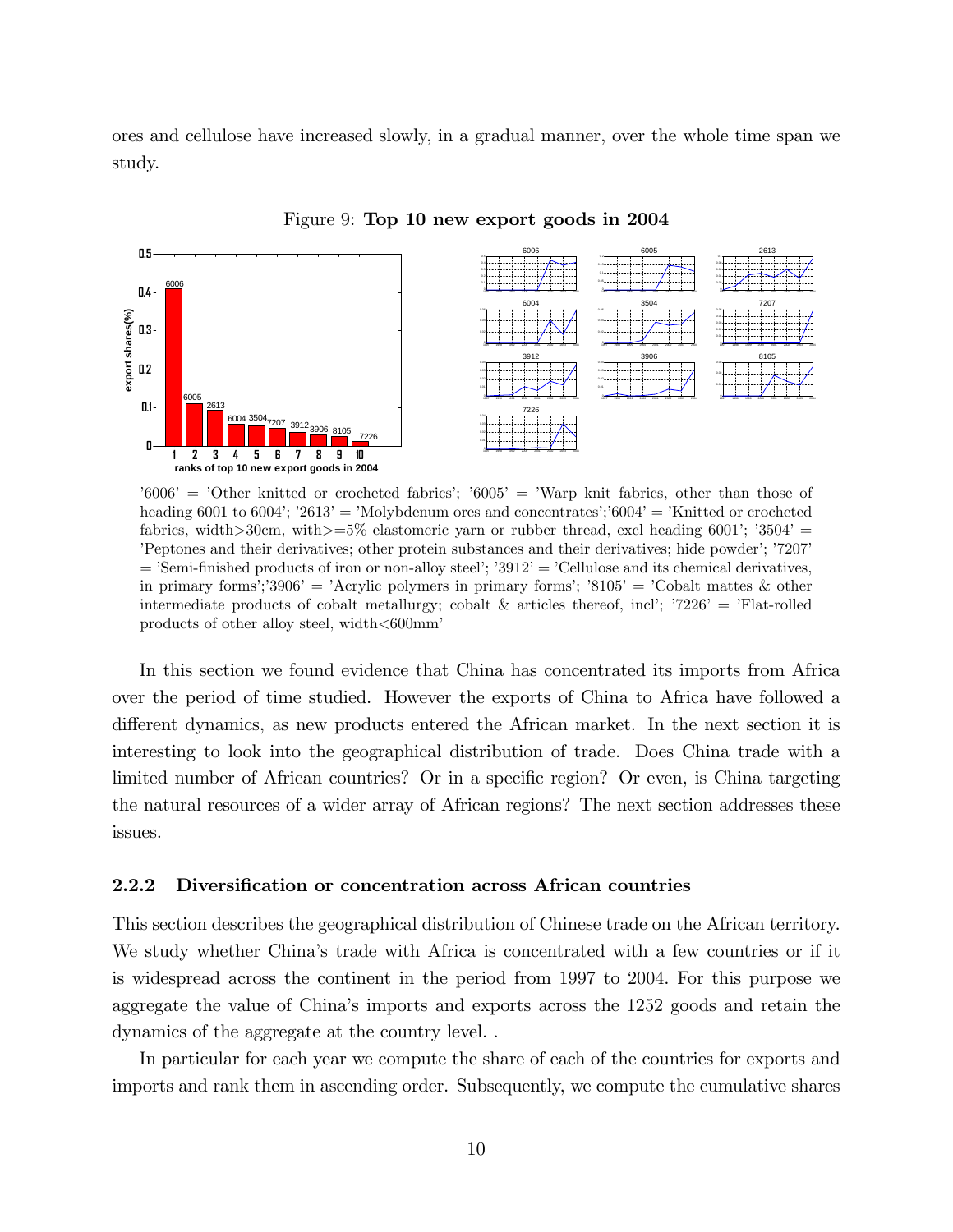across the 59 countries in each year. Figure (??) reports the inverse of the cumulative shares for China exports and imports in 1997 and 2004.



Figure 10: Cumulative Shares of African Countries



The data show that the China's import curve is closer to the origin. This observation suggests that while exports from China to Africa are well distributed across countries, imports of China are very concentrate. Moreover, Figures (11) and (10) show that the import curve shifts slightly upwards. This trend implies that Chinaís import goods became more diversified across countries over the range of time 1997-2004.

Figure 11: Cumulative Shares of Trade, top 80 percent countries



Notes: export shares (left) and import shares (right)

Our earlier Öndings show that Chinaís imports from Africa became more concentrated on oil and mineral across our time span. Therefore the results of Figures (11) and (??)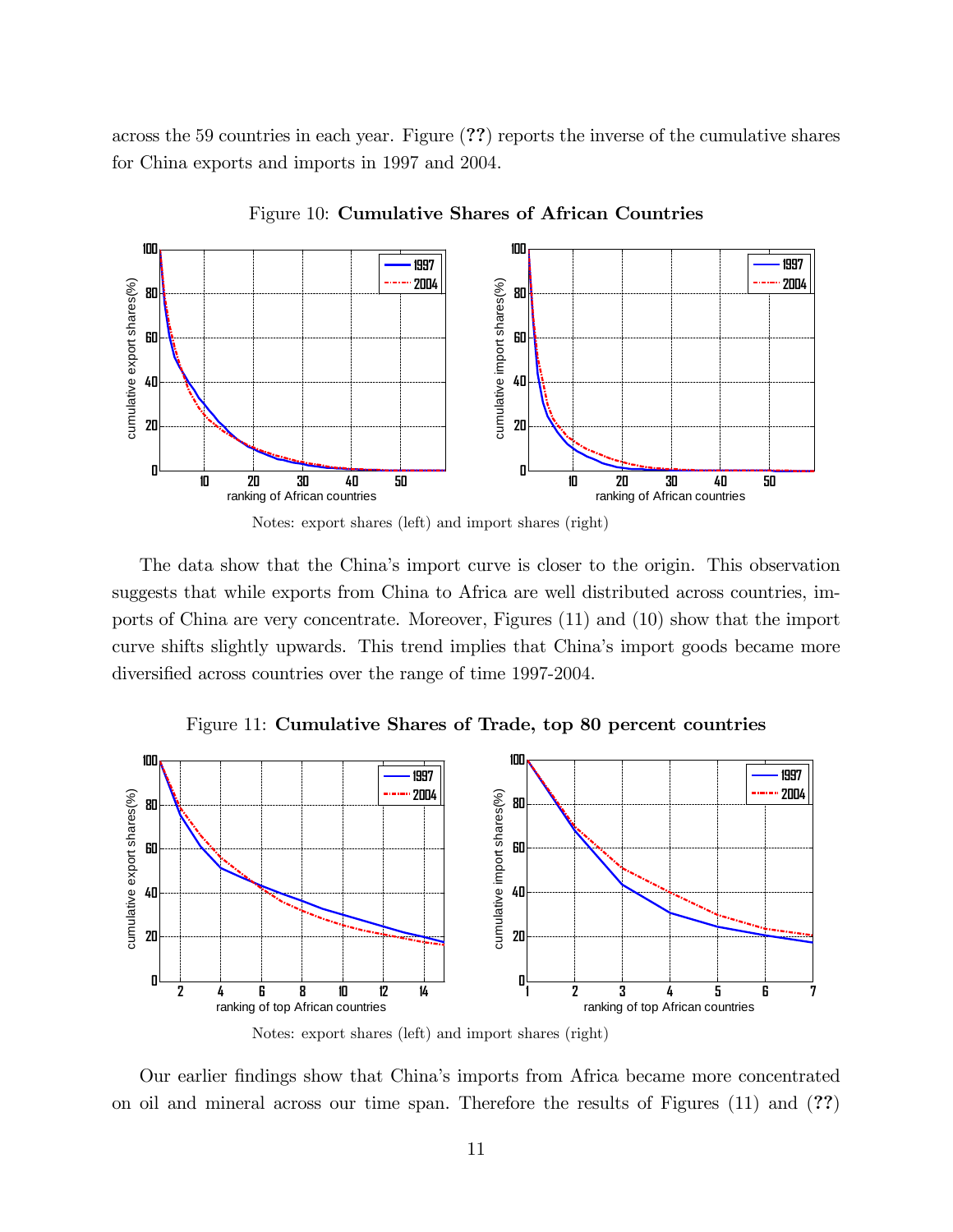pointing to the diversification across African countries, look interesting. Combining these two findings, it can be deduced that China's need for raw materials increased in these eight years, therefore it started importing these goods from more and more countries in Africa.

We proceed to show the main African trade partners of China, and to check how these have changed over the years. Figures (??) and (13) display the top 10 China's export and import African partners in 1997 and 2004. While the exporting countries remained quite similar over the years, the import countries have drastically changed.



Figure 12: Top 10china export african partners in 1997

In particular, the biggest Chinaís import partner used to be South Africa. However in 2004, Angola, which used to be a minor exporter to China, became the main partner. In addition Egypt, which used to be second, completely disappeared from the top 10 list altogether. It is very possible that this change was due to the concentration of Chinaís import toward oil and minerals. To complete the picture of the data, we just show the six new countries that became Chinaís import partners in the course of the eight years under study. These are shown in Figure (14).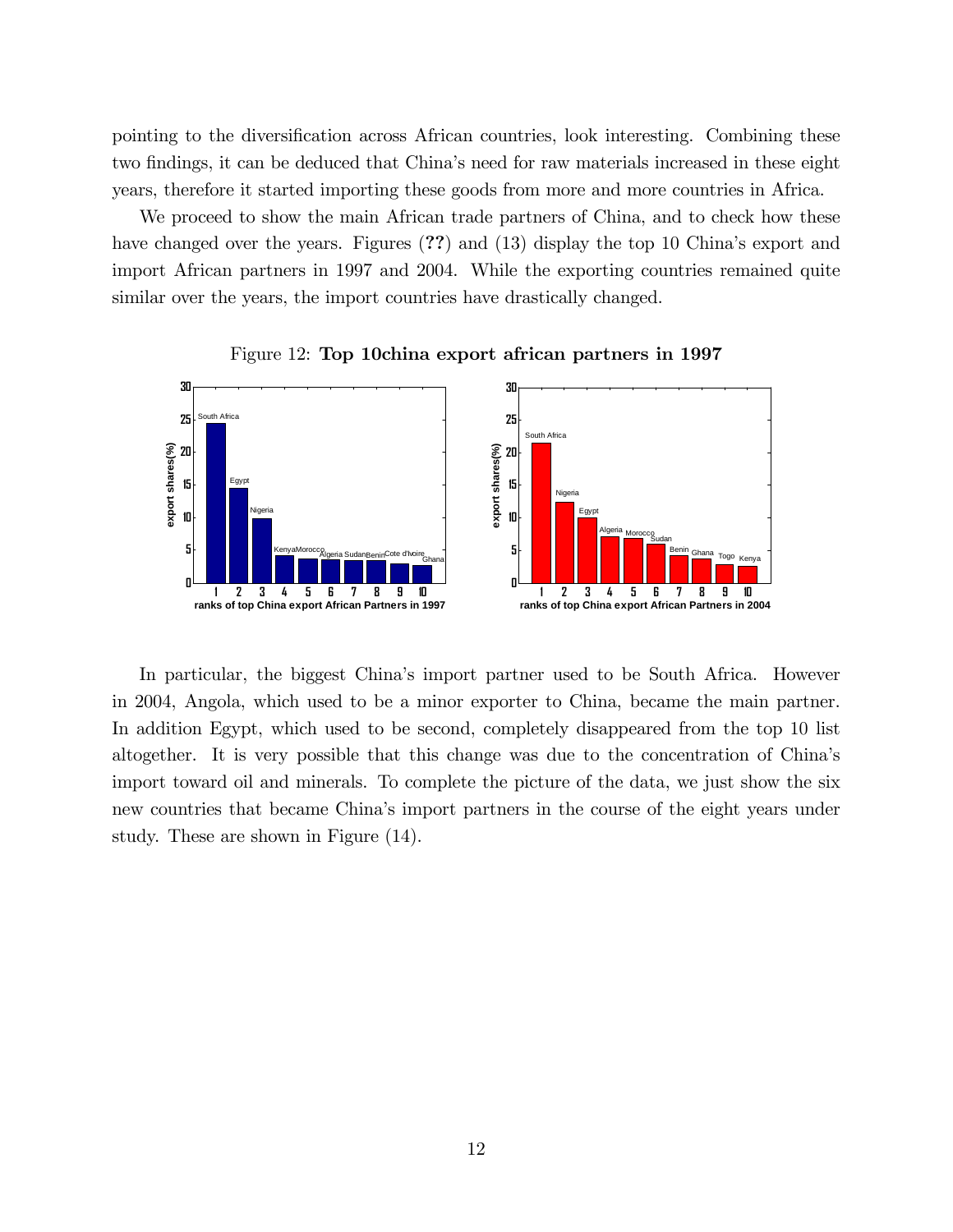

Figure 13: Top 10 china import african partners in 2004

Figure 14: Top 10 new import partners in 2004

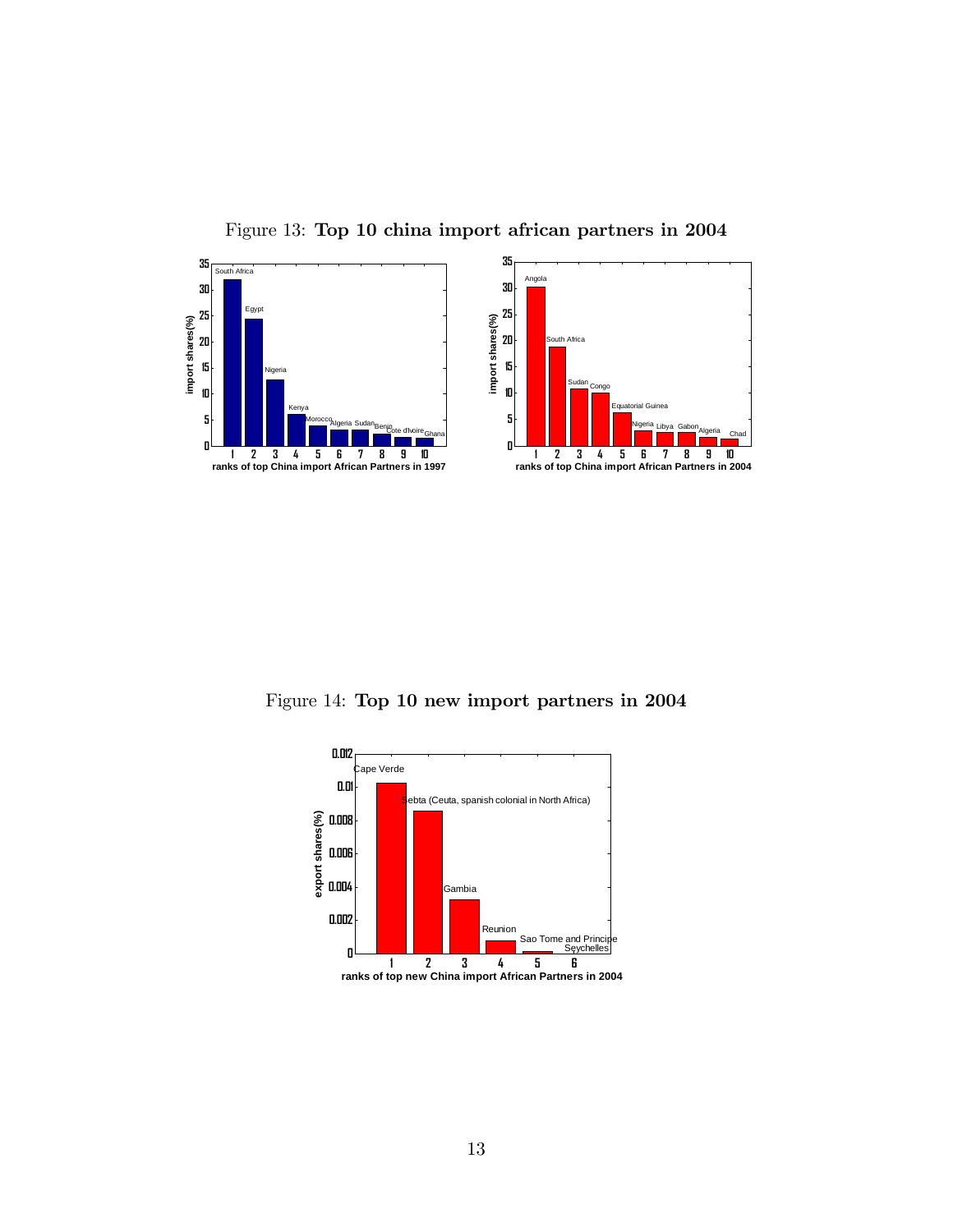## 3 Empirical Model and Results

The figures above have highlighted several trends and motivate some questions. For instance, why does China import mainly from a few countries, while it exports more widely? What are the specifics of a typical African trade partner of China? How does the search for natural resources affect the choice of China's trade partners? In order to shed light on these questions, we use the gravity model. Specifically, in addition to the standard gravity model variables, we are interested in the links between governance quality variables and China Africa trade. In order to place our analysis in a broader perspective we apply the same ,model to the trade of Africa with other major trade partners (France, Germany, UK, USA).

### 3.1 Model

We use an extended version of the gravity model employed in Rose (2004):

$$
\ln(X_{i,j,t}) = \beta_0 + \beta_1 \ln(D_{i,j}) + \beta_2 \ln(Y_i Y_j / Pop_i Pop_j)_t + \beta_3 \ln(Y_i Y_j)_t
$$
\n
$$
\gamma Govername{)}_{i,j,t},
$$
\n(1)

where

- $\bullet$   $X_{i,j,t}$  denotes real export or import value of country i,  $(i = China, France, Germany, UK, USA)$ with an African country  $j$  at time  $t$ ; we use real aggregate trade values across the products using data from the China custom statistics and the IMF, DOTS. We also use disaggregated data on trade across the five sub-categories discussed above the text: raw material, finished goods, and three intermediate classes;
- $D_{i,j}$  is physical distance between country i and an African country j; we use distance data available at the web-site of CEPII;
- $\bullet$  Y<sub>i</sub> and Y<sub>j</sub> are real income for country i and an African country j, respectively; we use real GDP series in 2000 dollar. The data is obtained from World Bank database, W DI 2008;
- Pop<sub>ch</sub> and Pop<sub>j</sub> are total population of country i and an African country j, respectively; The data is obtained from World Bank database, *WDI* 2008;
- $\varepsilon_{i,j,t}$  is the error term;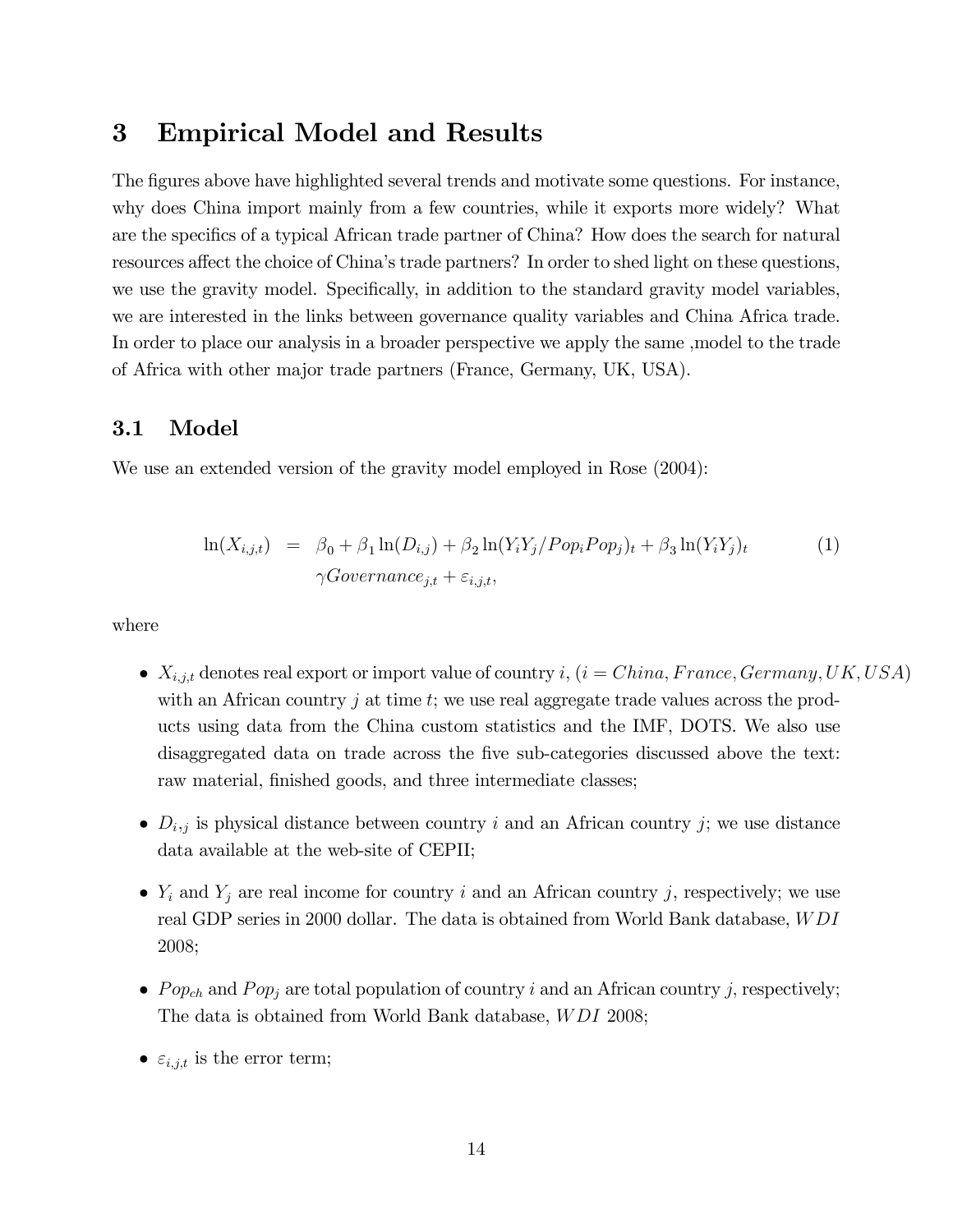Governance<sub>jst</sub> is a measure of government quality in an African country j at time t. We use six measures of governance quality provided by Kaufmann et al. (2009): Voice and Accountability, Political Stability and Absence of Violence/Terrorism, Government Effectiveness, Regulatory Quality, Rule of Law, and Control of Corruption. Kaufmann et al.  $(2009)$  report estimated values for these governance indicators in the range  $-2.5$ to  $2.5$  in  $1996 - 2008$ , where higher values indicate better governance outcomes.<sup>3</sup>

In Eq. (1)  $D_{i,j}$ ,  $\ln(Y_i Y_j / Pop_i Pop_j)_t$ , and  $\ln(Y_i Y_j)$  represent standard regressors in the gravity model analyzed in the literature (see, for instance, ). In particular, the gravity model predicts that the closer are countries the more trade transactions they will do such that we would expect the sign of  $\beta_1$  to be negative. Moreover, the gravity theory suggests that trade between two countries would be large the larger is either economy. So we would expect the sign of  $\beta_2$  and  $\beta_3$  to be positive. Finally, Eq. (1) includes an unusual gravity model regressor, i.e.  $Government_{j,t}$ , which is our variable of interest. By doing so we would like to test whether countries that with better trade less with China. In the next section we will analyze data at an aggregate and disaggregated level respectively.

### 3.2 Results

For the aggregate trade gravity equations we use data from 1996 to 2006, while for disaggregated trade we use data from 1997 to 2004. 4 In addition, data availability forces us to perform the regression analysis on 53 countries.

#### 3.2.1 Results using aggregate export and import of the products

Table (1) reports estimated results for Eq. (1) on China export and import with Africa using the Seemingly Unrelated Regression (SUR) method.

The results show that the gravity model variables are most statistically significant for

<sup>3</sup>Following is a short summary of the governance variables as from Kaufmann et al. (2009) 1) Voice and Accountability (voice)  $\sim$  broadly defined as the voice that each citiwen has in the making of the government; 2.) Political Stability and Absence of Violence (pstab) – the stability of the government and the perceived danger that this will be overthrown violently; 3.) Government Effectiveness (gov) – looking at the quality of the government policies; and their effectiveness and credibility; 4.) Regulatory Quality (regulatory) – the ability of the government to pass a regulatory framework to regulate private property; 5.) Rule of Law (Rule) – summarizing the perceptions on the credibility and enforcement of contracts; and 6.) Control of Corruption (Corruption) – looking at the perception of government power yielded to derfend private interests and the extent of private elites.

<sup>4</sup>Due to data availability on governance quality the years 1997,1999 and 2001 were not considered in the aggregate regression. For the same reason, in the disaggregated regression for 1997 we use data on governance for 1996. Observations for the years of 1999 and 2001 are dropped from the disaggregated regression.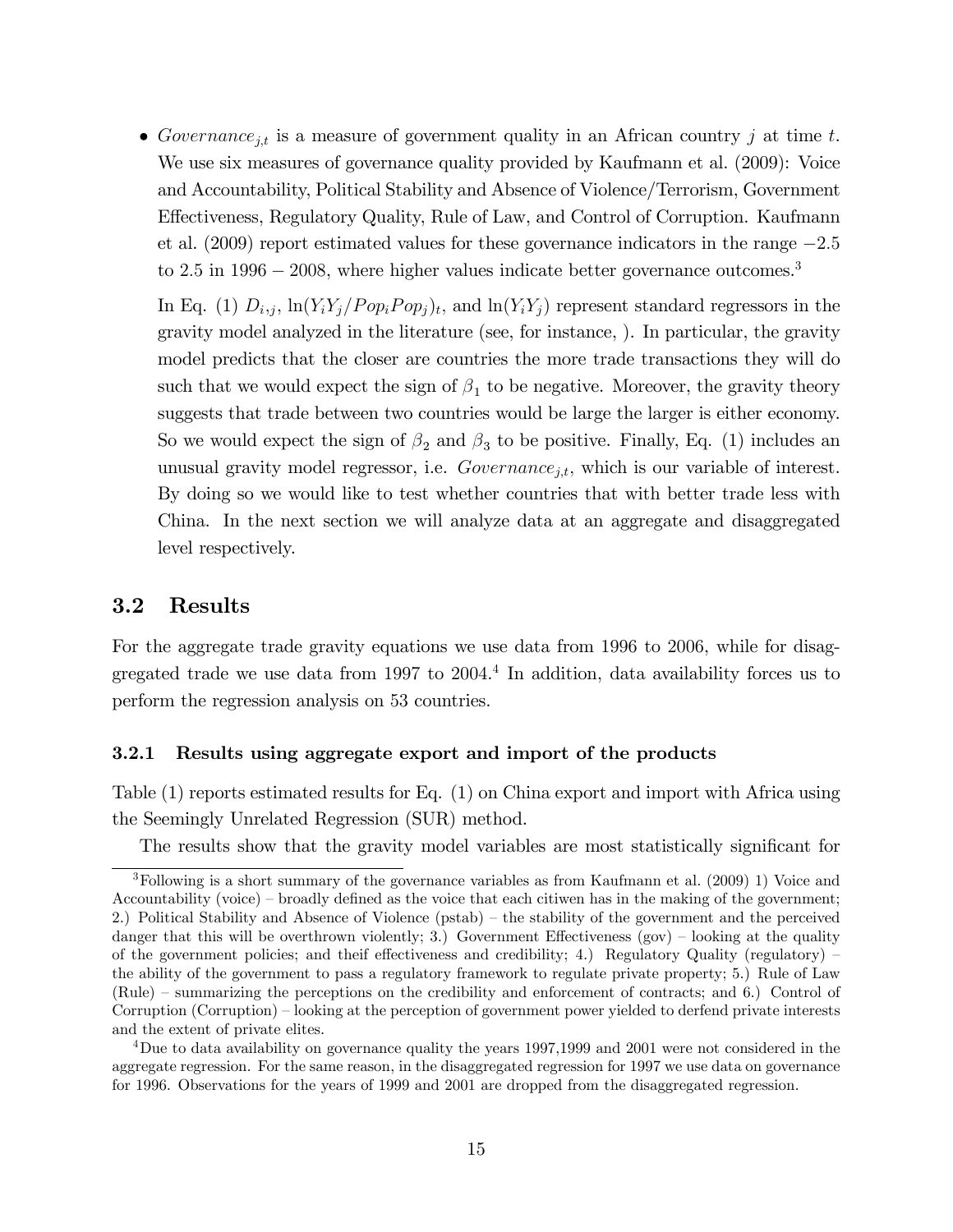| Equation                     | Obs                         | Parms                        | RMSE          | $R-sq$                      | chi2                 | $\mathbf P$               | Equation     | Obs                       | $\rm{Parms}$                 | RMSE         | $R-sq$           | chi2       | $\mathbf P$    |
|------------------------------|-----------------------------|------------------------------|---------------|-----------------------------|----------------------|---------------------------|--------------|---------------------------|------------------------------|--------------|------------------|------------|----------------|
|                              |                             |                              |               |                             |                      |                           |              |                           |                              |              |                  |            |                |
| lRexp                        | 318.00                      | 4.00                         | 1.87          | 0.21                        | 84.28                | 0.00                      | lRexp        | 318.00                    | 4.00                         | 1.79         | 0.27             | 120.32     | 0.00           |
| <b>IRimp</b>                 | 318.00                      | 4.00                         | 4.39          | 0.15                        | 55.72                | 0.00                      | <b>lRimp</b> | 318.00                    | 4.00                         | 4.46         | 0.12             | 42.75      | 0.00           |
| $\overline{\mathrm{Co}}$ ef. | $\overline{\mathrm{Std}}$ . | Err.                         | $\rm{Z}$      | P > z                       | [95%                 | $\overline{\text{Conf.}}$ | Coef.        | Std.                      | Err.                         | $\mathbf{z}$ | P > z            | $[95\%$    | Conf.          |
| lRexp                        |                             |                              |               |                             |                      |                           | lRexp        |                           |                              |              |                  |            |                |
| dist                         | $-3.84$                     | 0.71                         | $-5.44$       | 0.00                        | $-5.23$              | $-2.46$                   | dist         | $-3.72$                   | 0.67                         | $-5.54$      | 0.00             | $-5.04$    | $-2.41$        |
| pstab                        | 0.00                        | 0.11                         | 0.02          | 0.99                        | $-0.22$              | 0.22                      | regulatory   | 0.88                      | 0.16                         | 5.34         | $0.00\,$         | $\rm 0.55$ | $1.20\,$       |
| ly                           | 0.46                        | 0.08                         | 6.01          | 0.00                        | 0.31                 | 0.61                      | $_{\rm ly}$  | 0.48                      | 0.07                         | 6.77         | 0.00             | 0.34       | 0.62           |
| lyp                          | $-0.22$                     | 0.09                         | $-2.36$       | 0.02                        | $-0.41$              | $-0.04$                   | $_{\rm lyp}$ | $-0.22$                   | 0.09                         | $-2.43$      | 0.02             | $-0.39$    | $-0.04$        |
| constant                     | 28.10                       | 8.01                         | 3.51          | 0.00                        | 12.40                | 43.80                     | constant     | 26.25                     | 7.68                         | 3.42         | 0.00             | 11.20      | 41.30          |
| <b>IRimp</b>                 |                             |                              |               |                             |                      |                           | <b>lRimp</b> |                           |                              |              |                  |            |                |
| dist                         | $-2.36$                     | 1.65                         | $-1.43$       | 0.15                        | $-5.60$              | 0.88                      | dist         | $-3.00$                   | 1.67                         | $-1.80$      | 0.07             | $-6.28$    | 0.27           |
| pstab                        | $-0.91$                     | 0.27                         | $-3.43$       | 0.00                        | $-1.43$              | $-0.39$                   | regulatory   | 0.23                      | 0.41                         | 0.57         | 0.57             | $-0.57$    | 1.03           |
| $_{\rm ly}$                  | 0.79                        | 0.18                         | 4.45          | 0.00                        | 0.44                 | 1.14                      | ly           | 0.93                      | 0.18                         | 5.24         | 0.00             | 0.58       | 1.28           |
| $_{\rm lyp}$                 | 0.10                        | 0.22                         | 0.46          | 0.65                        | $-0.33$              | 0.53                      | $_{\rm lyp}$ | 0.04                      | 0.22                         | 0.18         | 0.86             | $-0.40$    | $0.48\,$       |
| constant                     | $-9.99$                     | 18.75                        | $-0.53$       | 0.59                        | $-46.74$             | 26.75                     | constant     | $-9.41$                   | 19.10                        | $-0.49$      | $0.62\,$         | $-46.84$   | 28.03          |
| Equation                     | Obs                         | $\overline{\mathrm{P}}$ arms | <b>RMSE</b>   | $R-sq$                      | chi2                 | $\overline{P}$            | Equation     | Obs                       | $\overline{\mathrm{Parms}}$  | <b>RMSE</b>  | $R-sq$           | chi2       | $\overline{P}$ |
| lRexp                        | 304.00                      | 4.00                         | 1.81          | 0.21                        | 83.15                | 0.00                      | lRexp        | 318.00                    | 4.00                         | 1.87         | 0.22             | 87.16      | 0.00           |
| lRimp                        | 304.00                      | 4.00                         | 4.39          | 0.10                        | 34.68                | 0.00                      | <b>lRimp</b> | 318.00                    | 4.00                         | 4.43         | $0.13\,$         | 47.58      | 0.00           |
| Coef.                        | Std.                        | Err.                         | $\bar{\rm z}$ | $\overline{P>z}$            | $\sqrt{95\%}$        | Conf.                     | Coef.        | Std.                      | Err.                         | $\rm{Z}$     | $\overline{P>z}$ | [95%       | Conf.          |
| lRexp                        |                             |                              |               |                             |                      |                           | lRexp        |                           |                              |              |                  |            |                |
| dist                         | $-4.13$                     | 0.70                         | $-5.91$       | 0.00                        | $-5.50$              | $-2.76$                   | dist         | $-3.97$                   | 0.70                         | $-5.64$      | 0.00             | $-5.34$    | $-2.59$        |
| corruption1                  | 0.35                        | 0.17                         | 2.09          | 0.04                        | 0.02                 | 0.69                      | voice1       | 0.22                      | 0.14                         | 1.51         | 0.13             | $-0.07$    | 0.50           |
| ly                           | 0.40                        | 0.07                         | 5.40          | 0.00                        | $0.26\,$             | 0.55                      | $\lg$        | 0.47                      | 0.07                         | 6.27         | 0.00             | 0.32       | 0.61           |
| $_{\rm lyp}$                 | $-0.23$                     | 0.09                         | $-2.53$       | 0.01                        | $-0.41$              | $-0.05$                   | $_{\rm lyp}$ | $-0.23$                   | 0.09                         | $-2.43$      | 0.02             | $-0.41$    | $-0.04$        |
| constant                     | 33.93                       | 8.05                         | 4.22          | 0.00                        | 18.16                | 49.70                     | constant     | 29.04                     | 8.00                         | 3.63         | 0.00             | 13.36      | 44.73          |
| lRimp                        |                             |                              |               |                             |                      |                           | <b>lRimp</b> |                           |                              |              |                  |            |                |
| dist                         | $-3.28$                     | 1.69                         | $-1.94$       | 0.05                        | $-6.61$              | 0.04                      | dist         | $-2.61$                   | 1.67                         | $-1.56$      | 0.12             | $-5.89$    | 0.66           |
| corruption                   | $-0.72$                     | 0.41                         | $-1.75$       | 0.08                        | $-1.53$              | 0.09                      | voice1       | $-0.74$                   | 0.34                         | $-2.14$      | $\rm 0.03$       | $-1.41$    | $-0.06$        |
| $_{\rm ly}$                  | 0.76                        | 0.18                         | 4.16          | 0.00                        | 0.40                 | 1.11                      | ly           | 0.90                      | 0.18                         | 5.08         | 0.00             | 0.55       | 1.24           |
| $_{\rm lyp}$                 | $0.00\,$                    | 0.22                         | 0.00          | 1.00                        | $-0.44$              | 0.44                      | $_{\rm lyp}$ | 0.05                      | $0.22\,$                     | 0.24         | $\rm 0.81$       | $-0.38$    | 0.49           |
| constant                     | 2.11                        | 19.51                        | 0.11          | 0.91                        | $-36.13$             | 40.34                     | constant     | $-12.11$                  | 19.01                        | $-0.64$      | 0.52             | $-49.38$   | 25.15          |
| Equation                     | $\overline{\mathrm{Obs}}$   | $\overline{\mathrm{P}}$ arms | RMSE          | $\overline{\mathrm{R}}$ -sq | chi <sub>2</sub>     | $\overline{P}$            | Equation     | $\overline{\mathrm{Obs}}$ | $\overline{\mathrm{P}}$ arms | RMSE         | $R-sq$           | chi2       | $\overline{P}$ |
| lRexp                        | 315.00                      | 4.00                         | 1.82          | 0.23                        | $\boldsymbol{93.85}$ | 0.00                      | lRexp        | 318.00                    | $4.00\,$                     | 1.79         | $0.27\,$         | 120.32     | $0.00\,$       |
| <b>lRimp</b>                 | 315.00                      | 4.00                         | 4.40          | 0.12                        | 44.14                | 0.00                      | <b>lRimp</b> | 318.00                    | 4.00                         | 4.46         | 0.12             | 42.75      | 0.00           |
|                              |                             |                              |               |                             |                      |                           |              |                           |                              |              |                  |            |                |
| Coef.                        | Std.                        | Err.                         | $\bar{\rm z}$ | $\rm P\!>\!z$               | [95%                 | Conf.                     | Coef.        | Std.                      | Err.                         | $\mathbf{z}$ | $\rm P\!>\!z$    | $[95\%$    | Conf.          |
| lRexp                        |                             |                              |               |                             |                      |                           | lRexp        |                           |                              |              |                  |            |                |
| dist                         | $-3.80$                     | 0.68                         | $-5.56$       | 0.00                        | $-5.14$              | $-2.46$                   | dist         | $-3.72$                   | 0.67                         | $-5.54$      | 0.00             | $-5.04$    | $-2.41$        |
| rule                         | 0.48                        | 0.15                         | 3.17          | 0.00                        | 0.18                 | 0.78                      | government   | 0.88                      | 0.16                         | 5.34         | 0.00             | 0.55       | 1.20           |
| $_{\rm ly}$                  | 0.47                        | 0.07                         | 6.37          | 0.00                        | 0.32                 | 0.61                      | $_{\rm ly}$  | 0.48                      | 0.07                         | 6.77         | 0.00             | 0.34       | 0.62           |
| $_{\rm lyp}$                 | $-0.22$                     | 0.09                         | $-2.43$       | 0.02                        | $-0.40$              | $-0.04$                   | $_{\rm lyp}$ | $-0.22$                   | 0.09                         | $-2.43$      | 0.02             | $-0.39$    | $-0.04$        |
| constant                     | 27.66                       | 7.84                         | 3.53          | 0.00                        | 12.30                | 43.02                     | constant     | 26.25                     | 7.68                         | 3.42         | 0.00             | 11.20      | 41.30          |
| <b>IRimp</b>                 |                             |                              |               |                             |                      |                           | <b>IRimp</b> |                           |                              |              |                  |            |                |
| dist                         | $-2.84$                     | 1.65                         | $-1.71$       | 0.09                        | $-6.08$              | 0.41                      | dist         | $-3.00$                   | 1.67                         | $-1.80$      | 0.07             | $-6.28$    | 0.27           |
| rule1                        | $-0.79$                     | 0.37                         | $-2.15$       | $\rm 0.03$                  | $-1.51$              | $-0.07$                   | government   | 0.23                      | 0.41                         | 0.57         | 0.57             | $-0.57$    | 1.03           |
| ly                           | 0.85                        | 0.18                         | 4.80          | 0.00                        | 0.50                 | 1.20                      | $_{\rm ly}$  | 0.93                      | 0.18                         | 5.24         | 0.00             | 0.58       | 1.28           |
| $_{\rm lyp}$                 | 0.00                        | 0.22                         | 0.01          | 0.99                        | $-0.43$              | 0.43                      | $_{\rm lyp}$ | 0.04                      | $0.22\,$                     | 0.18         | 0.86             | $-0.40$    | 0.48           |
| constant                     | $-7.13$                     | 18.97                        | $-0.38$       | 0.71                        | $-44.30$             | 30.05                     | constant     | $-9.41$                   | 19.10                        | $-0.49$      | 0.62             | $-46.84$   | 28.03          |

Table 1: Regressions analysis on aggregate China export and import

Notes: lRexp (lRimp) is logarithm of real aggregate china export (import); dist is log of physical distance, ly is log of product income and lyp is log of product of per capita income. Estimation results are based on data from China custom statistics, in 1997-2004: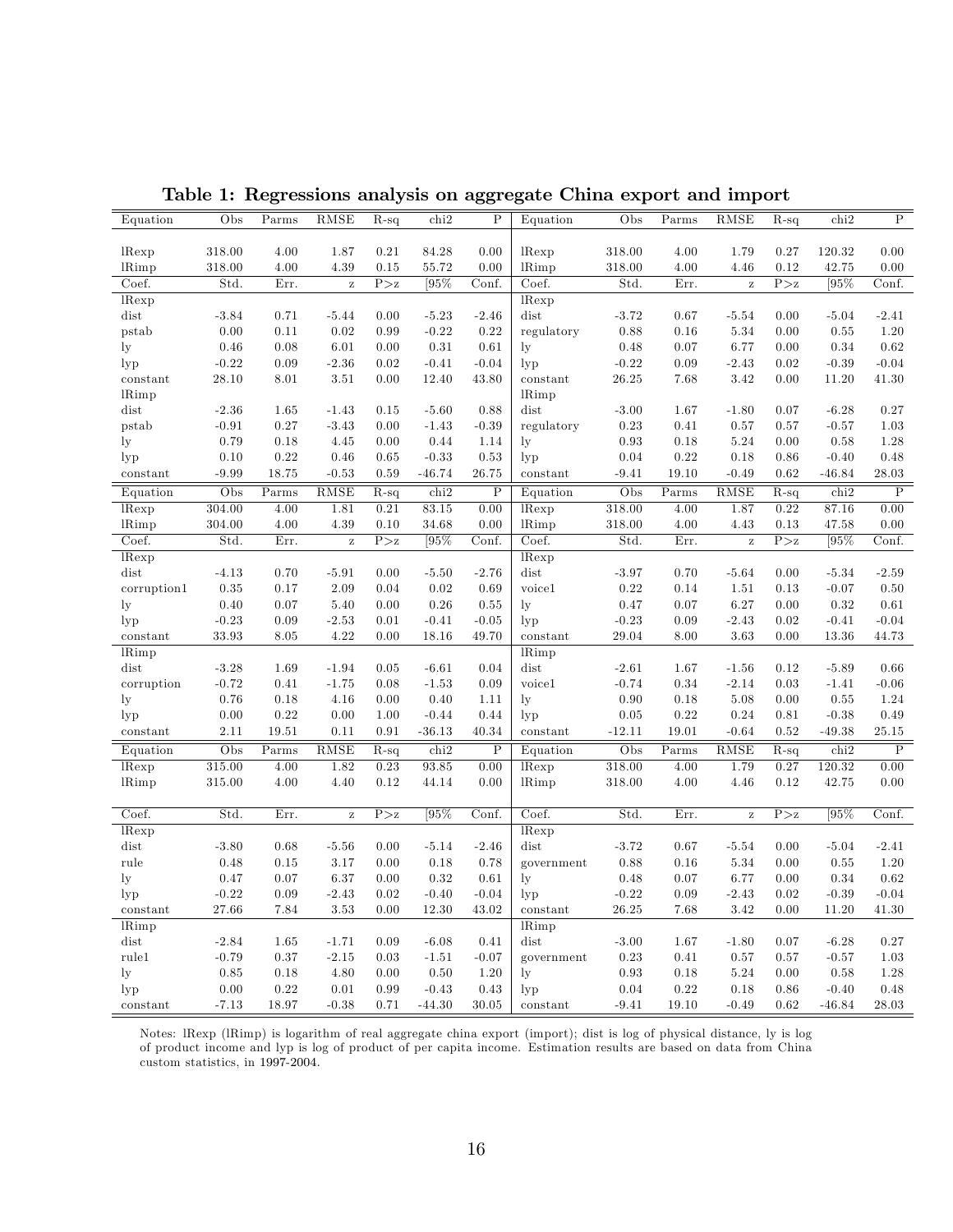export. For instance, distance is negative and explains export significantly while is it is not statistically significant for import. The product of aggregate income is positive and significant for import and export. This result is in line with the theory, since the mass of the two countries should be relevant for any dynamics regarding trade.

Turning now to the governance variables, the results show that when an African country increases its political stability, is less corrupt, has better rules of law China exports more to those countries. On the contrary China import more from countries with more corrupt governments, with less rules of law, with less accountability. Note however, that this result may not necessarily capture the choice of Chinese import African partners. The reason is that most China import from Africa is dominated by raw material and minerals and it might be the case that these countries are naturally characterized by bad governance. In order to investigate this issue we estimate the same gravity equation for imports of France, Germany, UK and the USA with Africa using a SUR regression. Table (2) reports the results.

The performance of these regressions is strikingly consistent. In all the regressions involving European countries, all the governance variables are significant and with a positive sign. Indicating that European countries trade more with countries and in times when the governance issues are getting better. Explicitely, Europe will trade more with countries that are more politically stable, are less corrupted, have a better rule of law and so on. A conclusion from this data could be that in order to export more to European countries, African countries have to better their political system, in all its facets.

On the contrary this is not clear with the US, where there are only two significant governance variables (regul and gov) out of six. It is worth noticing that for these two significant variables, the US has also positive coefficients.

Finally, China deserves a wider description of results. Two governance variables are significant, corruption and voice. However both the signs of the coefficients are negative. This means that as the African country gets in a worse shape (politically speaking), it exports more to China. This result is not common to any other country studied, yet it is rooted in the data. Furthermore, the gravity model works properly with a negative and significant distance coefficient for all the countries and in all the regressions with the single exception of China. In the case of China all the distance coefficients are significant but positive. This shows that China has a different model of imports than the traditional gravity theory. All the more, it seems to want to trade with countries that are consistently further away than others. All these results may be explained by the relatively concentrated number of countries that China imports from, as shown below in more detail.

The results of this comparison are supporting the wide spread belief that China is deliberately pursuing tighter economic relations with those countries that are isolated by the rest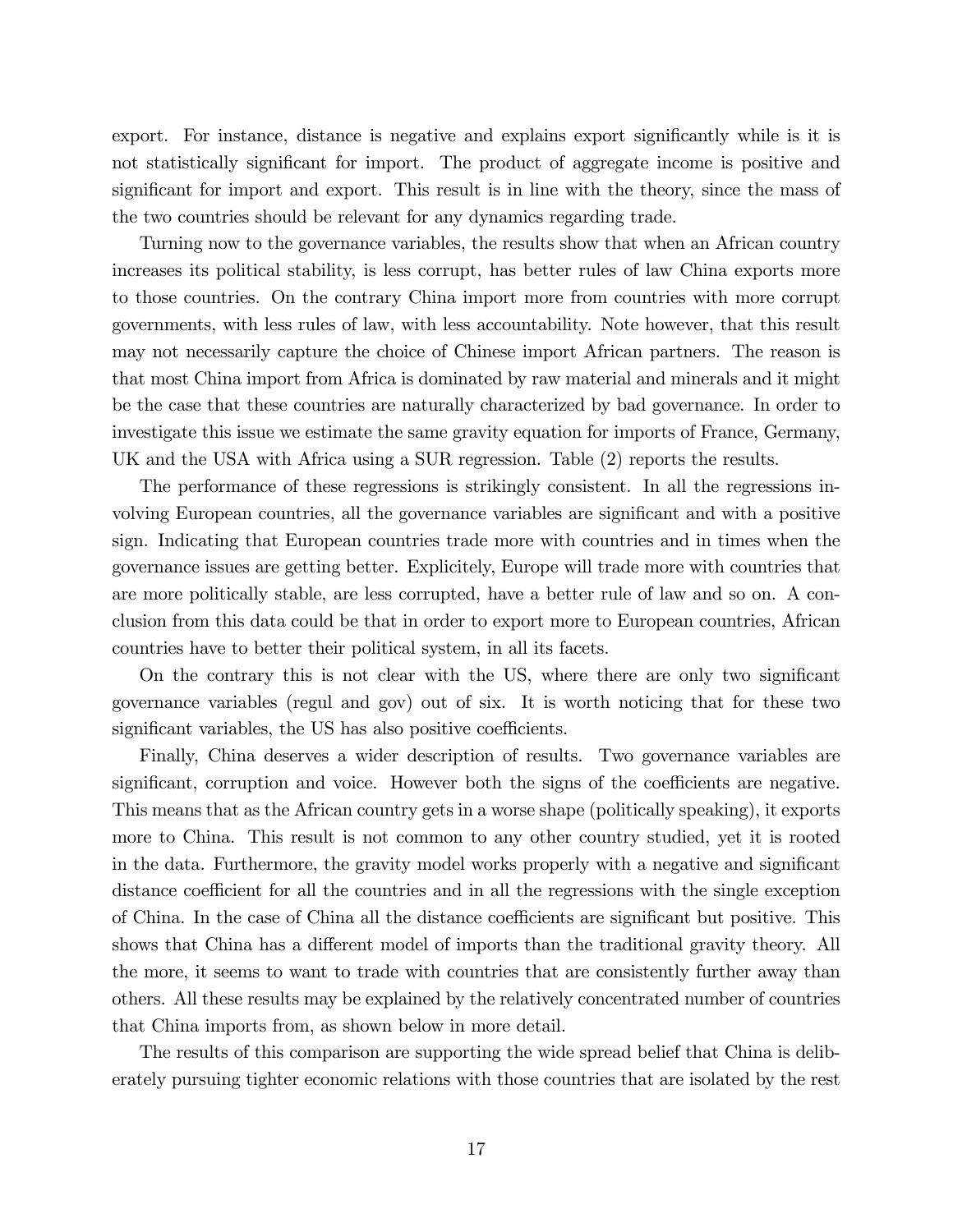| Equation                | Obs      | Parms | RMSE     | $R-sq$ | chi2     | $\mathbf P$ | Equation            | Obs      | Parms | RMSE     | $R-sq$ | chi2     | $\, {\bf P}$ |
|-------------------------|----------|-------|----------|--------|----------|-------------|---------------------|----------|-------|----------|--------|----------|--------------|
| <b>lRimpch</b>          | 422.00   | 4.00  | 0.73     | 0.14   | 69.35    | 0.00        | <b>lRimpch</b>      | 409.00   | 4.00  | 0.74     | 0.14   | 65.97    | 0.00         |
| lRimpfr                 | 422.00   | 4.00  | 0.75     | 0.39   | 406.62   | 0.00        | <b>lRimpfr</b>      | 409.00   | 4.00  | 0.74     | 0.42   | 452.46   | 0.00         |
| lRimpger                | 422.00   | 4.00  | 0.68     | 0.35   | 266.19   | 0.00        | lRimpger            | 409.00   | 4.00  | 0.66     | 0.39   | 313.21   | 0.00         |
| lRimpuk                 | 422.00   | 4.00  | 0.73     | 0.20   | 108.92   | 0.00        | lRimpuk             | 409.00   | 4.00  | 0.66     | 0.35   | 226.81   | 0.00         |
| <b>lRimpus</b>          | 422.00   | 4.00  | 1.13     | 0.11   | 79.40    | 0.00        | <b>lRimpus</b>      | 409.00   | 4.00  | 1.15     | 0.10   | 73.43    | 0.00         |
| Coef.                   | Std.     | Err.  | $\bf{z}$ | P > z  | [95%     | Conf.       | Coef.               | Std.     | Err.  | $\rm{z}$ | P > z  | [95%     | Conf.        |
| <b>lRimpch</b>          |          |       |          |        |          |             | <b>lRimpch</b>      |          |       |          |        |          |              |
| ldistch                 | 0.42     | 0.20  | 2.16     | 0.03   | 0.04     | 0.81        | ldistch             | 0.44     | 0.20  | 2.22     | 0.03   | 0.05     | 0.83         |
| pstab                   | $-0.06$  | 0.04  | $-1.45$  | 0.15   | $-0.15$  | 0.02        | corruption          | $-0.12$  | 0.06  | $-1.94$  | 0.05   | $-0.24$  | 0.00         |
| $_{\rm lych}$           | 0.47     | 0.06  | 7.23     | 0.00   | 0.34     | 0.59        | lych                | 0.48     | 0.07  | 6.91     | 0.00   | 0.34     | 0.61         |
| lypch                   | $-0.10$  | 0.03  | $-3.69$  | 0.00   | $-0.15$  | $-0.05$     | $l$ ypch            | $-0.11$  | 0.02  | $-4.59$  | 0.00   | $-0.16$  | $-0.06$      |
| constant                | $-27.76$ | 3.97  | $-7.00$  | 0.00   | $-35.54$ | $-19.99$    | constant            | $-28.35$ | 4.23  | $-6.70$  | 0.00   | $-36.64$ | $-20.06$     |
| <b>lRimpfr</b>          |          |       |          |        |          |             | <b>IRimpfr</b>      |          |       |          |        |          |              |
| ldistfr                 | $-1.16$  | 0.07  | $-17.31$ | 0.00   | $-1.29$  | $-1.03$     | ldistfr             | $-1.15$  | 0.06  | $-17.79$ | 0.00   | $-1.28$  | $-1.03$      |
| pstab                   | 0.20     | 0.04  | 4.37     | 0.00   | 0.11     | 0.28        | corruption          | 0.42     | 0.06  | 6.74     | 0.00   | 0.30     | 0.54         |
| $\frac{1}{\pi}$         | 0.40     | 0.24  | 1.62     | 0.11   | $-0.08$  | 0.87        | lyfr                | 0.41     | 0.26  | 1.61     | 0.11   | $-0.09$  | 0.91         |
| $l$ <sub>y</sub> $p$ fr | $-0.21$  | 0.03  | $-7.71$  | 0.00   | $-0.26$  | $-0.16$     | $l$ <sub>ypfr</sub> | $-0.19$  | 0.02  | $-7.77$  | 0.00   | $-0.24$  | $-0.14$      |
| constant                | $-6.63$  | 13.64 | $-0.49$  | 0.63   | $-33.35$ | 20.10       | constant            | $-7.88$  | 14.27 | $-0.55$  | 0.58   | $-35.85$ | 20.09        |
| <b>lRimpger</b>         |          |       |          |        |          |             | lRimpger            |          |       |          |        |          |              |
| ldistger                | $-0.87$  | 0.07  | $-11.65$ | 0.00   | $-1.02$  | $-0.72$     | ldistger            | $-0.86$  | 0.07  | $-11.95$ | 0.00   | $-1.00$  | $-0.72$      |
| pstab                   | 0.12     | 0.04  | 3.09     | 0.00   | 0.05     | 0.20        | corruption          | 0.37     | 0.06  | 6.60     | 0.00   | 0.26     | 0.48         |
| lyger                   | 0.13     | 0.36  | 0.35     | 0.72   | $-0.57$  | 0.83        | lyger               | 0.20     | 0.37  | 0.53     | 0.60   | $-0.53$  | 0.93         |
| lypger                  | $-0.22$  | 0.02  | $-9.02$  | 0.00   | $-0.27$  | $-0.17$     | lypger              | $-0.22$  | 0.02  | $-10.04$ | 0.00   | $-0.26$  | $-0.18$      |
| constant                | 6.06     | 20.23 | 0.30     | 0.77   | $-33.59$ | 45.71       | constant            | 2.09     | 21.08 | 0.10     | 0.92   | $-39.22$ | 43.41        |
| lRimpuk                 |          |       |          |        |          |             | lRimpuk             |          |       |          |        |          |              |
| ldistuk                 | $-0.20$  | 0.08  | $-2.49$  | 0.01   | $-0.36$  | $-0.04$     | ldistuk             | $-0.17$  | 0.07  | $-2.34$  | 0.02   | $-0.31$  | $-0.03$      |
| pstab                   | 0.32     | 0.04  | 7.48     | 0.00   | 0.24     | $0.41\,$    | corruption          | 0.72     | 0.06  | 12.93    | 0.00   | 0.61     | 0.83         |
| lyuk                    | 0.35     | 0.19  | 1.84     | 0.07   | $-0.02$  | 0.72        | lyuk                | 0.44     | 0.18  | 2.37     | 0.02   | 0.08     | 0.80         |
| lypuk                   | $-0.24$  | 0.03  | $-9.04$  | 0.00   | $-0.29$  | $-0.19$     | lypuk               | $-0.21$  | 0.02  | $-9.40$  | 0.00   | $-0.25$  | $-0.16$      |
| constant                | $-11.79$ | 10.69 | $-1.10$  | 0.27   | $-32.74$ | 9.17        | constant            | $-17.47$ | 10.31 | $-1.69$  | 0.09   | $-37.68$ | 2.75         |
| <b>lRimpus</b>          |          |       |          |        |          |             | <b>IRimpus</b>      |          |       |          |        |          |              |
| ldistus                 | $-0.59$  | 0.15  | $-4.07$  | 0.00   | $-0.88$  | $-0.31$     | ldistus             | $-0.60$  | 0.15  | $-4.05$  | 0.00   | $-0.89$  | $-0.31$      |
| pstab                   | $-0.01$  | 0.07  | $-0.14$  | 0.89   | $-0.14$  | 0.12        | corruption          | 0.09     | 0.10  | 0.91     | 0.36   | $-0.10$  | 0.28         |
| lyus                    | 0.84     | 0.27  | 3.06     | 0.00   | 0.30     | 1.37        | lyus                | 0.80     | 0.30  | 2.72     | 0.01   | 0.22     | 1.38         |
| lypus                   | $-0.25$  | 0.04  | $-6.27$  | 0.00   | $-0.33$  | $-0.17$     | lypus               | $-0.27$  | 0.04  | $-7.20$  | 0.00   | $-0.34$  | $-0.19$      |
| constant                | $-37.53$ | 16.38 | $-2.29$  | 0.02   | $-69.62$ | $-5.43$     | constant            | $-35.10$ | 17.67 | $-1.99$  | 0.05   | $-69.73$ | $-0.48$      |

Table 2: Regressions analysis on aggregate China, Euorpe and US import

Notes: lRimpch, lRimpfr, lRimpger, lRimpuk, lRimpus denote logs of real aggregate imports of China, France, Germany, UK, and the USA from Africa. Estimation results are based on data from IMF, DOTS, in 1996-2006: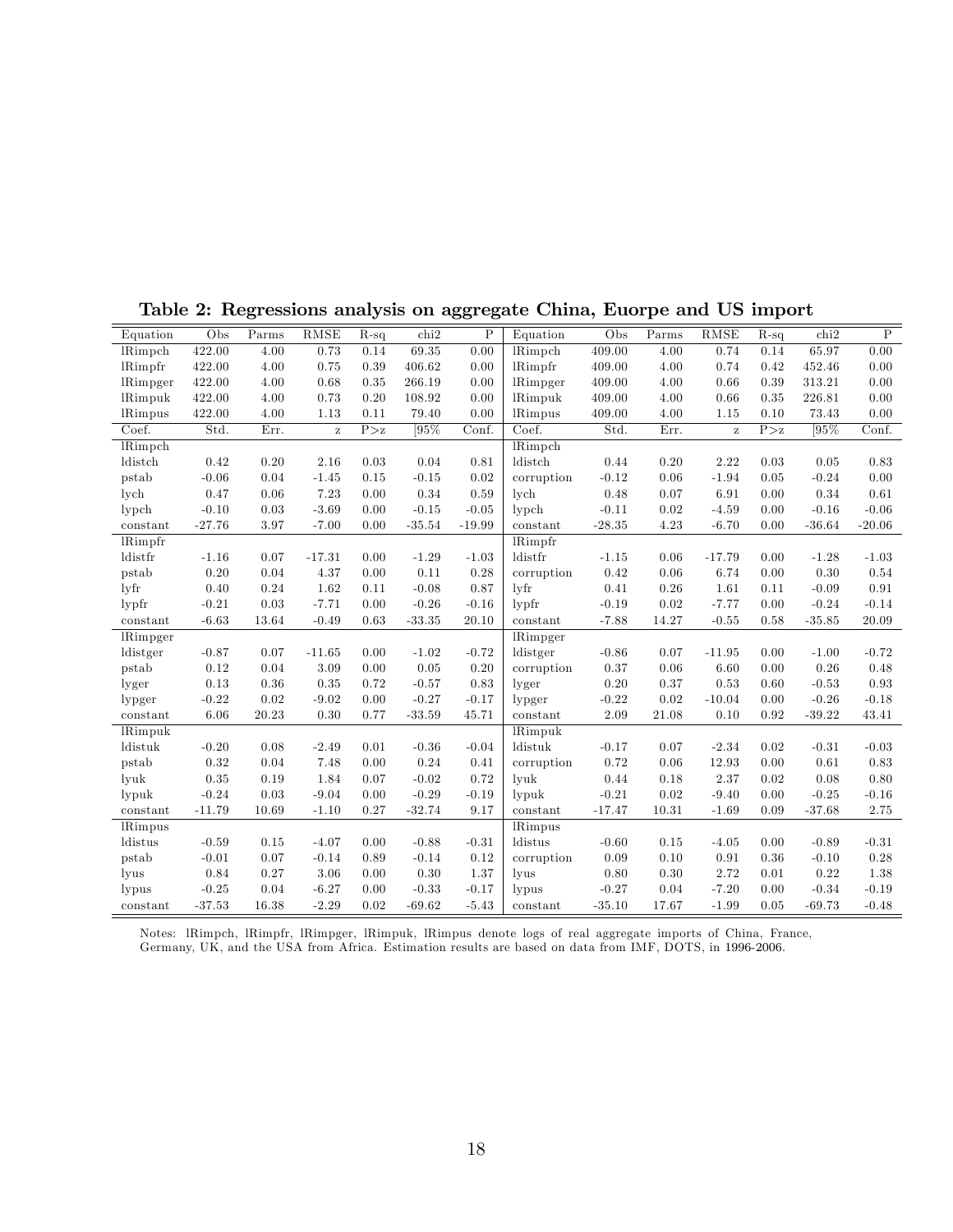| 0.00<br>419.00<br>69.05<br>0.00<br>422.00<br>0.73<br>67.29<br><b>lRimpch</b><br>4.00<br>0.73<br>0.14<br>lRimpch<br>4.00<br>0.14<br>0.42<br>0.00<br>419.00<br>4.00<br>0.73<br>441.39<br>0.00<br>lRimpfr<br>422.00<br>4.00<br>0.70<br>0.46<br>519.67<br>lRimpfr<br>0.38<br>0.00<br>419.00<br>4.00<br>0.66<br>295.49<br>0.00<br>lRimpger<br>422.00<br>4.00<br>0.63<br>0.43<br>362.07<br>lRimpger<br>419.00<br>4.00<br>0.66<br>0.34<br>223.29<br>0.00<br>lRimpuk<br>422.00<br>4.00<br>0.62<br>0.42<br>314.80<br>0.00<br>lRimpuk<br>419.00<br>4.00<br>1.13<br>0.11<br>77.78<br>0.00<br>422.00<br>4.00<br>1.12<br>0.13<br>90.50<br>0.00<br><b>lRimpus</b><br><b>lRimpus</b><br>$\sqrt{95\%}$<br>Std.<br>Conf.<br>Coef.<br>Std.<br>[95%<br>Coef.<br>Err.<br>P > z<br>Err.<br>P > z<br>Conf.<br>$\bf{z}$<br>$\bf{z}$<br><b>lRimpch</b><br><b>lRimpch</b><br>0.20<br>2.00<br>0.77<br>ldistch<br>0.19<br>0.82<br>ldistch<br>0.39<br>0.05<br>0.01<br>0.43<br>2.23<br>0.03<br>0.05<br>rule<br>$-0.08$<br>0.12<br>0.02<br>0.06<br>0.20<br>0.12<br>0.05<br>$-1.54$<br>$-0.19$<br>regulatory<br>0.01<br>0.84<br>$-0.10$<br>0.48<br>0.07<br>7.36<br>0.00<br>0.35<br>0.61<br>0.48<br>0.06<br>7.40<br>0.35<br>0.60<br>lych<br>lych<br>0.00<br>$-4.63$<br>$-0.16$<br>$-0.06$<br>0.02<br>$-5.11$<br>$-0.16$<br>$-0.11$<br>0.02<br>0.00<br>$l$ ypch<br>$-0.12$<br>0.00<br>$-0.07$<br>$l$ ypch<br>$-28.12$<br>4.04<br>$-36.04$<br>3.97<br>$-7.05$<br>$-35.77$<br>$-6.95$<br>0.00<br>$-20.19$<br>constant<br>$-27.99$<br>0.00<br>$-20.20$<br>constant<br>lRimpfr<br>lRimpfr<br>$-1.26$<br>ldistfr<br>0.06<br>$-1.03$<br>ldistfr<br>$-1.14$<br>0.07<br>$-17.41$<br>0.00<br>$-1.01$<br>$-1.15$<br>$-18.33$<br>0.00<br>$-1.28$<br>rule<br>0.36<br>0.25<br>0.46<br>0.06<br>0.39<br>0.06<br>6.47<br>0.00<br>regulatory<br>0.50<br>8.99<br>0.00<br>0.61<br>$\frac{1}{\pi}$<br>0.46<br>$-0.02$<br>0.93<br>$1\nu$ fr<br>0.23<br>2.23<br>0.24<br>1.88<br>0.06<br>0.51<br>0.03<br>0.06<br>0.96<br>$-0.24$<br>0.02<br>$-0.21$<br>$l$ <sub>y</sub> $p$ fr<br>$-0.19$<br>0.02<br>$-7.96$<br>0.00<br>$-0.15$<br>$l$ <sub>ypfr</sub><br>$-0.17$<br>$-7.49$<br>0.00<br>$-0.12$<br>$-10.48$<br>13.52<br>$-0.77$<br>0.44<br>$-36.98$<br>16.03<br>$-13.98$<br>12.85<br>$-1.09$<br>0.28<br>$-39.16$<br>11.21<br>constant<br>constant<br>$\overline{\text{lkim}}$ pger<br>lRimpger<br>$-0.85$<br>0.07<br>$-11.66$<br>0.00<br>$-0.99$<br>$-0.71$<br>ldistger<br>0.07<br>$-12.29$<br>0.00<br>$-1.00$<br>$-0.72$<br>ldistger<br>$-0.86$<br>0.27<br>0.18<br>0.37<br>0.05<br>0.33<br>rule<br>0.05<br>5.50<br>0.00<br>0.43<br>8.48<br>0.00<br>0.52<br>regulatory<br>0.24<br>0.93<br>0.30<br>0.34<br>0.88<br>0.36<br>0.66<br>0.51<br>$-0.46$<br>0.38<br>$-0.36$<br>0.95<br>lyger<br>lyger<br>$-0.22$<br>$-0.26$<br>$-0.18$<br>0.02<br>$-0.24$<br>0.02<br>$-9.93$<br>0.00<br>$-0.20$<br>$-9.86$<br>0.00<br>$-0.16$<br>lypger<br>lypger<br>$-0.24$<br>33.41<br>20.09<br>$-0.01$<br>0.99<br>$-39.62$<br>39.14<br>$-3.91$<br>19.04<br>$-0.21$<br>0.84<br>$-41.23$<br>constant<br>constant<br>lRimpuk<br><b>lRimpuk</b><br>0.07<br>0.03<br>$-0.30$<br>$-0.01$<br>ldistuk<br>0.07<br>$-2.65$<br>$-0.05$<br>ldistuk<br>$-0.16$<br>$-2.16$<br>$-0.18$<br>0.01<br>$-0.32$<br>$\rm 0.63$<br>0.72<br>0.05<br>rule<br>$0.05\,$<br>12.69<br>0.00<br>0.53<br>0.76<br>15.57<br>0.66<br>$0.85\,$<br>regulatory<br>0.00<br>0.75<br>0.16<br>3.01<br>lyuk<br>0.41<br>0.18<br>2.31<br>0.02<br>0.06<br>lyuk<br>0.49<br>0.17<br>0.81<br>0.00<br>$-0.21$<br>$-0.20$<br>0.02<br>$-9.69$<br>0.00<br>$-0.25$<br>$-0.17$<br>lypuk<br>$-0.16$<br>$0.02\,$<br>$-8.43$<br>$-0.13$<br>lypuk<br>0.00<br>$-2.32$<br>$-3.26$<br>$-15.64$<br>9.82<br>$-34.89$<br>3.61<br>9.14<br>$-39.07$<br>$-1.59$<br>0.11<br>constant<br>$-21.17$<br>0.02<br>constant<br><i>lRimpus</i><br><i>lRimpus</i><br>$-0.84$<br>$-0.27$<br>ldistus<br>0.14<br>ldistus<br>$-0.56$<br>0.15<br>$-3.83$<br>0.00<br>$-0.60$<br>$-4.18$<br>0.00<br>$-0.88$<br>$-0.32$<br>rule<br>0.28<br>0.09<br>3.11<br>0.12<br>0.08<br>1.39<br>0.17<br>$-0.05$<br>regulatory<br>0.27<br>0.00<br>0.10<br>0.44<br>1.42<br>0.87<br>$3.14\,$<br>0.33<br>0.27<br>3.18<br>0.28<br>0.00<br>lyus<br>0.86<br>0.00<br>0.33<br>1.39<br>lyus<br>$-0.27$<br>$-0.34$<br>$-0.20$<br>0.03<br>$-7.64$<br>0.04<br>$-7.46$<br>0.00<br>lypus<br>$-0.26$<br>0.00<br>$-0.33$<br>$-0.20$<br>lypus<br>$-6.88$<br>16.25<br>$-2.37$<br>$-6.74$<br>$-39.43$<br>16.61<br>$-2.37$<br>0.02<br>$-71.98$<br>$-38.58$<br>0.02<br>$-70.42$<br>constant<br>constant | Equation | Obs | Parms | RMSE | $R-sq$ | chi2 | $\mathbf P$ | Equation | Obs | Parms | RMSE | $R-sq$ | chi <sub>2</sub> | $\, {\bf P}$ |
|---------------------------------------------------------------------------------------------------------------------------------------------------------------------------------------------------------------------------------------------------------------------------------------------------------------------------------------------------------------------------------------------------------------------------------------------------------------------------------------------------------------------------------------------------------------------------------------------------------------------------------------------------------------------------------------------------------------------------------------------------------------------------------------------------------------------------------------------------------------------------------------------------------------------------------------------------------------------------------------------------------------------------------------------------------------------------------------------------------------------------------------------------------------------------------------------------------------------------------------------------------------------------------------------------------------------------------------------------------------------------------------------------------------------------------------------------------------------------------------------------------------------------------------------------------------------------------------------------------------------------------------------------------------------------------------------------------------------------------------------------------------------------------------------------------------------------------------------------------------------------------------------------------------------------------------------------------------------------------------------------------------------------------------------------------------------------------------------------------------------------------------------------------------------------------------------------------------------------------------------------------------------------------------------------------------------------------------------------------------------------------------------------------------------------------------------------------------------------------------------------------------------------------------------------------------------------------------------------------------------------------------------------------------------------------------------------------------------------------------------------------------------------------------------------------------------------------------------------------------------------------------------------------------------------------------------------------------------------------------------------------------------------------------------------------------------------------------------------------------------------------------------------------------------------------------------------------------------------------------------------------------------------------------------------------------------------------------------------------------------------------------------------------------------------------------------------------------------------------------------------------------------------------------------------------------------------------------------------------------------------------------------------------------------------------------------------------------------------------------------------------------------------------------------------------------------------------------------------------------------------------------------------------------------------------------------------------------------------------------------------------------------------------------------------------------------------------------------------------------------------------------------------------------------------------------------------------------------------------------------------------------------------------------------------------------------------------------------------------------------------------------------------------------------------------------------------------------------------------------------------|----------|-----|-------|------|--------|------|-------------|----------|-----|-------|------|--------|------------------|--------------|
|                                                                                                                                                                                                                                                                                                                                                                                                                                                                                                                                                                                                                                                                                                                                                                                                                                                                                                                                                                                                                                                                                                                                                                                                                                                                                                                                                                                                                                                                                                                                                                                                                                                                                                                                                                                                                                                                                                                                                                                                                                                                                                                                                                                                                                                                                                                                                                                                                                                                                                                                                                                                                                                                                                                                                                                                                                                                                                                                                                                                                                                                                                                                                                                                                                                                                                                                                                                                                                                                                                                                                                                                                                                                                                                                                                                                                                                                                                                                                                                                                                                                                                                                                                                                                                                                                                                                                                                                                                                                                                   |          |     |       |      |        |      |             |          |     |       |      |        |                  |              |
|                                                                                                                                                                                                                                                                                                                                                                                                                                                                                                                                                                                                                                                                                                                                                                                                                                                                                                                                                                                                                                                                                                                                                                                                                                                                                                                                                                                                                                                                                                                                                                                                                                                                                                                                                                                                                                                                                                                                                                                                                                                                                                                                                                                                                                                                                                                                                                                                                                                                                                                                                                                                                                                                                                                                                                                                                                                                                                                                                                                                                                                                                                                                                                                                                                                                                                                                                                                                                                                                                                                                                                                                                                                                                                                                                                                                                                                                                                                                                                                                                                                                                                                                                                                                                                                                                                                                                                                                                                                                                                   |          |     |       |      |        |      |             |          |     |       |      |        |                  |              |
|                                                                                                                                                                                                                                                                                                                                                                                                                                                                                                                                                                                                                                                                                                                                                                                                                                                                                                                                                                                                                                                                                                                                                                                                                                                                                                                                                                                                                                                                                                                                                                                                                                                                                                                                                                                                                                                                                                                                                                                                                                                                                                                                                                                                                                                                                                                                                                                                                                                                                                                                                                                                                                                                                                                                                                                                                                                                                                                                                                                                                                                                                                                                                                                                                                                                                                                                                                                                                                                                                                                                                                                                                                                                                                                                                                                                                                                                                                                                                                                                                                                                                                                                                                                                                                                                                                                                                                                                                                                                                                   |          |     |       |      |        |      |             |          |     |       |      |        |                  |              |
|                                                                                                                                                                                                                                                                                                                                                                                                                                                                                                                                                                                                                                                                                                                                                                                                                                                                                                                                                                                                                                                                                                                                                                                                                                                                                                                                                                                                                                                                                                                                                                                                                                                                                                                                                                                                                                                                                                                                                                                                                                                                                                                                                                                                                                                                                                                                                                                                                                                                                                                                                                                                                                                                                                                                                                                                                                                                                                                                                                                                                                                                                                                                                                                                                                                                                                                                                                                                                                                                                                                                                                                                                                                                                                                                                                                                                                                                                                                                                                                                                                                                                                                                                                                                                                                                                                                                                                                                                                                                                                   |          |     |       |      |        |      |             |          |     |       |      |        |                  |              |
|                                                                                                                                                                                                                                                                                                                                                                                                                                                                                                                                                                                                                                                                                                                                                                                                                                                                                                                                                                                                                                                                                                                                                                                                                                                                                                                                                                                                                                                                                                                                                                                                                                                                                                                                                                                                                                                                                                                                                                                                                                                                                                                                                                                                                                                                                                                                                                                                                                                                                                                                                                                                                                                                                                                                                                                                                                                                                                                                                                                                                                                                                                                                                                                                                                                                                                                                                                                                                                                                                                                                                                                                                                                                                                                                                                                                                                                                                                                                                                                                                                                                                                                                                                                                                                                                                                                                                                                                                                                                                                   |          |     |       |      |        |      |             |          |     |       |      |        |                  |              |
|                                                                                                                                                                                                                                                                                                                                                                                                                                                                                                                                                                                                                                                                                                                                                                                                                                                                                                                                                                                                                                                                                                                                                                                                                                                                                                                                                                                                                                                                                                                                                                                                                                                                                                                                                                                                                                                                                                                                                                                                                                                                                                                                                                                                                                                                                                                                                                                                                                                                                                                                                                                                                                                                                                                                                                                                                                                                                                                                                                                                                                                                                                                                                                                                                                                                                                                                                                                                                                                                                                                                                                                                                                                                                                                                                                                                                                                                                                                                                                                                                                                                                                                                                                                                                                                                                                                                                                                                                                                                                                   |          |     |       |      |        |      |             |          |     |       |      |        |                  |              |
|                                                                                                                                                                                                                                                                                                                                                                                                                                                                                                                                                                                                                                                                                                                                                                                                                                                                                                                                                                                                                                                                                                                                                                                                                                                                                                                                                                                                                                                                                                                                                                                                                                                                                                                                                                                                                                                                                                                                                                                                                                                                                                                                                                                                                                                                                                                                                                                                                                                                                                                                                                                                                                                                                                                                                                                                                                                                                                                                                                                                                                                                                                                                                                                                                                                                                                                                                                                                                                                                                                                                                                                                                                                                                                                                                                                                                                                                                                                                                                                                                                                                                                                                                                                                                                                                                                                                                                                                                                                                                                   |          |     |       |      |        |      |             |          |     |       |      |        |                  |              |
|                                                                                                                                                                                                                                                                                                                                                                                                                                                                                                                                                                                                                                                                                                                                                                                                                                                                                                                                                                                                                                                                                                                                                                                                                                                                                                                                                                                                                                                                                                                                                                                                                                                                                                                                                                                                                                                                                                                                                                                                                                                                                                                                                                                                                                                                                                                                                                                                                                                                                                                                                                                                                                                                                                                                                                                                                                                                                                                                                                                                                                                                                                                                                                                                                                                                                                                                                                                                                                                                                                                                                                                                                                                                                                                                                                                                                                                                                                                                                                                                                                                                                                                                                                                                                                                                                                                                                                                                                                                                                                   |          |     |       |      |        |      |             |          |     |       |      |        |                  |              |
|                                                                                                                                                                                                                                                                                                                                                                                                                                                                                                                                                                                                                                                                                                                                                                                                                                                                                                                                                                                                                                                                                                                                                                                                                                                                                                                                                                                                                                                                                                                                                                                                                                                                                                                                                                                                                                                                                                                                                                                                                                                                                                                                                                                                                                                                                                                                                                                                                                                                                                                                                                                                                                                                                                                                                                                                                                                                                                                                                                                                                                                                                                                                                                                                                                                                                                                                                                                                                                                                                                                                                                                                                                                                                                                                                                                                                                                                                                                                                                                                                                                                                                                                                                                                                                                                                                                                                                                                                                                                                                   |          |     |       |      |        |      |             |          |     |       |      |        |                  |              |
|                                                                                                                                                                                                                                                                                                                                                                                                                                                                                                                                                                                                                                                                                                                                                                                                                                                                                                                                                                                                                                                                                                                                                                                                                                                                                                                                                                                                                                                                                                                                                                                                                                                                                                                                                                                                                                                                                                                                                                                                                                                                                                                                                                                                                                                                                                                                                                                                                                                                                                                                                                                                                                                                                                                                                                                                                                                                                                                                                                                                                                                                                                                                                                                                                                                                                                                                                                                                                                                                                                                                                                                                                                                                                                                                                                                                                                                                                                                                                                                                                                                                                                                                                                                                                                                                                                                                                                                                                                                                                                   |          |     |       |      |        |      |             |          |     |       |      |        |                  |              |
|                                                                                                                                                                                                                                                                                                                                                                                                                                                                                                                                                                                                                                                                                                                                                                                                                                                                                                                                                                                                                                                                                                                                                                                                                                                                                                                                                                                                                                                                                                                                                                                                                                                                                                                                                                                                                                                                                                                                                                                                                                                                                                                                                                                                                                                                                                                                                                                                                                                                                                                                                                                                                                                                                                                                                                                                                                                                                                                                                                                                                                                                                                                                                                                                                                                                                                                                                                                                                                                                                                                                                                                                                                                                                                                                                                                                                                                                                                                                                                                                                                                                                                                                                                                                                                                                                                                                                                                                                                                                                                   |          |     |       |      |        |      |             |          |     |       |      |        |                  |              |
|                                                                                                                                                                                                                                                                                                                                                                                                                                                                                                                                                                                                                                                                                                                                                                                                                                                                                                                                                                                                                                                                                                                                                                                                                                                                                                                                                                                                                                                                                                                                                                                                                                                                                                                                                                                                                                                                                                                                                                                                                                                                                                                                                                                                                                                                                                                                                                                                                                                                                                                                                                                                                                                                                                                                                                                                                                                                                                                                                                                                                                                                                                                                                                                                                                                                                                                                                                                                                                                                                                                                                                                                                                                                                                                                                                                                                                                                                                                                                                                                                                                                                                                                                                                                                                                                                                                                                                                                                                                                                                   |          |     |       |      |        |      |             |          |     |       |      |        |                  |              |
|                                                                                                                                                                                                                                                                                                                                                                                                                                                                                                                                                                                                                                                                                                                                                                                                                                                                                                                                                                                                                                                                                                                                                                                                                                                                                                                                                                                                                                                                                                                                                                                                                                                                                                                                                                                                                                                                                                                                                                                                                                                                                                                                                                                                                                                                                                                                                                                                                                                                                                                                                                                                                                                                                                                                                                                                                                                                                                                                                                                                                                                                                                                                                                                                                                                                                                                                                                                                                                                                                                                                                                                                                                                                                                                                                                                                                                                                                                                                                                                                                                                                                                                                                                                                                                                                                                                                                                                                                                                                                                   |          |     |       |      |        |      |             |          |     |       |      |        |                  |              |
|                                                                                                                                                                                                                                                                                                                                                                                                                                                                                                                                                                                                                                                                                                                                                                                                                                                                                                                                                                                                                                                                                                                                                                                                                                                                                                                                                                                                                                                                                                                                                                                                                                                                                                                                                                                                                                                                                                                                                                                                                                                                                                                                                                                                                                                                                                                                                                                                                                                                                                                                                                                                                                                                                                                                                                                                                                                                                                                                                                                                                                                                                                                                                                                                                                                                                                                                                                                                                                                                                                                                                                                                                                                                                                                                                                                                                                                                                                                                                                                                                                                                                                                                                                                                                                                                                                                                                                                                                                                                                                   |          |     |       |      |        |      |             |          |     |       |      |        |                  |              |
|                                                                                                                                                                                                                                                                                                                                                                                                                                                                                                                                                                                                                                                                                                                                                                                                                                                                                                                                                                                                                                                                                                                                                                                                                                                                                                                                                                                                                                                                                                                                                                                                                                                                                                                                                                                                                                                                                                                                                                                                                                                                                                                                                                                                                                                                                                                                                                                                                                                                                                                                                                                                                                                                                                                                                                                                                                                                                                                                                                                                                                                                                                                                                                                                                                                                                                                                                                                                                                                                                                                                                                                                                                                                                                                                                                                                                                                                                                                                                                                                                                                                                                                                                                                                                                                                                                                                                                                                                                                                                                   |          |     |       |      |        |      |             |          |     |       |      |        |                  |              |
|                                                                                                                                                                                                                                                                                                                                                                                                                                                                                                                                                                                                                                                                                                                                                                                                                                                                                                                                                                                                                                                                                                                                                                                                                                                                                                                                                                                                                                                                                                                                                                                                                                                                                                                                                                                                                                                                                                                                                                                                                                                                                                                                                                                                                                                                                                                                                                                                                                                                                                                                                                                                                                                                                                                                                                                                                                                                                                                                                                                                                                                                                                                                                                                                                                                                                                                                                                                                                                                                                                                                                                                                                                                                                                                                                                                                                                                                                                                                                                                                                                                                                                                                                                                                                                                                                                                                                                                                                                                                                                   |          |     |       |      |        |      |             |          |     |       |      |        |                  |              |
|                                                                                                                                                                                                                                                                                                                                                                                                                                                                                                                                                                                                                                                                                                                                                                                                                                                                                                                                                                                                                                                                                                                                                                                                                                                                                                                                                                                                                                                                                                                                                                                                                                                                                                                                                                                                                                                                                                                                                                                                                                                                                                                                                                                                                                                                                                                                                                                                                                                                                                                                                                                                                                                                                                                                                                                                                                                                                                                                                                                                                                                                                                                                                                                                                                                                                                                                                                                                                                                                                                                                                                                                                                                                                                                                                                                                                                                                                                                                                                                                                                                                                                                                                                                                                                                                                                                                                                                                                                                                                                   |          |     |       |      |        |      |             |          |     |       |      |        |                  |              |
|                                                                                                                                                                                                                                                                                                                                                                                                                                                                                                                                                                                                                                                                                                                                                                                                                                                                                                                                                                                                                                                                                                                                                                                                                                                                                                                                                                                                                                                                                                                                                                                                                                                                                                                                                                                                                                                                                                                                                                                                                                                                                                                                                                                                                                                                                                                                                                                                                                                                                                                                                                                                                                                                                                                                                                                                                                                                                                                                                                                                                                                                                                                                                                                                                                                                                                                                                                                                                                                                                                                                                                                                                                                                                                                                                                                                                                                                                                                                                                                                                                                                                                                                                                                                                                                                                                                                                                                                                                                                                                   |          |     |       |      |        |      |             |          |     |       |      |        |                  |              |
|                                                                                                                                                                                                                                                                                                                                                                                                                                                                                                                                                                                                                                                                                                                                                                                                                                                                                                                                                                                                                                                                                                                                                                                                                                                                                                                                                                                                                                                                                                                                                                                                                                                                                                                                                                                                                                                                                                                                                                                                                                                                                                                                                                                                                                                                                                                                                                                                                                                                                                                                                                                                                                                                                                                                                                                                                                                                                                                                                                                                                                                                                                                                                                                                                                                                                                                                                                                                                                                                                                                                                                                                                                                                                                                                                                                                                                                                                                                                                                                                                                                                                                                                                                                                                                                                                                                                                                                                                                                                                                   |          |     |       |      |        |      |             |          |     |       |      |        |                  |              |
|                                                                                                                                                                                                                                                                                                                                                                                                                                                                                                                                                                                                                                                                                                                                                                                                                                                                                                                                                                                                                                                                                                                                                                                                                                                                                                                                                                                                                                                                                                                                                                                                                                                                                                                                                                                                                                                                                                                                                                                                                                                                                                                                                                                                                                                                                                                                                                                                                                                                                                                                                                                                                                                                                                                                                                                                                                                                                                                                                                                                                                                                                                                                                                                                                                                                                                                                                                                                                                                                                                                                                                                                                                                                                                                                                                                                                                                                                                                                                                                                                                                                                                                                                                                                                                                                                                                                                                                                                                                                                                   |          |     |       |      |        |      |             |          |     |       |      |        |                  |              |
|                                                                                                                                                                                                                                                                                                                                                                                                                                                                                                                                                                                                                                                                                                                                                                                                                                                                                                                                                                                                                                                                                                                                                                                                                                                                                                                                                                                                                                                                                                                                                                                                                                                                                                                                                                                                                                                                                                                                                                                                                                                                                                                                                                                                                                                                                                                                                                                                                                                                                                                                                                                                                                                                                                                                                                                                                                                                                                                                                                                                                                                                                                                                                                                                                                                                                                                                                                                                                                                                                                                                                                                                                                                                                                                                                                                                                                                                                                                                                                                                                                                                                                                                                                                                                                                                                                                                                                                                                                                                                                   |          |     |       |      |        |      |             |          |     |       |      |        |                  |              |
|                                                                                                                                                                                                                                                                                                                                                                                                                                                                                                                                                                                                                                                                                                                                                                                                                                                                                                                                                                                                                                                                                                                                                                                                                                                                                                                                                                                                                                                                                                                                                                                                                                                                                                                                                                                                                                                                                                                                                                                                                                                                                                                                                                                                                                                                                                                                                                                                                                                                                                                                                                                                                                                                                                                                                                                                                                                                                                                                                                                                                                                                                                                                                                                                                                                                                                                                                                                                                                                                                                                                                                                                                                                                                                                                                                                                                                                                                                                                                                                                                                                                                                                                                                                                                                                                                                                                                                                                                                                                                                   |          |     |       |      |        |      |             |          |     |       |      |        |                  |              |
|                                                                                                                                                                                                                                                                                                                                                                                                                                                                                                                                                                                                                                                                                                                                                                                                                                                                                                                                                                                                                                                                                                                                                                                                                                                                                                                                                                                                                                                                                                                                                                                                                                                                                                                                                                                                                                                                                                                                                                                                                                                                                                                                                                                                                                                                                                                                                                                                                                                                                                                                                                                                                                                                                                                                                                                                                                                                                                                                                                                                                                                                                                                                                                                                                                                                                                                                                                                                                                                                                                                                                                                                                                                                                                                                                                                                                                                                                                                                                                                                                                                                                                                                                                                                                                                                                                                                                                                                                                                                                                   |          |     |       |      |        |      |             |          |     |       |      |        |                  |              |
|                                                                                                                                                                                                                                                                                                                                                                                                                                                                                                                                                                                                                                                                                                                                                                                                                                                                                                                                                                                                                                                                                                                                                                                                                                                                                                                                                                                                                                                                                                                                                                                                                                                                                                                                                                                                                                                                                                                                                                                                                                                                                                                                                                                                                                                                                                                                                                                                                                                                                                                                                                                                                                                                                                                                                                                                                                                                                                                                                                                                                                                                                                                                                                                                                                                                                                                                                                                                                                                                                                                                                                                                                                                                                                                                                                                                                                                                                                                                                                                                                                                                                                                                                                                                                                                                                                                                                                                                                                                                                                   |          |     |       |      |        |      |             |          |     |       |      |        |                  |              |
|                                                                                                                                                                                                                                                                                                                                                                                                                                                                                                                                                                                                                                                                                                                                                                                                                                                                                                                                                                                                                                                                                                                                                                                                                                                                                                                                                                                                                                                                                                                                                                                                                                                                                                                                                                                                                                                                                                                                                                                                                                                                                                                                                                                                                                                                                                                                                                                                                                                                                                                                                                                                                                                                                                                                                                                                                                                                                                                                                                                                                                                                                                                                                                                                                                                                                                                                                                                                                                                                                                                                                                                                                                                                                                                                                                                                                                                                                                                                                                                                                                                                                                                                                                                                                                                                                                                                                                                                                                                                                                   |          |     |       |      |        |      |             |          |     |       |      |        |                  |              |
|                                                                                                                                                                                                                                                                                                                                                                                                                                                                                                                                                                                                                                                                                                                                                                                                                                                                                                                                                                                                                                                                                                                                                                                                                                                                                                                                                                                                                                                                                                                                                                                                                                                                                                                                                                                                                                                                                                                                                                                                                                                                                                                                                                                                                                                                                                                                                                                                                                                                                                                                                                                                                                                                                                                                                                                                                                                                                                                                                                                                                                                                                                                                                                                                                                                                                                                                                                                                                                                                                                                                                                                                                                                                                                                                                                                                                                                                                                                                                                                                                                                                                                                                                                                                                                                                                                                                                                                                                                                                                                   |          |     |       |      |        |      |             |          |     |       |      |        |                  |              |
|                                                                                                                                                                                                                                                                                                                                                                                                                                                                                                                                                                                                                                                                                                                                                                                                                                                                                                                                                                                                                                                                                                                                                                                                                                                                                                                                                                                                                                                                                                                                                                                                                                                                                                                                                                                                                                                                                                                                                                                                                                                                                                                                                                                                                                                                                                                                                                                                                                                                                                                                                                                                                                                                                                                                                                                                                                                                                                                                                                                                                                                                                                                                                                                                                                                                                                                                                                                                                                                                                                                                                                                                                                                                                                                                                                                                                                                                                                                                                                                                                                                                                                                                                                                                                                                                                                                                                                                                                                                                                                   |          |     |       |      |        |      |             |          |     |       |      |        |                  |              |
|                                                                                                                                                                                                                                                                                                                                                                                                                                                                                                                                                                                                                                                                                                                                                                                                                                                                                                                                                                                                                                                                                                                                                                                                                                                                                                                                                                                                                                                                                                                                                                                                                                                                                                                                                                                                                                                                                                                                                                                                                                                                                                                                                                                                                                                                                                                                                                                                                                                                                                                                                                                                                                                                                                                                                                                                                                                                                                                                                                                                                                                                                                                                                                                                                                                                                                                                                                                                                                                                                                                                                                                                                                                                                                                                                                                                                                                                                                                                                                                                                                                                                                                                                                                                                                                                                                                                                                                                                                                                                                   |          |     |       |      |        |      |             |          |     |       |      |        |                  |              |
|                                                                                                                                                                                                                                                                                                                                                                                                                                                                                                                                                                                                                                                                                                                                                                                                                                                                                                                                                                                                                                                                                                                                                                                                                                                                                                                                                                                                                                                                                                                                                                                                                                                                                                                                                                                                                                                                                                                                                                                                                                                                                                                                                                                                                                                                                                                                                                                                                                                                                                                                                                                                                                                                                                                                                                                                                                                                                                                                                                                                                                                                                                                                                                                                                                                                                                                                                                                                                                                                                                                                                                                                                                                                                                                                                                                                                                                                                                                                                                                                                                                                                                                                                                                                                                                                                                                                                                                                                                                                                                   |          |     |       |      |        |      |             |          |     |       |      |        |                  |              |
|                                                                                                                                                                                                                                                                                                                                                                                                                                                                                                                                                                                                                                                                                                                                                                                                                                                                                                                                                                                                                                                                                                                                                                                                                                                                                                                                                                                                                                                                                                                                                                                                                                                                                                                                                                                                                                                                                                                                                                                                                                                                                                                                                                                                                                                                                                                                                                                                                                                                                                                                                                                                                                                                                                                                                                                                                                                                                                                                                                                                                                                                                                                                                                                                                                                                                                                                                                                                                                                                                                                                                                                                                                                                                                                                                                                                                                                                                                                                                                                                                                                                                                                                                                                                                                                                                                                                                                                                                                                                                                   |          |     |       |      |        |      |             |          |     |       |      |        |                  |              |
|                                                                                                                                                                                                                                                                                                                                                                                                                                                                                                                                                                                                                                                                                                                                                                                                                                                                                                                                                                                                                                                                                                                                                                                                                                                                                                                                                                                                                                                                                                                                                                                                                                                                                                                                                                                                                                                                                                                                                                                                                                                                                                                                                                                                                                                                                                                                                                                                                                                                                                                                                                                                                                                                                                                                                                                                                                                                                                                                                                                                                                                                                                                                                                                                                                                                                                                                                                                                                                                                                                                                                                                                                                                                                                                                                                                                                                                                                                                                                                                                                                                                                                                                                                                                                                                                                                                                                                                                                                                                                                   |          |     |       |      |        |      |             |          |     |       |      |        |                  |              |
|                                                                                                                                                                                                                                                                                                                                                                                                                                                                                                                                                                                                                                                                                                                                                                                                                                                                                                                                                                                                                                                                                                                                                                                                                                                                                                                                                                                                                                                                                                                                                                                                                                                                                                                                                                                                                                                                                                                                                                                                                                                                                                                                                                                                                                                                                                                                                                                                                                                                                                                                                                                                                                                                                                                                                                                                                                                                                                                                                                                                                                                                                                                                                                                                                                                                                                                                                                                                                                                                                                                                                                                                                                                                                                                                                                                                                                                                                                                                                                                                                                                                                                                                                                                                                                                                                                                                                                                                                                                                                                   |          |     |       |      |        |      |             |          |     |       |      |        |                  |              |
|                                                                                                                                                                                                                                                                                                                                                                                                                                                                                                                                                                                                                                                                                                                                                                                                                                                                                                                                                                                                                                                                                                                                                                                                                                                                                                                                                                                                                                                                                                                                                                                                                                                                                                                                                                                                                                                                                                                                                                                                                                                                                                                                                                                                                                                                                                                                                                                                                                                                                                                                                                                                                                                                                                                                                                                                                                                                                                                                                                                                                                                                                                                                                                                                                                                                                                                                                                                                                                                                                                                                                                                                                                                                                                                                                                                                                                                                                                                                                                                                                                                                                                                                                                                                                                                                                                                                                                                                                                                                                                   |          |     |       |      |        |      |             |          |     |       |      |        |                  |              |
|                                                                                                                                                                                                                                                                                                                                                                                                                                                                                                                                                                                                                                                                                                                                                                                                                                                                                                                                                                                                                                                                                                                                                                                                                                                                                                                                                                                                                                                                                                                                                                                                                                                                                                                                                                                                                                                                                                                                                                                                                                                                                                                                                                                                                                                                                                                                                                                                                                                                                                                                                                                                                                                                                                                                                                                                                                                                                                                                                                                                                                                                                                                                                                                                                                                                                                                                                                                                                                                                                                                                                                                                                                                                                                                                                                                                                                                                                                                                                                                                                                                                                                                                                                                                                                                                                                                                                                                                                                                                                                   |          |     |       |      |        |      |             |          |     |       |      |        |                  |              |
|                                                                                                                                                                                                                                                                                                                                                                                                                                                                                                                                                                                                                                                                                                                                                                                                                                                                                                                                                                                                                                                                                                                                                                                                                                                                                                                                                                                                                                                                                                                                                                                                                                                                                                                                                                                                                                                                                                                                                                                                                                                                                                                                                                                                                                                                                                                                                                                                                                                                                                                                                                                                                                                                                                                                                                                                                                                                                                                                                                                                                                                                                                                                                                                                                                                                                                                                                                                                                                                                                                                                                                                                                                                                                                                                                                                                                                                                                                                                                                                                                                                                                                                                                                                                                                                                                                                                                                                                                                                                                                   |          |     |       |      |        |      |             |          |     |       |      |        |                  |              |
|                                                                                                                                                                                                                                                                                                                                                                                                                                                                                                                                                                                                                                                                                                                                                                                                                                                                                                                                                                                                                                                                                                                                                                                                                                                                                                                                                                                                                                                                                                                                                                                                                                                                                                                                                                                                                                                                                                                                                                                                                                                                                                                                                                                                                                                                                                                                                                                                                                                                                                                                                                                                                                                                                                                                                                                                                                                                                                                                                                                                                                                                                                                                                                                                                                                                                                                                                                                                                                                                                                                                                                                                                                                                                                                                                                                                                                                                                                                                                                                                                                                                                                                                                                                                                                                                                                                                                                                                                                                                                                   |          |     |       |      |        |      |             |          |     |       |      |        |                  |              |

Table 3: Regressions analysis on aggregate China, Euorpe and US import cont.

L,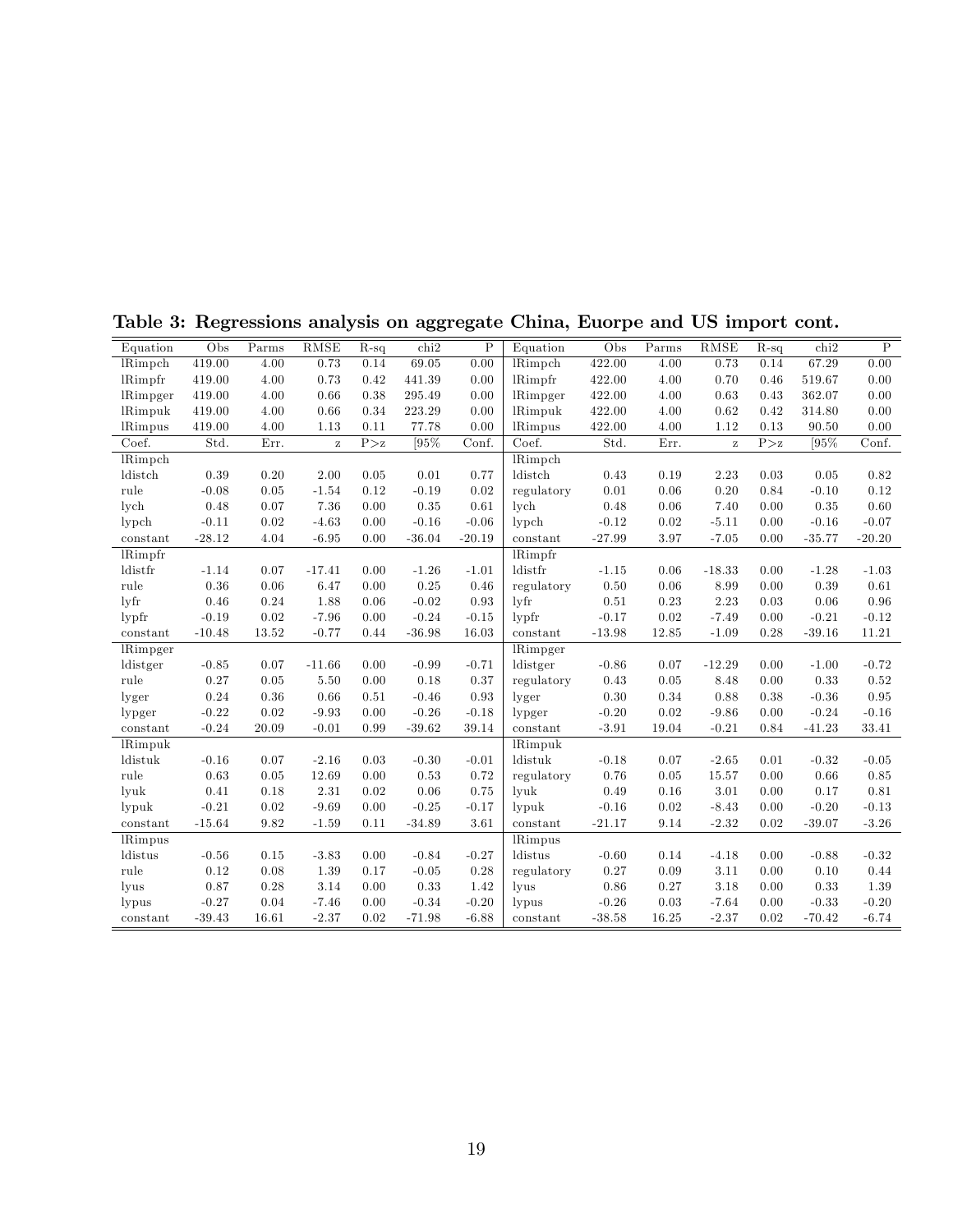| Equation            | Obs      | Parms | RMSE         | $R-sq$ | chi2     | $\mathbf P$ | Equation            | Obs      | Parms | RMSE         | $R-sq$ | chi2     | $\mathbf P$ |
|---------------------|----------|-------|--------------|--------|----------|-------------|---------------------|----------|-------|--------------|--------|----------|-------------|
| <b>lRimpch</b>      | 422.00   | 4.00  | 0.72         | 0.15   | 77.15    | 0.00        | <b>lRimpch</b>      | 422.00   | 4.00  | 0.73         | 0.14   | 67.29    | 0.00        |
| <b>lRimpfr</b>      | 422.00   | 4.00  | 0.75         | 0.40   | 436.40   | 0.00        | <b>lRimpfr</b>      | 422.00   | 4.00  | 0.70         | 0.46   | 519.67   | 0.00        |
| lRimpger            | 422.00   | 4.00  | 0.67         | 0.36   | 280.87   | 0.00        | lRimpger            | 422.00   | 4.00  | 0.63         | 0.43   | 362.07   | 0.00        |
| lRimpuk             | 422.00   | 4.00  | 0.70         | 0.25   | 152.47   | 0.00        | lRimpuk             | 422.00   | 4.00  | 0.62         | 0.42   | 314.80   | 0.00        |
| <b>lRimpus</b>      | 422.00   | 4.00  | 1.13         | 0.10   | 86.13    | 0.00        | lRimpus             | 422.00   | 4.00  | 1.12         | 0.13   | 90.50    | 0.00        |
| Coef.               | Std.     | Err.  | $\mathbf{z}$ | P > z  | [95%]    | Conf.       | Coef.               | Std.     | Err.  | $\mathbf{z}$ | P > z  | [95%     | Conf.       |
| <b>lRimpch</b>      |          |       |              |        |          |             | <b>lRimpch</b>      |          |       |              |        |          |             |
| ldistch             | 0.66     | 0.20  | 3.28         | 0.00   | 0.26     | 1.05        | ldistch             | 0.43     | 0.19  | 2.23         | 0.03   | 0.05     | 0.82        |
| voice1              | $-0.12$  | 0.05  | $-2.32$      | 0.02   | $-0.21$  | $-0.02$     | government          | 0.01     | 0.06  | 0.20         | 0.84   | $-0.10$  | 0.12        |
| lych                | 0.47     | 0.06  | 7.38         | 0.00   | 0.35     | 0.60        | lych                | 0.48     | 0.06  | 7.40         | 0.00   | 0.35     | 0.60        |
| lypch               | $-0.11$  | 0.02  | $-4.63$      | 0.00   | $-0.15$  | $-0.06$     | $l$ ypch            | $-0.12$  | 0.02  | $-5.11$      | 0.00   | $-0.16$  | $-0.07$     |
| constant            | $-30.03$ | 3.97  | $-7.57$      | 0.00   | $-37.81$ | $-22.26$    | constant            | $-27.99$ | 3.97  | $-7.05$      | 0.00   | $-35.77$ | $-20.20$    |
| <b>lRimpfr</b>      |          |       |              |        |          |             | <b>lRimpfr</b>      |          |       |              |        |          |             |
| ldistfr             | $-1.28$  | 0.07  | $-18.55$     | 0.00   | $-1.42$  | $-1.15$     | ldistfr             | $-1.15$  | 0.06  | $-18.33$     | 0.00   | $-1.28$  | $-1.03$     |
| voice1              | 0.27     | 0.05  | 5.22         | 0.00   | 0.17     | 0.37        | government          | 0.50     | 0.06  | 8.99         | 0.00   | 0.39     | 0.61        |
| $1\nu$ fr           | 0.43     | 0.24  | 1.79         | 0.07   | $-0.04$  | 0.91        | lyfr                | 0.51     | 0.23  | 2.23         | 0.03   | 0.06     | 0.96        |
| $l$ <sub>ypfr</sub> | $-0.17$  | 0.02  | $-7.14$      | 0.00   | $-0.22$  | $-0.12$     | $l$ <sub>ypfr</sub> | $-0.17$  | 0.02  | $-7.49$      | 0.00   | $-0.21$  | $-0.12$     |
| constant            | $-8.54$  | 13.55 | $-0.63$      | 0.53   | $-35.09$ | 18.02       | constant            | $-13.98$ | 12.85 | $-1.09$      | 0.28   | $-39.16$ | 11.21       |
| lRimpger            |          |       |              |        |          |             | lRimpger            |          |       |              |        |          |             |
| ldistger            | $-0.96$  | 0.08  | $-12.47$     | 0.00   | $-1.11$  | $-0.81$     | ldistger            | $-0.86$  | 0.07  | $-12.29$     | 0.00   | $-1.00$  | $-0.72$     |
| voice1              | 0.20     | 0.05  | 4.22         | 0.00   | 0.11     | 0.29        | government          | 0.43     | 0.05  | 8.48         | 0.00   | 0.33     | 0.52        |
| lyger               | 0.18     | 0.35  | 0.51         | 0.61   | $-0.52$  | 0.87        | lyger               | 0.30     | 0.34  | 0.88         | 0.38   | $-0.36$  | 0.95        |
| lypger              | $-0.20$  | 0.02  | $-9.25$      | 0.00   | $-0.24$  | $-0.16$     | lypger              | $-0.20$  | 0.02  | $-9.86$      | 0.00   | $-0.24$  | $-0.16$     |
| constant            | 3.36     | 20.06 | 0.17         | 0.87   | $-35.97$ | 42.68       | constant            | $-3.91$  | 19.04 | $-0.21$      | 0.84   | $-41.23$ | 33.41       |
| <b>lRimpuk</b>      |          |       |              |        |          |             | lRimpuk             |          |       |              |        |          |             |
| ldistuk             | $-0.41$  | 0.08  | $-5.11$      | 0.00   | $-0.57$  | $-0.25$     | ldistuk             | $-0.18$  | 0.07  | $-2.65$      | 0.01   | $-0.32$  | $-0.05$     |
| voice1              | 0.47     | 0.05  | 9.65         | 0.00   | 0.38     | 0.57        | government          | 0.76     | 0.05  | 15.57        | 0.00   | 0.66     | 0.85        |
| lyuk                | 0.39     | 0.18  | 2.12         | 0.03   | 0.03     | 0.75        | lvuk                | 0.49     | 0.16  | 3.01         | 0.00   | 0.17     | 0.81        |
| lypuk               | $-0.18$  | 0.02  | $-7.84$      | 0.00   | $-0.22$  | $-0.13$     | lypuk               | $-0.16$  | 0.02  | $-8.43$      | 0.00   | $-0.20$  | $-0.13$     |
| constant            | $-13.53$ | 10.34 | $-1.31$      | 0.19   | $-33.80$ | 6.75        | constant            | $-21.17$ | 9.14  | $-2.32$      | 0.02   | $-39.07$ | $-3.26$     |
| <b>lRimpus</b>      |          |       |              |        |          |             | <b>lRimpus</b>      |          |       |              |        |          |             |
| ldistus             | $-0.71$  | 0.15  | $-4.77$      | 0.00   | $-1.00$  | $-0.42$     | ldistus             | $-0.60$  | 0.14  | $-4.18$      | 0.00   | $-0.88$  | $-0.32$     |
| voice1              | 0.09     | 0.08  | 1.14         | 0.26   | $-0.06$  | 0.24        | government          | 0.27     | 0.09  | 3.11         | 0.00   | 0.10     | 0.44        |
| lyus                | 0.84     | 0.27  | 3.07         | 0.00   | 0.30     | 1.37        | lyus                | 0.86     | 0.27  | 3.18         | 0.00   | 0.33     | 1.39        |
| lypus               | $-0.26$  | 0.04  | $-7.40$      | 0.00   | $-0.33$  | $-0.19$     | lypus               | $-0.26$  | 0.03  | $-7.64$      | 0.00   | $-0.33$  | $-0.20$     |
| constant            | $-36.24$ | 16.37 | $-2.21$      | 0.03   | $-68.33$ | $-4.16$     | constant            | $-38.58$ | 16.25 | $-2.37$      | 0.02   | $-70.42$ | $-6.74$     |
|                     |          |       |              |        |          |             |                     |          |       |              |        |          |             |

Table 4: Regressions analysis on aggregate China, Euorpe and US import cont.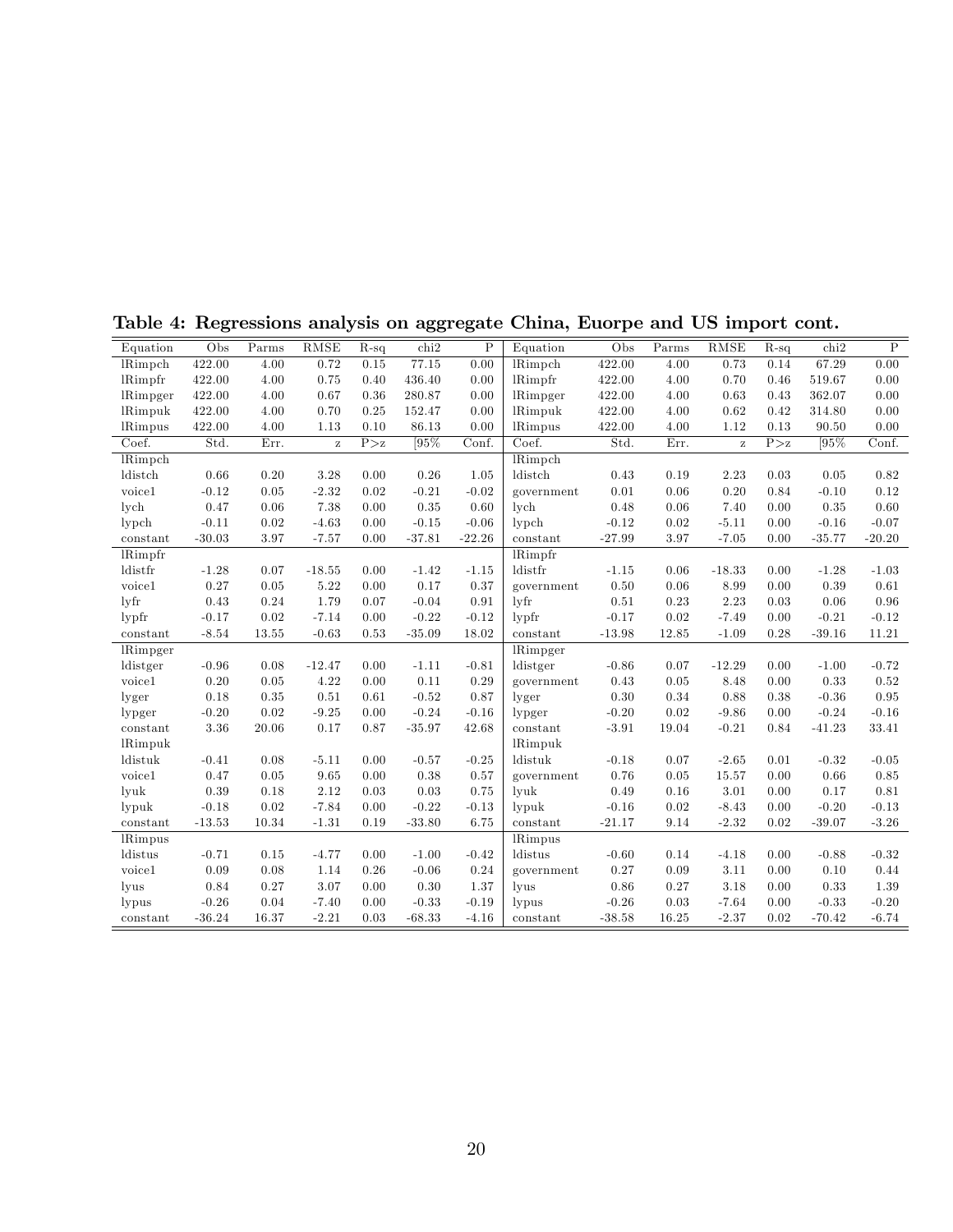of world. However, before concluding whether this is the case, we should question whether this is the right key to interpret the data. It could very well be that the natural resources that China is importing are only available in countries that have a weak political system. In that case the negative coefficients of the previous regressions are simply highlighting the kind of imports to China. The following section will focus on this.

#### 3.2.2 Results using disaggregate export and import

We estimate our gravity equation using disaggregated data in five sub-groups using SUR method on each of the Öve regressions for export and import separately. Table reports the results.

What we want to see here is whether there is a difference in the governance coefficients when the type of export or import is taken into account. The theory is that partner countries with a higher quantity of natural resources might be more prone to political instability. The tables highlight a very clear cut scenario. All the export markets that China is having in Africa are always following the gravity model as far as the distance variable. The coefficients for distance are always negative and strongly significant. Also the governance variables in the export regressions are always positively related to the amount of trade. This confirms the point of view that if a country has a stronger rule of law, or political stability in general, then China (and any other country) will be more likely to want to export there and use it as an open market. The export data of China, divided in all the 5 categories makes no difference in this sense. Most of the governance variables are significant in explaining the quantity of trade.

However when we look at import partners of China, we see a different picture. In this case we can indeed divide the results in the classes of raw materials (including intermediate to raw materials ) and more elaborate goods (including intermediate goods, intermediate to finite, and finite goods). In the second class as described, we find similar characteristics of the equations to the ones of European trade patterns and export regressions. The distance variables are often significant and negative, and the governance variables are always found to be positive, when significant. This is still supporting the classical theory tested by the gravity model.

The large difference is found in accordance to the previous hypothesis when we focus on the class of imported raw materials. The amount of imported raw material seems to increase with different parameters. Here we find the variables of corruption and of political stability that are significant and with a negative coefficient. It is interesting how the only times when this is shown is precisely in the imports of raw material. In most other cases the governance variables are not significant. Out of the  $10$  possible coefficients of governance variables (5)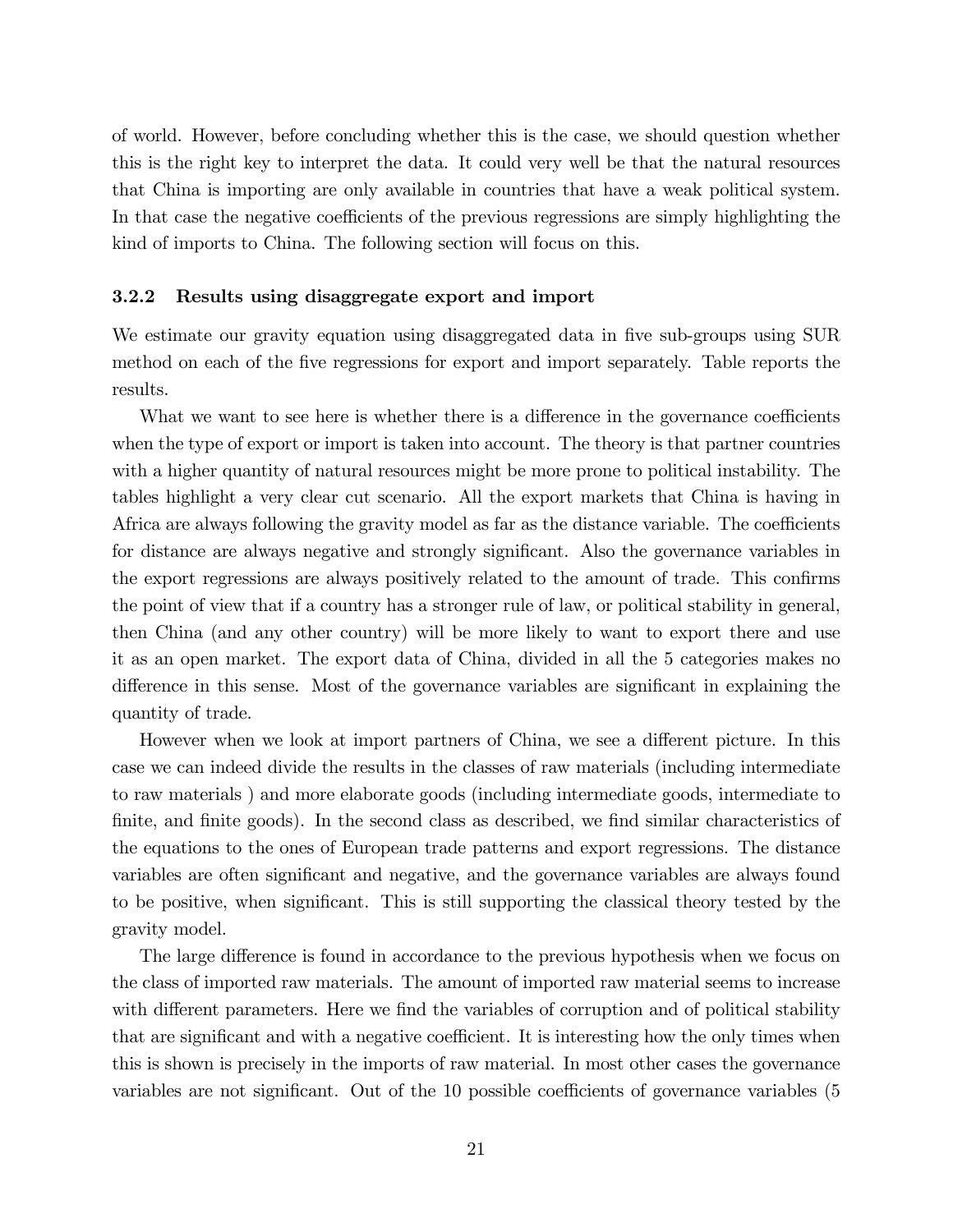| Equation        | Obs     | Parms    | <b>RMSE</b>       | $R-sq$             | chi2     | $\rm P$ | Equation                   | Obs      | Parms    | <b>RMSE</b> | $R-sq$ | chi2     | $\rm P$ |
|-----------------|---------|----------|-------------------|--------------------|----------|---------|----------------------------|----------|----------|-------------|--------|----------|---------|
| lRexpr          | 304.00  | 4.00     | $3.\overline{63}$ | 0.12               | 39.55    | 0.00    | <b>lRimpr</b>              | 304.00   | 4.00     | 4.93        | 0.11   | 35.68    | 0.00    |
| lRexpir         | 304.00  | 5.00     | 2.86              | 0.12               | 42.86    | 0.00    | <b>lRimpir</b>             | 304.00   | $5.00\,$ | 5.01        | 0.07   | 23.34    | 0.00    |
| lRexpi          | 304.00  | 4.00     | 3.06              | 0.10               | 35.29    | 0.00    | lRimpi                     | 304.00   | 4.00     | 2.93        | 0.12   | 40.79    | 0.00    |
| <i>l</i> Rexpif | 304.00  | 4.00     | 2.69              | 0.16               | 60.04    | 0.00    | lRimpif                    | 304.00   | 4.00     | 3.22        | 0.19   | 69.40    | 0.00    |
| $l$ Rexpf       | 304.00  | 4.00     | 1.85              | 0.20               | 76.35    | 0.00    | <b>lRimpf</b>              | 304.00   | 4.00     | 3.34        | 0.19   | 71.09    | 0.00    |
| Coef.           | Std.    | Err.     | $\rm{z}$          | $\overline{P} > z$ | [95%     | Conf.   | Coef.                      | Std.     | Err.     | $\bf{z}$    | P > z  | [95%     | Conf.   |
| lRexpr          |         |          |                   |                    |          |         | <b>IRimpr</b>              |          |          |             |        |          |         |
| dist            | $-4.50$ | 1.40     | $-3.21$           | 0.00               | $-7.25$  | $-1.76$ | dist                       | $-1.32$  | 1.90     | $-0.69$     | 0.49   | $-5.06$  | 2.41    |
| corruption      | 0.48    | 0.34     | 1.42              | 0.16               | $-0.18$  | 1.15    | corruption                 | $-0.83$  | 0.46     | $-1.79$     | 0.07   | $-1.73$  | 0.08    |
| $_{\rm ly}$     | 0.64    | 0.15     | 4.27              | 0.00               | 0.35     | 0.94    | $_{\rm ly}$                | 1.00     | 0.20     | 4.92        | 0.00   | 0.60     | 1.40    |
| $_{\rm lvp}$    | $-0.08$ | 0.18     | $-0.43$           | 0.67               | $-0.44$  | 0.28    | $_{\rm lyp}$               | $-0.11$  | 0.25     | $-0.42$     | 0.68   | $-0.60$  | 0.39    |
| constant        | 19.55   | 16.13    | 1.21              | 0.23               | $-12.06$ | 51.17   | constant                   | $-28.26$ | 21.92    | $-1.29$     | 0.20   | $-71.24$ | 14.71   |
| <i>Rexpir</i>   |         |          |                   |                    |          |         | <b>lRimpir</b>             |          |          |             |        |          |         |
| dist            | $-4.53$ | 1.10     | $-4.12$           | 0.00               | $-6.69$  | $-2.38$ | dist                       | $-3.89$  | 1.93     | $-2.01$     | 0.04   | $-7.68$  | $-0.10$ |
| corruption      | 0.68    | 0.27     | 2.56              | 0.01               | 0.16     | 1.21    | corruption                 | 0.10     | 0.47     | 0.22        | 0.82   | $-0.82$  | 1.02    |
| $_{\rm ly}$     | 0.42    | 0.12     | 3.60              | 0.00               | 0.19     | 0.66    | $_{\rm{lv}}$               | 0.50     | 0.21     | 2.41        | 0.02   | 0.09     | 0.91    |
| $_{\rm lyp}$    | $-0.23$ | 0.15     | $-1.57$           | 0.12               | $-0.51$  | 0.06    | $_{\rm lyp}$               | $-0.68$  | 0.26     | $-2.66$     | 0.01   | $-1.18$  | $-0.18$ |
| wto             | $-0.08$ | $0.21\,$ | $-0.37$           | 0.71               | $-0.49$  | 0.34    | wto                        | 1.58     | 0.53     | 2.99        | 0.00   | $0.55\,$ | 2.62    |
| constant        | 32.36   | 12.67    | 2.56              | 0.01               | 7.54     | 57.18   | constant                   | 24.35    | 22.27    | 1.09        | 0.27   | $-19.30$ | 68.00   |
| lRexpi          |         |          |                   |                    |          |         | lRimpi                     |          |          |             |        |          |         |
| dist            | $-4.79$ | 1.18     | $-4.05$           | 0.00               | $-7.11$  | $-2.47$ | dist                       | $-2.95$  | 1.13     | $-2.61$     | 0.01   | $-5.17$  | $-0.74$ |
| corruption      | 0.53    | 0.29     | 1.86              | 0.06               | $-0.03$  | 1.10    | corruption                 | 1.17     | 0.27     | 4.28        | 0.00   | 0.64     | 1.71    |
| $_{\rm ly}$     | 0.36    | 0.13     | 2.84              | 0.01               | 0.11     | 0.61    | $_{\rm ly}$                | 0.32     | 0.12     | 2.61        | 0.01   | 0.08     | 0.55    |
| $_{\rm lyp}$    | $-0.02$ | 0.16     | $-0.12$           | 0.90               | $-0.32$  | 0.29    | $_{\rm lyp}$               | $-0.51$  | 0.15     | $-3.40$     | 0.00   | $-0.80$  | $-0.22$ |
| constant        | 36.04   | 13.63    | 2.65              | 0.01               | 9.34     | 62.75   | constant                   | 20.63    | 13.02    | 1.58        | 0.11   | $-4.89$  | 46.15   |
| <i>l</i> Rexpif |         |          |                   |                    |          |         | $\overline{\text{Rimpif}}$ |          |          |             |        |          |         |
| dist            | $-6.26$ | 1.04     | $-6.02$           | 0.00               | $-8.30$  | $-4.22$ | dist                       | $-7.56$  | 1.25     | $-6.07$     | 0.00   | $-10.00$ | $-5.12$ |
| corruption      | 0.39    | 0.25     | 1.53              | 0.13               | $-0.11$  | 0.88    | corruption                 | 0.74     | 0.30     | 2.46        | 0.01   | 0.15     | 1.34    |
| $_{\rm ly}$     | 0.37    | 0.11     | $3.35\,$          | 0.00               | 0.16     | 0.59    | $_{\rm ly}$                | 0.42     | $0.13\,$ | 3.16        | 0.00   | 0.16     | 0.68    |
| $_{\rm lyp}$    | $-0.20$ | 0.14     | $-1.44$           | 0.15               | $-0.47$  | 0.07    | $_{\rm lyp}$               | $-0.71$  | 0.16     | $-4.33$     | 0.00   | $-1.03$  | $-0.39$ |
| constant        | 50.89   | 11.98    | 4.25              | 0.00               | 27.41    | 74.36   | constant                   | 60.93    | 14.34    | 4.25        | 0.00   | 32.82    | 89.04   |
| lRexpf          |         |          |                   |                    |          |         | lRimpf                     |          |          |             |        |          |         |
| dist            | $-3.78$ | 0.71     | $-5.30$           | 0.00               | $-5.18$  | $-2.38$ | dist                       | $-3.74$  | 1.29     | $-2.90$     | 0.00   | $-6.27$  | $-1.21$ |
| corruption      | 0.27    | 0.17     | 1.53              | 0.13               | $-0.07$  | 0.61    | corruption                 | 1.53     | 0.31     | 4.88        | 0.00   | 0.91     | 2.14    |
| $\lg$           | 0.43    | 0.08     | 5.65              | 0.00               | 0.28     | 0.58    | $_{\rm ly}$                | 0.77     | 0.14     | 5.56        | 0.00   | 0.50     | 1.04    |
| $_{\rm lyp}$    | $-0.26$ | 0.09     | $-2.77$           | 0.01               | $-0.45$  | $-0.08$ | $_{\rm lyp}$               | $-0.65$  | 0.17     | $-3.84$     | 0.00   | $-0.99$  | $-0.32$ |
| constant        | 29.26   | 8.22     | 3.56              | 0.00               | 13.15    | 45.37   | constant                   | 9.43     | 14.86    | 0.63        | 0.53   | $-19.70$ | 38.57   |

Table 5: Regressions analysis on disaggregate China export and import: corruption

Notes: lRexpr, lRexpir, lRexpi, lRexpif and lRexpf denote logs of real China exports of raw material, intermediate raw material,intermediate material, intermediate final products and final goods. Similar classification is obtained for Chinaís import from africa.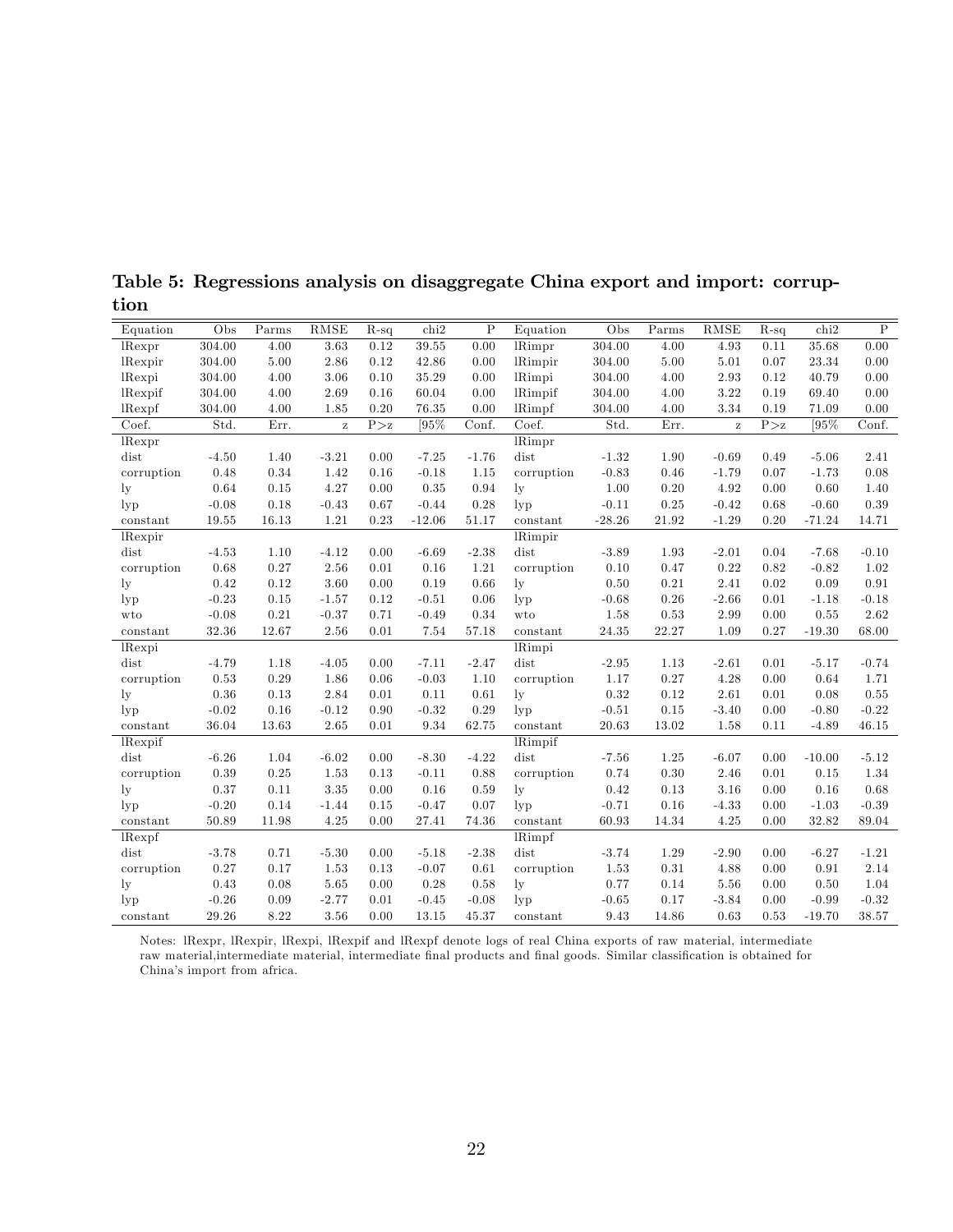| Equation        | Obs     | Parms | RMSE     | $R-sq$   | chi2     | $\mathbf P$ | Equation       | Obs      | Parms    | RMSE         | $R-sq$ | chi2     | $\, {\bf P}$ |
|-----------------|---------|-------|----------|----------|----------|-------------|----------------|----------|----------|--------------|--------|----------|--------------|
| lRexpr          | 315.00  | 4.00  | 3.68     | 0.13     | 47.42    | 0.00        | <b>IRimpr</b>  | 315.00   | 4.00     | 4.95         | 0.12   | 43.54    | 0.00         |
| <i>l</i> Rexpir | 315.00  | 5.00  | 2.95     | $0.14\,$ | 51.95    | 0.00        | <b>IRimpir</b> | 315.00   | 5.00     | 4.97         | 0.08   | 26.79    | 0.00         |
| lRexpi          | 315.00  | 4.00  | $3.13\,$ | 0.13     | 48.34    | 0.00        | lRimpi         | 315.00   | 4.00     | 2.90         | 0.13   | 47.35    | 0.00         |
| <i>l</i> Rexpif | 315.00  | 4.00  | 2.81     | 0.17     | 64.92    | 0.00        | <b>IRimpif</b> | 315.00   | 4.00     | 3.18         | 0.19   | 71.72    | 0.00         |
| lRexpf          | 315.00  | 4.00  | 1.85     | 0.22     | 87.10    | 0.00        | lRimpf         | 315.00   | 4.00     | 3.33         | 0.18   | 69.99    | 0.00         |
| Coef.           | Std.    | Err.  | $\bf{z}$ | P > z    | [95%     | Conf.       | Coef.          | Std.     | Err.     | $\mathbf{z}$ | P > z  | [95%     | Conf.        |
| lRexpr          |         |       |          |          |          |             | lRimpr         |          |          |              |        |          |              |
| dist            | $-4.08$ | 1.38  | $-2.95$  | 0.00     | $-6.80$  | $-1.37$     | dist           | $-0.69$  | 1.86     | $-0.37$      | 0.71   | $-4.34$  | 2.96         |
| rule            | 0.57    | 0.31  | 1.86     | 0.06     | $-0.03$  | 1.17        | rule           | $-0.65$  | 0.41     | $-1.57$      | 0.12   | $-1.46$  | 0.16         |
| $_{\rm ly}$     | 0.75    | 0.15  | $5.05\,$ | 0.00     | 0.46     | 1.04        | $\lg$          | 1.12     | 0.20     | 5.60         | 0.00   | 0.73     | 1.51         |
| $_{\rm lvp}$    | $-0.04$ | 0.18  | $-0.23$  | 0.82     | $-0.40$  | 0.32        | $_{\rm lvp}$   | $-0.09$  | $0.25\,$ | $-0.34$      | 0.73   | $-0.57$  | 0.40         |
| constant        | 9.74    | 15.87 | 0.61     | 0.54     | $-21.37$ | 40.84       | constant       | $-40.27$ | 21.34    | $-1.89$      | 0.06   | $-82.11$ | 1.56         |
| lRexpir         |         |       |          |          |          |             | <b>lRimpir</b> |          |          |              |        |          |              |
| dist            | $-4.19$ | 1.10  | $-3.80$  | 0.00     | $-6.35$  | $-2.03$     | dist           | $-3.38$  | 1.87     | $-1.81$      | 0.07   | $-7.05$  | 0.28         |
| rule            | 0.81    | 0.24  | 3.29     | 0.00     | 0.33     | 1.29        | rule           | 0.30     | 0.41     | 0.73         | 0.47   | $-0.51$  | 1.12         |
| $_{\rm ly}$     | 0.54    | 0.12  | 4.59     | 0.00     | 0.31     | 0.78        | $\rm_{ly}$     | 0.56     | 0.20     | 2.77         | 0.01   | 0.16     | 0.95         |
| $_{\rm lyp}$    | $-0.18$ | 0.15  | $-1.23$  | 0.22     | $-0.47$  | 0.11        | $_{\rm lyp}$   | $-0.62$  | 0.25     | $-2.48$      | 0.01   | $-1.11$  | $-0.13$      |
| wto             | 0.04    | 0.21  | 0.21     | 0.83     | $-0.37$  | 0.46        | wto            | 1.66     | 0.51     | 3.26         | 0.00   | 0.66     | 2.66         |
| constant        | 22.52   | 12.66 | 1.78     | 0.08     | $-2.29$  | 47.33       | constant       | 15.91    | 21.47    | 0.74         | 0.46   | $-26.17$ | $58.00\,$    |
| lRexpi          |         |       |          |          |          |             | lRimpi         |          |          |              |        |          |              |
| dist            | $-4.32$ | 1.18  | $-3.67$  | 0.00     | $-6.63$  | $-2.01$     | dist           | $-2.93$  | 1.09     | $-2.68$      | 0.01   | $-5.07$  | $-0.79$      |
| rule            | 0.87    | 0.26  | $3.32\,$ | 0.00     | 0.35     | 1.38        | rule           | 1.16     | 0.24     | 4.81         | 0.00   | 0.69     | 1.64         |
| $_{\rm ly}$     | 0.52    | 0.13  | 4.11     | 0.00     | 0.27     | 0.77        | $\rm_{ly}$     | $0.36\,$ | 0.12     | 3.07         | 0.00   | 0.13     | 0.59         |
| $_{\rm lyp}$    | $-0.02$ | 0.16  | $-0.15$  | 0.89     | $-0.33$  | 0.28        | $_{\rm lyp}$   | $-0.54$  | $0.14\,$ | $-3.71$      | 0.00   | $-0.82$  | $-0.25$      |
| constant        | 23.95   | 13.50 | 1.77     | 0.08     | $-2.50$  | 50.41       | constant       | 18.73    | 12.50    | 1.50         | 0.13   | $-5.78$  | 43.24        |
| <i>l</i> Rexpif |         |       |          |          |          |             | <b>lRimpif</b> |          |          |              |        |          |              |
| dist            | $-5.64$ | 1.06  | $-5.34$  | 0.00     | $-7.71$  | $-3.57$     | dist           | $-7.27$  | 1.20     | $-6.07$      | 0.00   | $-9.61$  | $-4.92$      |
| rule            | 0.57    | 0.23  | 2.43     | 0.02     | 0.11     | 1.03        | rule           | 0.74     | 0.27     | 2.77         | 0.01   | 0.22     | 1.26         |
| $_{\rm ly}$     | 0.51    | 0.11  | 4.51     | 0.00     | 0.29     | 0.73        | $\rm_{ly}$     | 0.46     | 0.13     | 3.56         | 0.00   | 0.20     | 0.71         |
| $_{\rm lvp}$    | $-0.16$ | 0.14  | $-1.12$  | 0.26     | $-0.43$  | 0.12        | $_{\rm lvp}$   | $-0.69$  | 0.16     | $-4.37$      | 0.00   | $-1.01$  | $-0.38$      |
| constant        | 37.74   | 12.12 | 3.11     | 0.00     | 13.99    | 61.49       | constant       | 56.29    | 13.72    | 4.10         | 0.00   | 29.40    | 83.18        |
| lRexpf          |         |       |          |          |          |             | <b>lRimpf</b>  |          |          |              |        |          |              |
| dist            | $-3.49$ | 0.69  | $-5.03$  | 0.00     | $-4.85$  | $-2.13$     | dist           | $-3.79$  | 1.25     | $-3.02$      | 0.00   | $-6.25$  | $-1.33$      |
| rule            | 0.43    | 0.15  | 2.77     | 0.01     | 0.13     | 0.73        | rule           | 1.20     | 0.28     | 4.32         | 0.00   | 0.66     | 1.75         |
| $_{\rm ly}$     | 0.49    | 0.07  | 6.53     | 0.00     | 0.34     | 0.63        | $\rm_{ly}$     | 0.81     | 0.13     | 6.03         | 0.00   | 0.55     | 1.08         |
| $_{\rm lvp}$    | $-0.25$ | 0.09  | $-2.67$  | 0.01     | $-0.43$  | $-0.07$     | $_{\rm lyp}$   | $-0.67$  | 0.17     | $-4.03$      | 0.00   | $-1.00$  | $-0.34$      |
| constant        | 23.74   | 7.96  | 2.98     | 0.00     | 8.14     | 39.33       | constant       | 7.87     | 14.38    | 0.55         | 0.58   | $-20.30$ | 36.05        |

Table 6: Regressions analysis on disaggregate China export and import: rule of law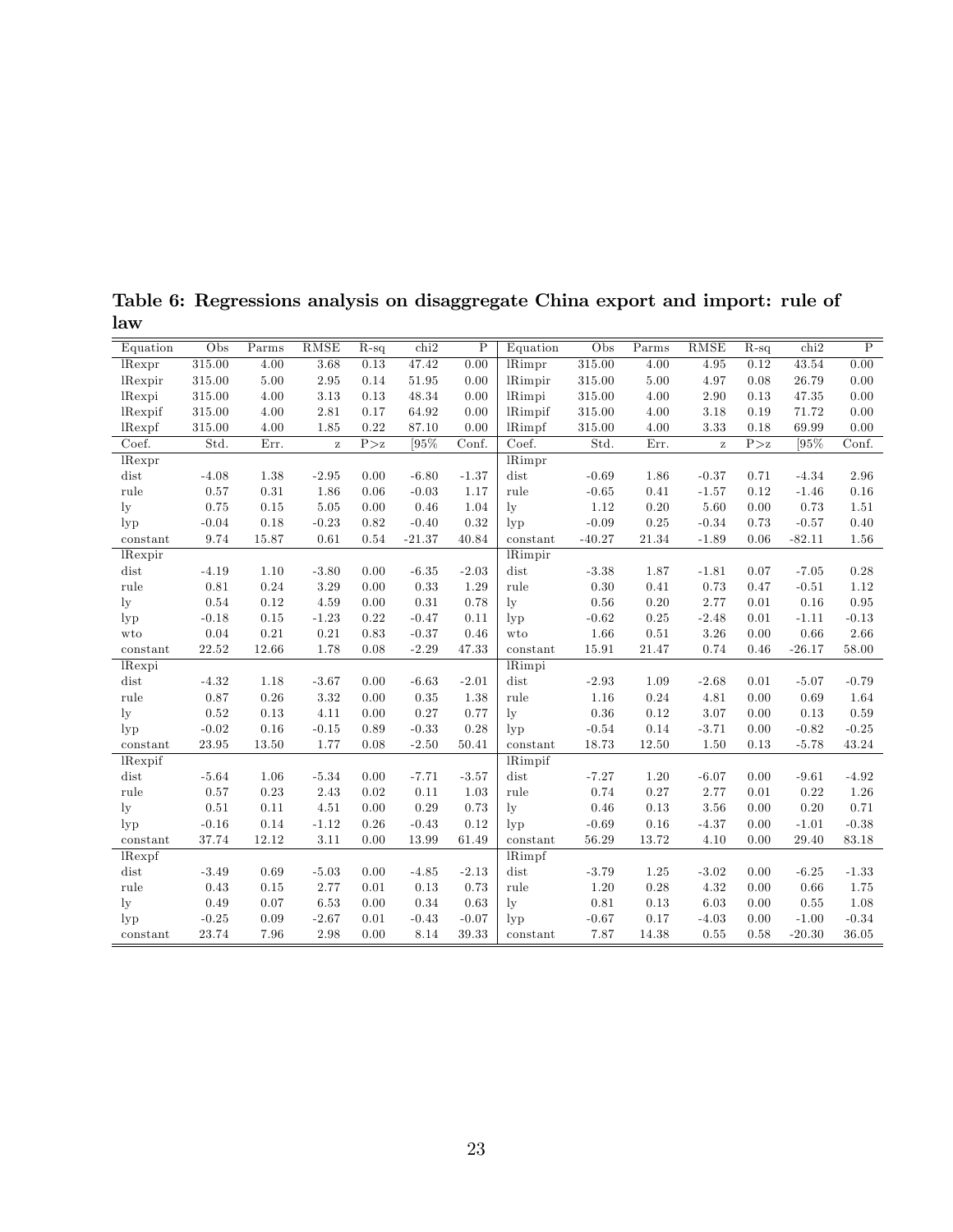| Equation        | Obs     | Parms | RMSE     | $R-sq$ | chi2     | $\mathbf P$ | Equation                  | Obs      | $\overline{\mathrm{Parms}}$ | RMSE         | $R-sq$ | chi2     | $\overline{P}$    |
|-----------------|---------|-------|----------|--------|----------|-------------|---------------------------|----------|-----------------------------|--------------|--------|----------|-------------------|
| lRexpr          | 318.00  | 4.00  | 3.74     | 0.13   | 47.51    | 0.00        | $\overline{\text{Rimpr}}$ | 318.00   | 4.00                        | 4.94         | 0.14   | 50.68    | $\overline{0.00}$ |
| lRexpir         | 318.00  | 5.00  | 3.04     | 0.12   | 42.86    | 0.00        | <b>IRimpir</b>            | 318.00   | 5.00                        | 4.89         | 0.11   | 38.04    | 0.00              |
| lRexpi          | 318.00  | 4.00  | 3.18     | 0.12   | 42.89    | 0.00        | lRimpi                    | 318.00   | 4.00                        | 2.97         | 0.08   | 27.77    | 0.00              |
| <i>l</i> Rexpif | 318.00  | 4.00  | 2.89     | 0.16   | 60.13    | 0.00        | <b>lRimpif</b>            | 318.00   | 4.00                        | 3.21         | 0.17   | 64.08    | 0.00              |
| lRexpf          | 318.00  | 4.00  | 1.89     | 0.20   | 80.79    | 0.00        | lRimpf                    | 318.00   | 4.00                        | 3.41         | 0.14   | 51.73    | 0.00              |
| Coef.           | Std.    | Err.  | $\bf{z}$ | P > z  | [95\%    | Conf.       | Coef.                     | Std.     | Err.                        | $\mathbf{z}$ | P > z  | 195%     | Conf.             |
| lRexpr          |         |       |          |        |          |             | lRimpr                    |          |                             |              |        |          |                   |
| dist            | $-4.16$ | 1.41  | $-2.95$  | 0.00   | $-6.92$  | $-1.39$     | dist                      | $-0.30$  | 1.86                        | $-0.16$      | 0.87   | $-3.95$  | 3.35              |
| pstab           | $-0.04$ | 0.23  | $-0.18$  | 0.86   | $-0.49$  | 0.40        | pstab                     | $-0.73$  | 0.30                        | $-2.44$      | 0.02   | $-1.32$  | $-0.14$           |
| $_{\rm ly}$     | 0.75    | 0.15  | 4.91     | 0.00   | 0.45     | 1.05        | $_{\rm{lv}}$              | 1.08     | 0.20                        | 5.37         | 0.00   | 0.69     | 1.47              |
| $_{\rm lyp}$    | $-0.03$ | 0.19  | $-0.17$  | 0.87   | $-0.40$  | 0.34        | $_{\rm lyp}$              | $-0.01$  | 0.25                        | $-0.02$      | 0.98   | $-0.49$  | 0.48              |
| constant        | 9.88    | 16.00 | 0.62     | 0.54   | $-21.47$ | 41.24       | constant                  | $-43.01$ | 21.13                       | $-2.04$      | 0.04   | $-84.41$ | $-1.60$           |
| lRexpir         |         |       |          |        |          |             | <b>IRimpir</b>            |          |                             |              |        |          |                   |
| dist            | $-4.15$ | 1.13  | $-3.66$  | 0.00   | $-6.37$  | $-1.93$     | dist                      | $-2.79$  | 1.84                        | $-1.51$      | 0.13   | $-6.40$  | 0.82              |
| pstab           | $-0.08$ | 0.18  | $-0.43$  | 0.67   | $-0.43$  | 0.28        | pstab                     | $-0.90$  | 0.30                        | $-3.03$      | 0.00   | $-1.48$  | $-0.32$           |
| $_{\rm ly}$     | 0.52    | 0.12  | 4.21     | 0.00   | 0.28     | 0.76        | $\rm_{lv}$                | 0.42     | 0.20                        | 2.12         | 0.03   | 0.03     | 0.82              |
| $_{\rm lyp}$    | $-0.18$ | 0.15  | $-1.20$  | 0.23   | $-0.48$  | 0.12        | $_{\rm lyp}$              | $-0.56$  | 0.25                        | $-2.27$      | 0.02   | $-1.04$  | $-0.07$           |
| wto             | 0.07    | 0.21  | 0.33     | 0.74   | $-0.35$  | 0.49        | wto                       | 1.75     | 0.49                        | 3.55         | 0.00   | 0.79     | 2.72              |
| constant        | 22.80   | 12.88 | 1.77     | 0.08   | $-2.45$  | 48.05       | constant                  | 15.38    | 20.94                       | 0.73         | 0.46   | $-25.66$ | 56.42             |
| lRexpi          |         |       |          |        |          |             | lRimpi                    |          |                             |              |        |          |                   |
| dist            | $-4.46$ | 1.20  | $-3.72$  | 0.00   | $-6.81$  | $-2.11$     | dist                      | $-3.23$  | 1.12                        | $-2.88$      | 0.00   | $-5.43$  | $-1.03$           |
| pstab           | 0.40    | 0.19  | 2.09     | 0.04   | 0.03     | 0.78        | pstab                     | 0.38     | 0.18                        | 2.11         | 0.04   | 0.03     | 0.73              |
| $_{\rm ly}$     | 0.56    | 0.13  | 4.36     | 0.00   | 0.31     | 0.82        | $\rm{lv}$                 | 0.35     | 0.12                        | 2.93         | 0.00   | 0.12     | 0.59              |
| $_{\rm lvp}$    | $-0.07$ | 0.16  | $-0.42$  | 0.67   | $-0.38$  | 0.24        | $_{\rm lyp}$              | $-0.58$  | 0.15                        | $-3.89$      | 0.00   | $-0.87$  | $-0.29$           |
| constant        | 23.21   | 13.60 | 1.71     | 0.09   | $-3.44$  | 49.85       | constant                  | 21.72    | 12.71                       | 1.71         | 0.09   | $-3.20$  | 46.63             |
| lRexpif         |         |       |          |        |          |             | <b>lRimpif</b>            |          |                             |              |        |          |                   |
| dist            | $-5.68$ | 1.09  | $-5.22$  | 0.00   | $-7.81$  | $-3.55$     | dist                      | $-7.36$  | 1.21                        | $-6.09$      | 0.00   | $-9.73$  | $-4.99$           |
| pstab           | 0.09    | 0.17  | 0.50     | 0.62   | $-0.26$  | 0.43        | pstab                     | 0.13     | 0.19                        | 0.66         | 0.51   | $-0.25$  | 0.51              |
| $_{\rm ly}$     | 0.53    | 0.12  | 4.47     | 0.00   | $0.30\,$ | 0.76        | $\rm_{ly}$                | 0.44     | 0.13                        | 3.39         | 0.00   | 0.19     | 0.70              |
| $_{\rm lvp}$    | $-0.17$ | 0.14  | $-1.16$  | 0.25   | $-0.45$  | 0.12        | $_{\rm lvp}$              | $-0.71$  | 0.16                        | $-4.44$      | 0.00   | $-1.03$  | $-0.40$           |
| constant        | 37.17   | 12.34 | 3.01     | 0.00   | 12.98    | 61.36       | constant                  | 57.61    | 13.71                       | 4.20         | 0.00   | 30.73    | 84.48             |
| lRexpf          |         |       |          |        |          |             | <b>IRimpf</b>             |          |                             |              |        |          |                   |
| dist            | $-3.49$ | 0.71  | $-4.90$  | 0.00   | $-4.89$  | $-2.10$     | dist                      | $-4.13$  | 1.29                        | $-3.21$      | 0.00   | $-6.65$  | $-1.61$           |
| pstab           | $-0.06$ | 0.11  | $-0.54$  | 0.59   | $-0.29$  | 0.16        | pstab                     | 0.29     | 0.21                        | 1.41         | 0.16   | $-0.11$  | 0.70              |
| $_{\rm ly}$     | 0.47    | 0.08  | 6.09     | 0.00   | 0.32     | 0.62        | $\rm_{lv}$                | 0.78     | 0.14                        | 5.63         | 0.00   | 0.51     | 1.05              |
| $_{\rm lyp}$    | $-0.24$ | 0.09  | $-2.55$  | 0.01   | $-0.43$  | $-0.06$     | $_{\rm lyp}$              | $-0.70$  | 0.17                        | $-4.11$      | 0.00   | $-1.04$  | $-0.37$           |
| constant        | 24.22   | 8.09  | 2.99     | 0.00   | 8.36     | 40.08       | constant                  | 12.18    | 14.59                       | 0.83         | 0.40   | $-16.42$ | 40.77             |

Table 7: Regressions analysis on disaggregate China export and import: political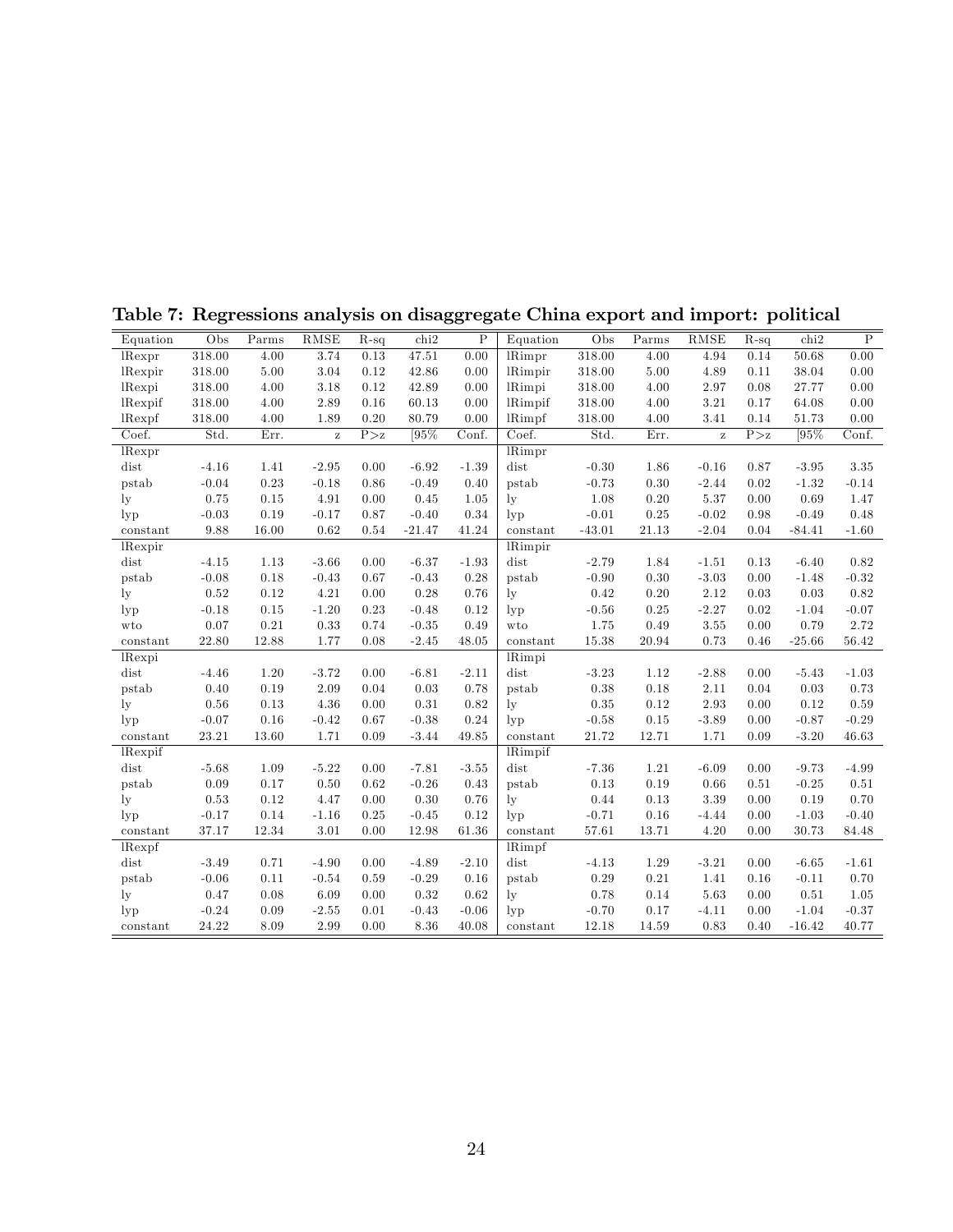| Equation        | Obs     | Parms | RMSE     | $R-sq$ | chi2     | $\overline{P}$ | Equation       | Obs      | Parms | RMSE     | $R-sq$ | chi2     | $\overline{P}$ |
|-----------------|---------|-------|----------|--------|----------|----------------|----------------|----------|-------|----------|--------|----------|----------------|
| lRexpr          | 318.00  | 4.00  | 3.69     | 0.15   | 57.78    | 0.00           | <b>lRimpr</b>  | 318.00   | 4.00  | 4.98     | 0.12   | 44.85    | 0.00           |
| lRexpir         | 318.00  | 4.00  | 2.93     | 0.18   | 70.12    | 0.00           | <b>lRimpir</b> | 318.00   | 4.00  | 5.03     | 0.06   | 20.11    | 0.00           |
| lRexpi          | 318.00  | 4.00  | 3.09     | 0.17   | 65.07    | 0.00           | lRimpi         | 318.00   | 4.00  | 2.81     | 0.18   | 69.57    | 0.00           |
| lRexpif         | 318.00  | 4.00  | 2.82     | 0.20   | 78.97    | 0.00           | <b>lRimpif</b> | 318.00   | 4.00  | 3.12     | 0.21   | 85.15    | 0.00           |
| lRexpf          | 318.00  | 4.00  | 1.82     | 0.26   | 112.31   | 0.00           | lRimpf         | 318.00   | 4.00  | 3.18     | 0.25   | 108.53   | 0.00           |
| Coef.           | Std.    | Err.  | $\rm{z}$ | P > z  | [95%     | Conf.          | Coef.          | Std.     | Err.  | $\rm{z}$ | P > z  | [95\%]   | Conf.          |
| $l$ Rexpr       |         |       |          |        |          |                | <b>IRimpr</b>  |          |       |          |        |          |                |
| dist            | $-4.05$ | 1.38  | $-2.93$  | 0.00   | $-6.76$  | $-1.34$        | dist           | $-0.78$  | 1.87  | $-0.42$  | 0.67   | $-4.44$  | 2.87           |
| government      | 1.01    | 0.34  | 2.99     | 0.00   | 0.35     | 1.67           | government     | 0.41     | 0.46  | 0.90     | 0.37   | $-0.48$  | 1.30           |
| ly              | 0.78    | 0.15  | 5.33     | 0.00   | 0.50     | 1.07           | $\rm_{lv}$     | 1.20     | 0.20  | 6.03     | 0.00   | 0.81     | 1.59           |
| $_{\rm lyp}$    | $-0.03$ | 0.18  | $-0.16$  | 0.87   | $-0.39$  | 0.33           | $_{\rm lvp}$   | $-0.05$  | 0.25  | $-0.21$  | 0.83   | $-0.54$  | 0.43           |
| constant        | 7.80    | 15.79 | 0.49     | 0.62   | $-23.15$ | 38.75          | constant       | $-43.01$ | 21.31 | $-2.02$  | 0.04   | $-84.78$ | $-1.23$        |
| lRexpir         |         |       |          |        |          |                | <b>lRimpir</b> |          |       |          |        |          |                |
| dist            | $-4.02$ | 1.10  | $-3.66$  | 0.00   | $-6.17$  | $-1.87$        | dist           | $-3.08$  | 1.88  | $-1.63$  | 0.10   | $-6.77$  | 0.62           |
| government      | 1.35    | 0.27  | 5.02     | 0.00   | 0.82     | 1.87           | government     | 0.94     | 0.46  | 2.05     | 0.04   | 0.04     | 1.85           |
| $_{\rm ly}$     | 0.57    | 0.12  | 4.90     | 0.00   | 0.34     | 0.80           | $\rm l v$      | 0.66     | 0.20  | 3.27     | 0.00   | 0.26     | 1.05           |
| $_{\rm lyp}$    | $-0.18$ | 0.15  | $-1.21$  | 0.23   | $-0.46$  | 0.11           | $_{\rm lvp}$   | $-0.54$  | 0.25  | $-2.14$  | 0.03   | $-1.03$  | $-0.05$        |
| constant        | 19.82   | 12.54 | 1.58     | 0.11   | $-4.76$  | 44.41          | constant       | 8.62     | 21.53 | 0.40     | 0.69   | $-33.59$ | 50.83          |
| lRexpi          |         |       |          |        |          |                | lRimpi         |          |       |          |        |          |                |
| dist            | $-3.98$ | 1.16  | $-3.44$  | 0.00   | $-6.24$  | $-1.71$        | dist           | $-2.72$  | 1.05  | $-2.59$  | 0.01   | $-4.78$  | $-0.66$        |
| government      | 1.39    | 0.28  | 4.92     | 0.00   | 0.84     | 1.94           | government     | 1.69     | 0.26  | 6.59     | 0.00   | 1.19     | 2.19           |
| $_{\rm ly}$     | 0.55    | 0.12  | 4.45     | 0.00   | 0.31     | 0.79           | $_{\rm ly}$    | 0.35     | 0.11  | 3.13     | 0.00   | 0.13     | 0.57           |
| $_{\rm lyp}$    | $-0.03$ | 0.15  | $-0.22$  | 0.83   | $-0.34$  | 0.27           | $_{\rm lvp}$   | $-0.55$  | 0.14  | $-3.90$  | 0.00   | $-0.82$  | $-0.27$        |
| constant        | 19.80   | 13.21 | 1.50     | 0.13   | $-6.08$  | 45.69          | constant       | 17.70    | 12.02 | 1.47     | 0.14   | $-5.85$  | 41.25          |
| <i>l</i> Rexpif |         |       |          |        |          |                | <b>lRimpif</b> |          |       |          |        |          |                |
| dist            | $-5.48$ | 1.05  | $-5.19$  | 0.00   | $-7.55$  | $-3.41$        | dist           | $-7.10$  | 1.17  | $-6.07$  | 0.00   | $-9.39$  | $-4.81$        |
| government      | 1.03    | 0.26  | 4.01     | 0.00   | 0.53     | 1.54           | government     | 1.21     | 0.29  | 4.24     | 0.00   | 0.65     | 1.77           |
| $_{\rm ly}$     | 0.54    | 0.11  | 4.85     | 0.00   | 0.32     | 0.76           | $_{\rm{lv}}$   | 0.46     | 0.12  | 3.70     | 0.00   | 0.22     | 0.70           |
| $_{\rm lyp}$    | $-0.16$ | 0.14  | $-1.12$  | 0.27   | $-0.43$  | 0.12           | $_{\rm lvp}$   | $-0.70$  | 0.16  | $-4.49$  | 0.00   | $-1.00$  | $-0.39$        |
| constant        | 34.89   | 12.06 | 2.89     | 0.00   | 11.26    | 58.52          | constant       | 54.90    | 13.36 | 4.11     | 0.00   | 28.72    | 81.09          |
| lRexpf          |         |       |          |        |          |                | lRimpf         |          |       |          |        |          |                |
| dist            | $-3.43$ | 0.68  | $-5.02$  | 0.00   | $-4.76$  | $-2.09$        | dist           | $-3.63$  | 1.19  | $-3.06$  | 0.00   | $-5.97$  | $-1.30$        |
| government      | 0.84    | 0.17  | 5.04     | 0.00   | 0.51     | 1.17           | government     | 2.08     | 0.29  | 7.15     | 0.00   | 1.51     | 2.65           |
| $_{\rm ly}$     | 0.50    | 0.07  | 6.93     | 0.00   | 0.36     | 0.65           | $_{\rm{lv}}$   | 0.80     | 0.13  | 6.34     | 0.00   | 0.55     | 1.05           |
| $_{\rm lyp}$    | $-0.24$ | 0.09  | $-2.66$  | 0.01   | $-0.42$  | $-0.06$        | $_{\rm lvp}$   | $-0.67$  | 0.16  | $-4.24$  | 0.00   | $-0.98$  | $-0.36$        |
| constant        | 22.52   | 7.80  | 2.89     | 0.00   | 7.24     | 37.81          | constant       | 7.46     | 13.60 | 0.55     | 0.58   | $-19.19$ | 34.10          |

Table 8: Regressions analysis on disaggregate China export and import: government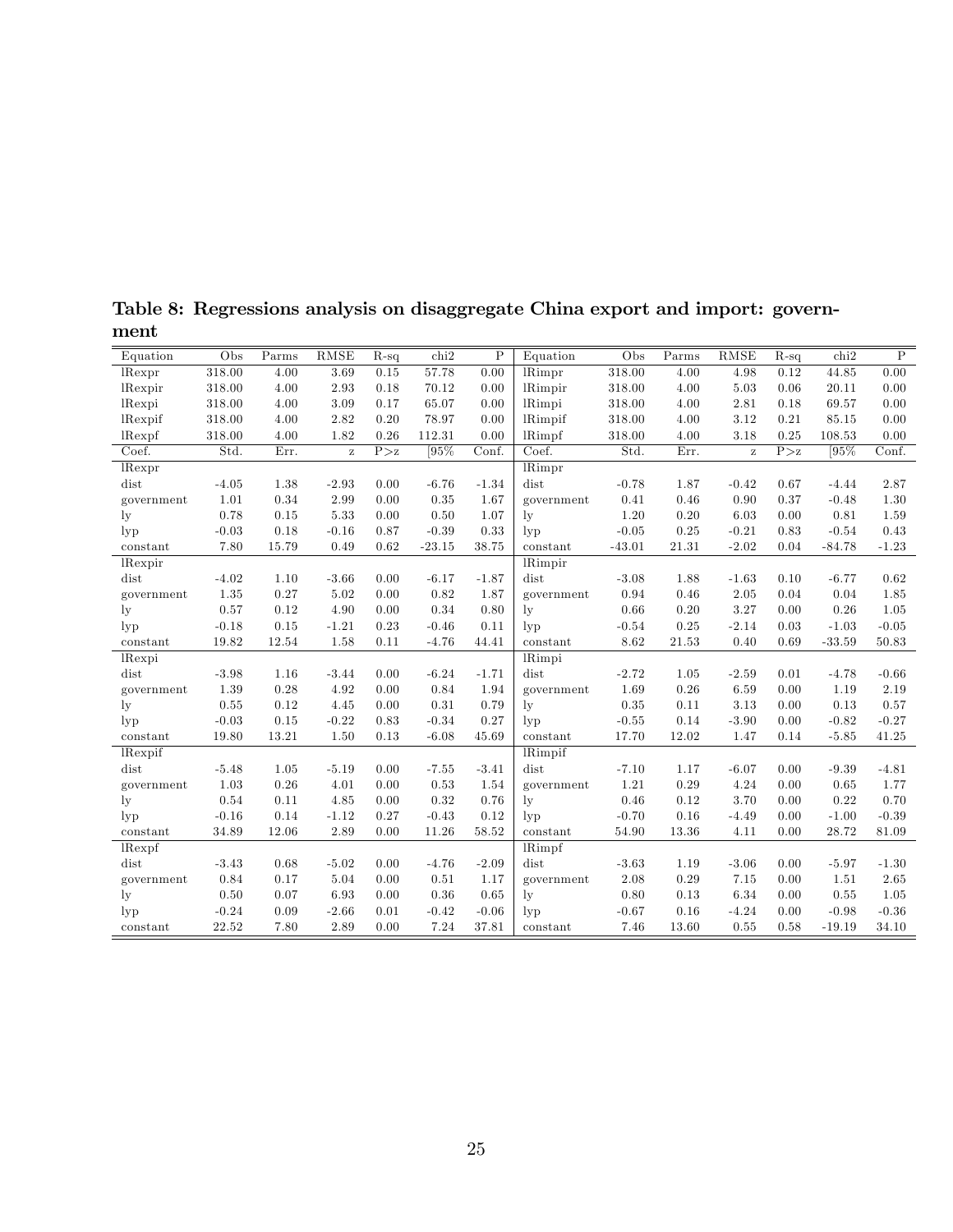| 318.00<br>4.00<br>3.69<br>57.78<br>0.00<br><b>IRimpr</b><br>318.00<br>4.00<br>4.98<br>0.12<br>44.85<br>0.00<br>$l$ Rexpr<br>0.15<br>318.00<br>4.00<br>2.93<br>0.18<br>70.12<br>0.00<br><b>lRimpir</b><br>318.00<br>4.00<br>5.03<br>0.06<br>20.11<br>0.00<br><i>l</i> Rexpir<br>318.00<br>4.00<br>3.09<br>0.17<br>65.07<br>0.00<br>lRimpi<br>318.00<br>4.00<br>2.81<br>0.18<br>69.57<br>0.00<br>lRexpi<br>2.82<br>318.00<br>4.00<br>0.20<br>78.97<br>0.00<br><b>lRimpif</b><br>318.00<br>4.00<br>3.12<br>0.21<br>85.15<br>0.00<br>lRexpif<br>318.00<br>4.00<br>1.82<br>0.26<br>112.31<br>0.00<br><b>lRimpf</b><br>318.00<br>4.00<br>3.18<br>0.25<br>108.53<br>0.00<br>lRexpf<br>[95%<br>Coef.<br>[95%<br>Std.<br>P > z<br>$\overline{\text{Conf.}}$<br>Std.<br>Coef.<br>Err.<br>Err.<br>P > z<br>Conf.<br>$\mathbf{z}$<br>$\mathbf{Z}$<br>$\overline{\text{Rimpr}}$<br>lRexpr<br>$-1.34$<br>dist<br>2.87<br>dist<br>$-4.05$<br>1.38<br>$-2.93$<br>0.00<br>$-6.76$<br>1.87<br>$-0.78$<br>$-0.42$<br>0.67<br>$-4.44$<br>1.01<br>0.34<br>2.99<br>0.35<br>1.67<br>0.46<br>0.90<br>1.30<br>0.00<br>regulatory<br>0.41<br>0.37<br>$-0.48$<br>regulatory<br>$5.33\,$<br>1.20<br>0.78<br>0.50<br>1.07<br>0.20<br>6.03<br>0.81<br>1.59<br>0.15<br>0.00<br>0.00<br>$_{\rm ly}$<br>$_{\rm ly}$<br>$0.33\,$<br>$-0.03$<br>0.18<br>$-0.16$<br>0.87<br>$-0.39$<br>$-0.05$<br>0.25<br>$-0.21$<br>$-0.54$<br>0.43<br>$_{\rm lyp}$<br>0.83<br>$_{\rm lyp}$<br>15.79<br>0.49<br>21.31<br>$-2.02$<br>$-84.78$<br>7.80<br>0.62<br>$-23.15$<br>38.75<br>$-43.01$<br>0.04<br>$-1.23$<br>constant<br>constant<br><b>lRimpir</b><br><i>Rexpir</i><br>$-1.87$<br>dist<br>dist<br>1.10<br>$-3.66$<br>$-6.17$<br>$-3.08$<br>1.88<br>$-1.63$<br>$-6.77$<br>0.62<br>$-4.02$<br>0.00<br>0.10<br>0.27<br>5.02<br>1.87<br>0.46<br>2.05<br>1.85<br>1.35<br>0.00<br>0.82<br>regulatory<br>0.94<br>0.04<br>0.04<br>regulatory<br>3.27<br>0.26<br>0.12<br>4.90<br>0.34<br>0.80<br>0.66<br>0.20<br>1.05<br>0.57<br>0.00<br>0.00<br>$\rm_{lv}$<br>$\rm_{lv}$<br>$-1.21$<br>0.23<br>0.11<br>0.25<br>$-2.14$<br>$-1.03$<br>$-0.05$<br>$-0.18$<br>0.15<br>$-0.46$<br>$-0.54$<br>0.03<br>$_{\rm lvp}$<br>$_{\rm lyp}$<br>1.58<br>21.53<br>0.40<br>$-33.59$<br>19.82<br>12.54<br>0.11<br>$-4.76$<br>44.41<br>8.62<br>0.69<br>50.83<br>constant<br>constant |
|----------------------------------------------------------------------------------------------------------------------------------------------------------------------------------------------------------------------------------------------------------------------------------------------------------------------------------------------------------------------------------------------------------------------------------------------------------------------------------------------------------------------------------------------------------------------------------------------------------------------------------------------------------------------------------------------------------------------------------------------------------------------------------------------------------------------------------------------------------------------------------------------------------------------------------------------------------------------------------------------------------------------------------------------------------------------------------------------------------------------------------------------------------------------------------------------------------------------------------------------------------------------------------------------------------------------------------------------------------------------------------------------------------------------------------------------------------------------------------------------------------------------------------------------------------------------------------------------------------------------------------------------------------------------------------------------------------------------------------------------------------------------------------------------------------------------------------------------------------------------------------------------------------------------------------------------------------------------------------------------------------------------------------------------------------------------------------------------------------------------------------------------------------------------------------------------------------------------------------------------------------------------------------------------------------------|
|                                                                                                                                                                                                                                                                                                                                                                                                                                                                                                                                                                                                                                                                                                                                                                                                                                                                                                                                                                                                                                                                                                                                                                                                                                                                                                                                                                                                                                                                                                                                                                                                                                                                                                                                                                                                                                                                                                                                                                                                                                                                                                                                                                                                                                                                                                                |
|                                                                                                                                                                                                                                                                                                                                                                                                                                                                                                                                                                                                                                                                                                                                                                                                                                                                                                                                                                                                                                                                                                                                                                                                                                                                                                                                                                                                                                                                                                                                                                                                                                                                                                                                                                                                                                                                                                                                                                                                                                                                                                                                                                                                                                                                                                                |
|                                                                                                                                                                                                                                                                                                                                                                                                                                                                                                                                                                                                                                                                                                                                                                                                                                                                                                                                                                                                                                                                                                                                                                                                                                                                                                                                                                                                                                                                                                                                                                                                                                                                                                                                                                                                                                                                                                                                                                                                                                                                                                                                                                                                                                                                                                                |
|                                                                                                                                                                                                                                                                                                                                                                                                                                                                                                                                                                                                                                                                                                                                                                                                                                                                                                                                                                                                                                                                                                                                                                                                                                                                                                                                                                                                                                                                                                                                                                                                                                                                                                                                                                                                                                                                                                                                                                                                                                                                                                                                                                                                                                                                                                                |
|                                                                                                                                                                                                                                                                                                                                                                                                                                                                                                                                                                                                                                                                                                                                                                                                                                                                                                                                                                                                                                                                                                                                                                                                                                                                                                                                                                                                                                                                                                                                                                                                                                                                                                                                                                                                                                                                                                                                                                                                                                                                                                                                                                                                                                                                                                                |
|                                                                                                                                                                                                                                                                                                                                                                                                                                                                                                                                                                                                                                                                                                                                                                                                                                                                                                                                                                                                                                                                                                                                                                                                                                                                                                                                                                                                                                                                                                                                                                                                                                                                                                                                                                                                                                                                                                                                                                                                                                                                                                                                                                                                                                                                                                                |
|                                                                                                                                                                                                                                                                                                                                                                                                                                                                                                                                                                                                                                                                                                                                                                                                                                                                                                                                                                                                                                                                                                                                                                                                                                                                                                                                                                                                                                                                                                                                                                                                                                                                                                                                                                                                                                                                                                                                                                                                                                                                                                                                                                                                                                                                                                                |
|                                                                                                                                                                                                                                                                                                                                                                                                                                                                                                                                                                                                                                                                                                                                                                                                                                                                                                                                                                                                                                                                                                                                                                                                                                                                                                                                                                                                                                                                                                                                                                                                                                                                                                                                                                                                                                                                                                                                                                                                                                                                                                                                                                                                                                                                                                                |
|                                                                                                                                                                                                                                                                                                                                                                                                                                                                                                                                                                                                                                                                                                                                                                                                                                                                                                                                                                                                                                                                                                                                                                                                                                                                                                                                                                                                                                                                                                                                                                                                                                                                                                                                                                                                                                                                                                                                                                                                                                                                                                                                                                                                                                                                                                                |
|                                                                                                                                                                                                                                                                                                                                                                                                                                                                                                                                                                                                                                                                                                                                                                                                                                                                                                                                                                                                                                                                                                                                                                                                                                                                                                                                                                                                                                                                                                                                                                                                                                                                                                                                                                                                                                                                                                                                                                                                                                                                                                                                                                                                                                                                                                                |
|                                                                                                                                                                                                                                                                                                                                                                                                                                                                                                                                                                                                                                                                                                                                                                                                                                                                                                                                                                                                                                                                                                                                                                                                                                                                                                                                                                                                                                                                                                                                                                                                                                                                                                                                                                                                                                                                                                                                                                                                                                                                                                                                                                                                                                                                                                                |
|                                                                                                                                                                                                                                                                                                                                                                                                                                                                                                                                                                                                                                                                                                                                                                                                                                                                                                                                                                                                                                                                                                                                                                                                                                                                                                                                                                                                                                                                                                                                                                                                                                                                                                                                                                                                                                                                                                                                                                                                                                                                                                                                                                                                                                                                                                                |
|                                                                                                                                                                                                                                                                                                                                                                                                                                                                                                                                                                                                                                                                                                                                                                                                                                                                                                                                                                                                                                                                                                                                                                                                                                                                                                                                                                                                                                                                                                                                                                                                                                                                                                                                                                                                                                                                                                                                                                                                                                                                                                                                                                                                                                                                                                                |
|                                                                                                                                                                                                                                                                                                                                                                                                                                                                                                                                                                                                                                                                                                                                                                                                                                                                                                                                                                                                                                                                                                                                                                                                                                                                                                                                                                                                                                                                                                                                                                                                                                                                                                                                                                                                                                                                                                                                                                                                                                                                                                                                                                                                                                                                                                                |
|                                                                                                                                                                                                                                                                                                                                                                                                                                                                                                                                                                                                                                                                                                                                                                                                                                                                                                                                                                                                                                                                                                                                                                                                                                                                                                                                                                                                                                                                                                                                                                                                                                                                                                                                                                                                                                                                                                                                                                                                                                                                                                                                                                                                                                                                                                                |
|                                                                                                                                                                                                                                                                                                                                                                                                                                                                                                                                                                                                                                                                                                                                                                                                                                                                                                                                                                                                                                                                                                                                                                                                                                                                                                                                                                                                                                                                                                                                                                                                                                                                                                                                                                                                                                                                                                                                                                                                                                                                                                                                                                                                                                                                                                                |
|                                                                                                                                                                                                                                                                                                                                                                                                                                                                                                                                                                                                                                                                                                                                                                                                                                                                                                                                                                                                                                                                                                                                                                                                                                                                                                                                                                                                                                                                                                                                                                                                                                                                                                                                                                                                                                                                                                                                                                                                                                                                                                                                                                                                                                                                                                                |
|                                                                                                                                                                                                                                                                                                                                                                                                                                                                                                                                                                                                                                                                                                                                                                                                                                                                                                                                                                                                                                                                                                                                                                                                                                                                                                                                                                                                                                                                                                                                                                                                                                                                                                                                                                                                                                                                                                                                                                                                                                                                                                                                                                                                                                                                                                                |
| lRimpi<br>lRexpi                                                                                                                                                                                                                                                                                                                                                                                                                                                                                                                                                                                                                                                                                                                                                                                                                                                                                                                                                                                                                                                                                                                                                                                                                                                                                                                                                                                                                                                                                                                                                                                                                                                                                                                                                                                                                                                                                                                                                                                                                                                                                                                                                                                                                                                                                               |
| dist<br>$-3.98$<br>$-3.44$<br>$-6.24$<br>$-1.71$<br>$-0.66$<br>dist<br>1.16<br>0.00<br>$-2.72$<br>1.05<br>$-2.59$<br>0.01<br>$-4.78$                                                                                                                                                                                                                                                                                                                                                                                                                                                                                                                                                                                                                                                                                                                                                                                                                                                                                                                                                                                                                                                                                                                                                                                                                                                                                                                                                                                                                                                                                                                                                                                                                                                                                                                                                                                                                                                                                                                                                                                                                                                                                                                                                                           |
| 4.92<br>1.94<br>0.26<br>6.59<br>1.19<br>1.39<br>0.28<br>0.00<br>0.84<br>1.69<br>0.00<br>2.19<br>regulatory<br>regulatory                                                                                                                                                                                                                                                                                                                                                                                                                                                                                                                                                                                                                                                                                                                                                                                                                                                                                                                                                                                                                                                                                                                                                                                                                                                                                                                                                                                                                                                                                                                                                                                                                                                                                                                                                                                                                                                                                                                                                                                                                                                                                                                                                                                       |
| 0.12<br>4.45<br>0.31<br>0.79<br>0.35<br>3.13<br>0.13<br>0.57<br>0.55<br>0.00<br>0.11<br>0.00<br>$\rm_{lv}$<br>$\rm_{lv}$                                                                                                                                                                                                                                                                                                                                                                                                                                                                                                                                                                                                                                                                                                                                                                                                                                                                                                                                                                                                                                                                                                                                                                                                                                                                                                                                                                                                                                                                                                                                                                                                                                                                                                                                                                                                                                                                                                                                                                                                                                                                                                                                                                                       |
| $-0.22$<br>$-0.34$<br>0.27<br>$-3.90$<br>$-0.82$<br>$-0.27$<br>$-0.03$<br>0.15<br>0.83<br>$-0.55$<br>0.14<br>0.00<br>$_{\rm lvp}$<br>$_{\rm lyp}$                                                                                                                                                                                                                                                                                                                                                                                                                                                                                                                                                                                                                                                                                                                                                                                                                                                                                                                                                                                                                                                                                                                                                                                                                                                                                                                                                                                                                                                                                                                                                                                                                                                                                                                                                                                                                                                                                                                                                                                                                                                                                                                                                              |
| 1.50<br>1.47<br>$-5.85$<br>19.80<br>13.21<br>0.13<br>$-6.08$<br>45.69<br>17.70<br>12.02<br>0.14<br>41.25<br>constant<br>constant                                                                                                                                                                                                                                                                                                                                                                                                                                                                                                                                                                                                                                                                                                                                                                                                                                                                                                                                                                                                                                                                                                                                                                                                                                                                                                                                                                                                                                                                                                                                                                                                                                                                                                                                                                                                                                                                                                                                                                                                                                                                                                                                                                               |
| <b>lRimpif</b><br><i>Rexpif</i>                                                                                                                                                                                                                                                                                                                                                                                                                                                                                                                                                                                                                                                                                                                                                                                                                                                                                                                                                                                                                                                                                                                                                                                                                                                                                                                                                                                                                                                                                                                                                                                                                                                                                                                                                                                                                                                                                                                                                                                                                                                                                                                                                                                                                                                                                |
| dist<br>$-5.19$<br>$-3.41$<br>dist<br>$-5.48$<br>1.05<br>0.00<br>$-7.55$<br>$-7.10$<br>1.17<br>$-6.07$<br>0.00<br>$-9.39$<br>$-4.81$                                                                                                                                                                                                                                                                                                                                                                                                                                                                                                                                                                                                                                                                                                                                                                                                                                                                                                                                                                                                                                                                                                                                                                                                                                                                                                                                                                                                                                                                                                                                                                                                                                                                                                                                                                                                                                                                                                                                                                                                                                                                                                                                                                           |
| 4.01<br>1.54<br>4.24<br>1.03<br>0.26<br>0.00<br>0.53<br>1.21<br>0.29<br>0.00<br>0.65<br>1.77<br>regulatory<br>regulatory                                                                                                                                                                                                                                                                                                                                                                                                                                                                                                                                                                                                                                                                                                                                                                                                                                                                                                                                                                                                                                                                                                                                                                                                                                                                                                                                                                                                                                                                                                                                                                                                                                                                                                                                                                                                                                                                                                                                                                                                                                                                                                                                                                                       |
| 4.85<br>0.32<br>0.76<br>0.12<br>3.70<br>0.22<br>0.70<br>0.54<br>0.11<br>0.00<br>0.46<br>$\rm_{lv}$<br>$\rm_{lv}$<br>0.00                                                                                                                                                                                                                                                                                                                                                                                                                                                                                                                                                                                                                                                                                                                                                                                                                                                                                                                                                                                                                                                                                                                                                                                                                                                                                                                                                                                                                                                                                                                                                                                                                                                                                                                                                                                                                                                                                                                                                                                                                                                                                                                                                                                       |
| 0.12<br>0.16<br>$-1.00$<br>$-0.39$<br>$-0.16$<br>0.14<br>$-1.12$<br>0.27<br>$-0.43$<br>$-0.70$<br>$-4.49$<br>$_{\rm lvp}$<br>$_{\rm lyp}$<br>0.00                                                                                                                                                                                                                                                                                                                                                                                                                                                                                                                                                                                                                                                                                                                                                                                                                                                                                                                                                                                                                                                                                                                                                                                                                                                                                                                                                                                                                                                                                                                                                                                                                                                                                                                                                                                                                                                                                                                                                                                                                                                                                                                                                              |
| 2.89<br>$58.52\,$<br>13.36<br>34.89<br>12.06<br>0.00<br>11.26<br>54.90<br>4.11<br>0.00<br>28.72<br>81.09<br>constant<br>constant                                                                                                                                                                                                                                                                                                                                                                                                                                                                                                                                                                                                                                                                                                                                                                                                                                                                                                                                                                                                                                                                                                                                                                                                                                                                                                                                                                                                                                                                                                                                                                                                                                                                                                                                                                                                                                                                                                                                                                                                                                                                                                                                                                               |
| lRimpf<br>$l$ Rexpf                                                                                                                                                                                                                                                                                                                                                                                                                                                                                                                                                                                                                                                                                                                                                                                                                                                                                                                                                                                                                                                                                                                                                                                                                                                                                                                                                                                                                                                                                                                                                                                                                                                                                                                                                                                                                                                                                                                                                                                                                                                                                                                                                                                                                                                                                            |
| $-5.02$<br>$-2.09$<br>dist<br>dist<br>$-3.43$<br>0.68<br>0.00<br>$-4.76$<br>$-3.63$<br>1.19<br>$-3.06$<br>0.00<br>$-5.97$<br>$-1.30$                                                                                                                                                                                                                                                                                                                                                                                                                                                                                                                                                                                                                                                                                                                                                                                                                                                                                                                                                                                                                                                                                                                                                                                                                                                                                                                                                                                                                                                                                                                                                                                                                                                                                                                                                                                                                                                                                                                                                                                                                                                                                                                                                                           |
| 5.04<br>0.84<br>1.17<br>2.08<br>0.29<br>7.15<br>1.51<br>2.65<br>0.17<br>0.00<br>0.51<br>regulatory<br>0.00<br>regulatory                                                                                                                                                                                                                                                                                                                                                                                                                                                                                                                                                                                                                                                                                                                                                                                                                                                                                                                                                                                                                                                                                                                                                                                                                                                                                                                                                                                                                                                                                                                                                                                                                                                                                                                                                                                                                                                                                                                                                                                                                                                                                                                                                                                       |
| 6.93<br>0.65<br>6.34<br>1.05<br>0.50<br>0.07<br>0.00<br>0.36<br>0.80<br>0.13<br>0.55<br>1y<br>$_{\rm{lv}}$<br>0.00                                                                                                                                                                                                                                                                                                                                                                                                                                                                                                                                                                                                                                                                                                                                                                                                                                                                                                                                                                                                                                                                                                                                                                                                                                                                                                                                                                                                                                                                                                                                                                                                                                                                                                                                                                                                                                                                                                                                                                                                                                                                                                                                                                                             |
| $-2.66$<br>$-4.24$<br>$-0.36$<br>$-0.24$<br>0.09<br>0.01<br>$-0.42$<br>$-0.06$<br>$-0.67$<br>0.16<br>$-0.98$<br>$_{\rm lyp}$<br>$_{\rm lyp}$<br>0.00                                                                                                                                                                                                                                                                                                                                                                                                                                                                                                                                                                                                                                                                                                                                                                                                                                                                                                                                                                                                                                                                                                                                                                                                                                                                                                                                                                                                                                                                                                                                                                                                                                                                                                                                                                                                                                                                                                                                                                                                                                                                                                                                                           |
| 2.89<br>7.24<br>22.52<br>7.80<br>0.00<br>37.81<br>7.46<br>13.60<br>0.55<br>$-19.19$<br>34.10<br>0.58<br>constant<br>constant                                                                                                                                                                                                                                                                                                                                                                                                                                                                                                                                                                                                                                                                                                                                                                                                                                                                                                                                                                                                                                                                                                                                                                                                                                                                                                                                                                                                                                                                                                                                                                                                                                                                                                                                                                                                                                                                                                                                                                                                                                                                                                                                                                                   |

Table 9: Regressions analysis on disaggregate China export and import: regulation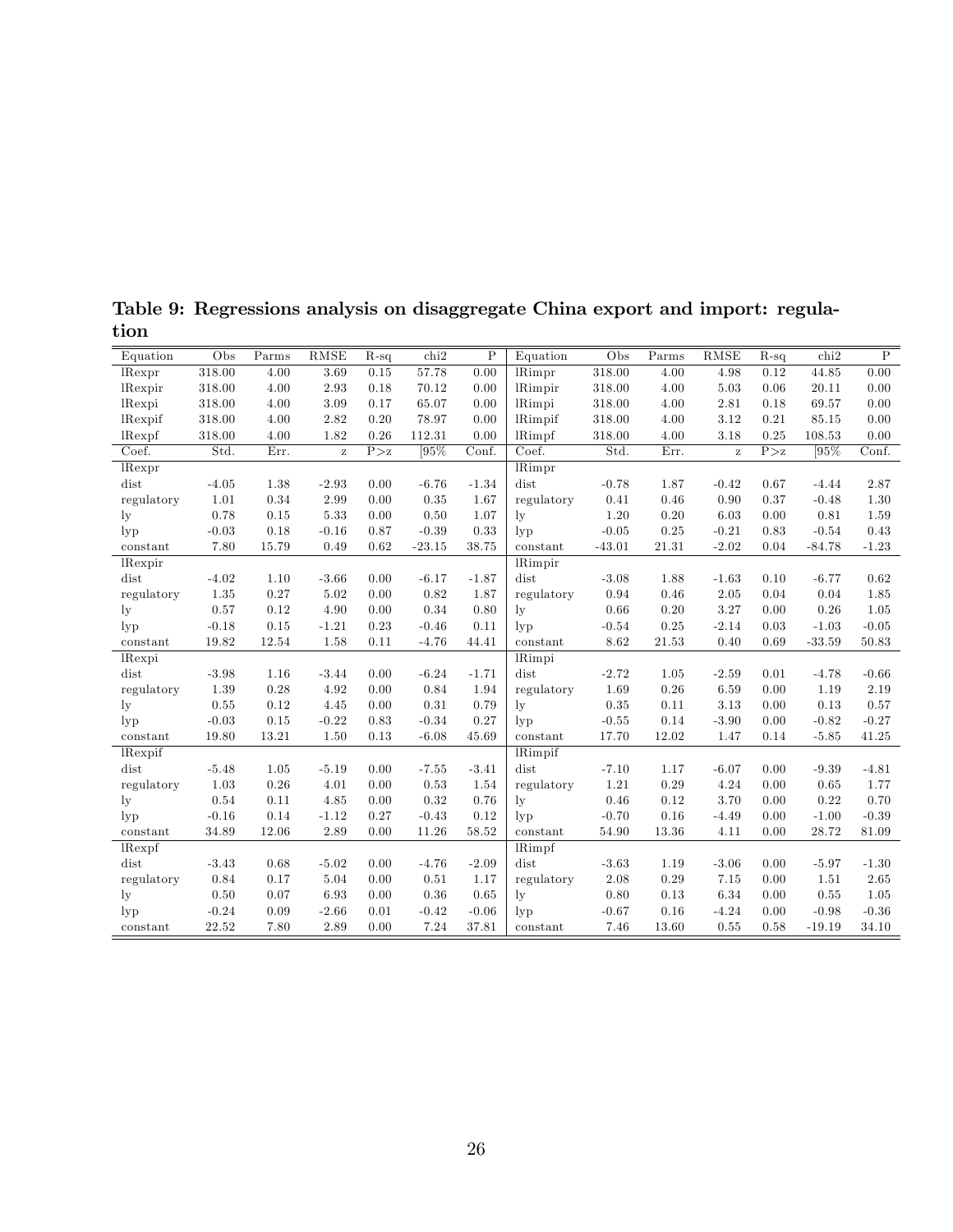| Equation        | Obs     | Parms | RMSE     | $R-sq$ | chi2     | $\mathbf P$ | Equation                  | Obs      | Parms    | RMSE         | $R-sq$ | chi2     | $\overline{P}$ |
|-----------------|---------|-------|----------|--------|----------|-------------|---------------------------|----------|----------|--------------|--------|----------|----------------|
| lRexpr          | 318.00  | 4.00  | 3.74     | 0.13   | 47.51    | 0.00        | $\overline{\text{Rimpr}}$ | 318.00   | 4.00     | 4.98         | 0.12   | 45.11    | 0.00           |
| lRexpir         | 318.00  | 4.00  | 3.02     | 0.13   | 47.75    | 0.00        | <b>IRimpir</b>            | 318.00   | 4.00     | 5.06         | 0.05   | 15.82    | 0.00           |
| lRexpi          | 318.00  | 4.00  | 3.17     | 0.12   | 45.33    | 0.00        | lRimpi                    | 318.00   | 4.00     | 2.83         | 0.17   | 63.98    | 0.00           |
| <i>l</i> Rexpif | 318.00  | 4.00  | 2.88     | 0.16   | 60.96    | 0.00        | <b>lRimpif</b>            | 318.00   | 4.00     | 3.20         | 0.17   | 66.08    | 0.00           |
| lRexpf          | 318.00  | 4.00  | 1.89     | 0.21   | 82.27    | 0.00        | lRimpf                    | 318.00   | 4.00     | 3.35         | 0.17   | 65.79    | 0.00           |
| Coef.           | Std.    | Err.  | $\bf{z}$ | P > z  | 195%     | Conf.       | Coef.                     | Std.     | Err.     | $\mathbf{z}$ | P > z  | [95%     | Conf.          |
| lRexpr          |         |       |          |        |          |             | lRimpr                    |          |          |              |        |          |                |
| dist            | $-4.22$ | 1.41  | $-2.99$  | 0.00   | $-6.98$  | $-1.45$     | dist                      | $-0.61$  | 1.88     | $-0.33$      | 0.74   | $-4.29$  | 3.06           |
| voice1          | 0.05    | 0.29  | 0.18     | 0.86   | $-0.52$  | 0.62        | voice1                    | $-0.39$  | 0.39     | $-1.02$      | 0.31   | $-1.15$  | 0.36           |
| $_{\rm ly}$     | 0.76    | 0.15  | 5.07     | 0.00   | 0.46     | 1.05        | $_{\rm{lv}}$              | 1.17     | 0.20     | 5.90         | 0.00   | 0.78     | 1.56           |
| $_{\rm lyp}$    | $-0.04$ | 0.19  | $-0.19$  | 0.85   | $-0.40$  | 0.33        | $_{\rm lyp}$              | $-0.05$  | 0.25     | $-0.19$      | 0.85   | $-0.53$  | 0.44           |
| constant        | 10.16   | 16.05 | 0.63     | 0.53   | $-21.29$ | 41.61       | constant                  | $-43.85$ | 21.35    | $-2.05$      | 0.04   | $-85.70$ | $-2.01$        |
| lRexpir         |         |       |          |        |          |             | <b>IRimpir</b>            |          |          |              |        |          |                |
| dist            | $-4.51$ | 1.14  | $-3.96$  | 0.00   | $-6.74$  | $-2.28$     | dist                      | $-3.28$  | 1.91     | $-1.72$      | 0.09   | $-7.02$  | 0.46           |
| voice1          | 0.55    | 0.23  | 2.34     | 0.02   | 0.09     | 1.01        | voice1                    | 0.14     | 0.39     | 0.35         | 0.72   | $-0.63$  | 0.91           |
| $_{\rm ly}$     | 0.55    | 0.12  | 4.59     | 0.00   | 0.32     | 0.79        | $_{\rm{lv}}$              | 0.63     | 0.20     | 3.14         | 0.00   | 0.24     | 1.03           |
| $_{\rm lvp}$    | $-0.19$ | 0.15  | $-1.29$  | 0.20   | $-0.49$  | 0.10        | $_{\rm lyp}$              | $-0.54$  | 0.25     | $-2.15$      | 0.03   | $-1.04$  | $-0.05$        |
| constant        | 25.04   | 12.95 | 1.93     | 0.05   | $-0.34$  | 50.42       | constant                  | 11.21    | 21.72    | 0.52         | 0.61   | $-31.35$ | 53.78          |
| lRexpi          |         |       |          |        |          |             | lRimpi                    |          |          |              |        |          |                |
| dist            | $-4.52$ | 1.19  | $-3.79$  | 0.00   | $-6.86$  | $-2.18$     | dist                      | $-3.72$  | 1.07     | $-3.49$      | 0.00   | $-5.81$  | $-1.63$        |
| voice1          | 0.63    | 0.25  | 2.56     | 0.01   | 0.15     | 1.11        | voice1                    | 1.35     | 0.22     | 6.18         | 0.00   | 0.93     | 1.78           |
| $_{\rm ly}$     | 0.53    | 0.13  | 4.19     | 0.00   | 0.28     | 0.78        | $\rm{lv}$                 | 0.35     | 0.11     | 3.12         | 0.00   | 0.13     | 0.57           |
| $_{\rm lvp}$    | $-0.05$ | 0.16  | $-0.33$  | 0.74   | $-0.36$  | 0.26        | $_{\rm lyp}$              | $-0.58$  | 0.14     | $-4.11$      | 0.00   | $-0.86$  | $-0.30$        |
| constant        | 25.46   | 13.59 | 1.87     | 0.06   | $-1.18$  | 52.10       | constant                  | 27.15    | 12.13    | 2.24         | 0.03   | 3.38     | 50.93          |
|                 |         |       |          |        |          |             |                           |          |          |              |        |          |                |
| lRexpif         |         |       |          |        |          |             | <b>lRimpif</b>            |          |          |              |        |          |                |
| dist            | $-5.74$ | 1.09  | $-5.28$  | 0.00   | $-7.87$  | $-3.61$     | dist                      | $-7.47$  | 1.21     | $-6.20$      | 0.00   | $-9.83$  | $-5.11$        |
| voice1          | 0.22    | 0.22  | 0.97     | 0.33   | $-0.22$  | 0.66        | voice1                    | 0.36     | 0.25     | 1.45         | 0.15   | $-0.13$  | 0.85           |
| $_{\rm ly}$     | 0.52    | 0.11  | 4.54     | 0.00   | $0.30\,$ | 0.75        | $\rm_{ly}$                | 0.44     | $0.13\,$ | 3.44         | 0.00   | 0.19     | 0.69           |
| $_{\rm lvp}$    | $-0.17$ | 0.14  | $-1.15$  | 0.25   | $-0.45$  | 0.12        | $_{\rm lvp}$              | $-0.71$  | 0.16     | $-4.46$      | 0.00   | $-1.02$  | $-0.40$        |
| constant        | 38.01   | 12.36 | 3.07     | 0.00   | 13.78    | 62.25       | constant                  | 59.02    | 13.72    | 4.30         | 0.00   | 32.14    | 85.90          |
| lRexpf          |         |       |          |        |          |             | <b>IRimpf</b>             |          |          |              |        |          |                |
| dist            | $-3.64$ | 0.71  | $-5.11$  | 0.00   | $-5.04$  | $-2.25$     | dist                      | $-4.47$  | 1.26     | $-3.54$      | 0.00   | $-6.95$  | $-2.00$        |
| voice1          | 0.18    | 0.15  | 1.21     | 0.22   | $-0.11$  | 0.46        | voice1                    | 0.98     | 0.26     | 3.76         | 0.00   | 0.47     | 1.48           |
| ly              | 0.48    | 0.08  | 6.44     | 0.00   | 0.34     | 0.63        | $\rm_{ly}$                | 0.78     | 0.13     | 5.83         | 0.00   | 0.52     | 1.04           |
| $_{\rm lyp}$    | $-0.25$ | 0.09  | $-2.64$  | 0.01   | $-0.43$  | $-0.06$     | $_{\rm lyp}$              | $-0.70$  | 0.17     | $-4.20$      | 0.00   | $-1.03$  | $-0.37$        |
| constant        | 25.07   | 8.10  | 3.09     | 0.00   | 9.19     | 40.95       | constant                  | 16.08    | 14.36    | 1.12         | 0.26   | $-12.07$ | 44.23          |

Table 10: Regressions analysis on disaggregate China export and import: voice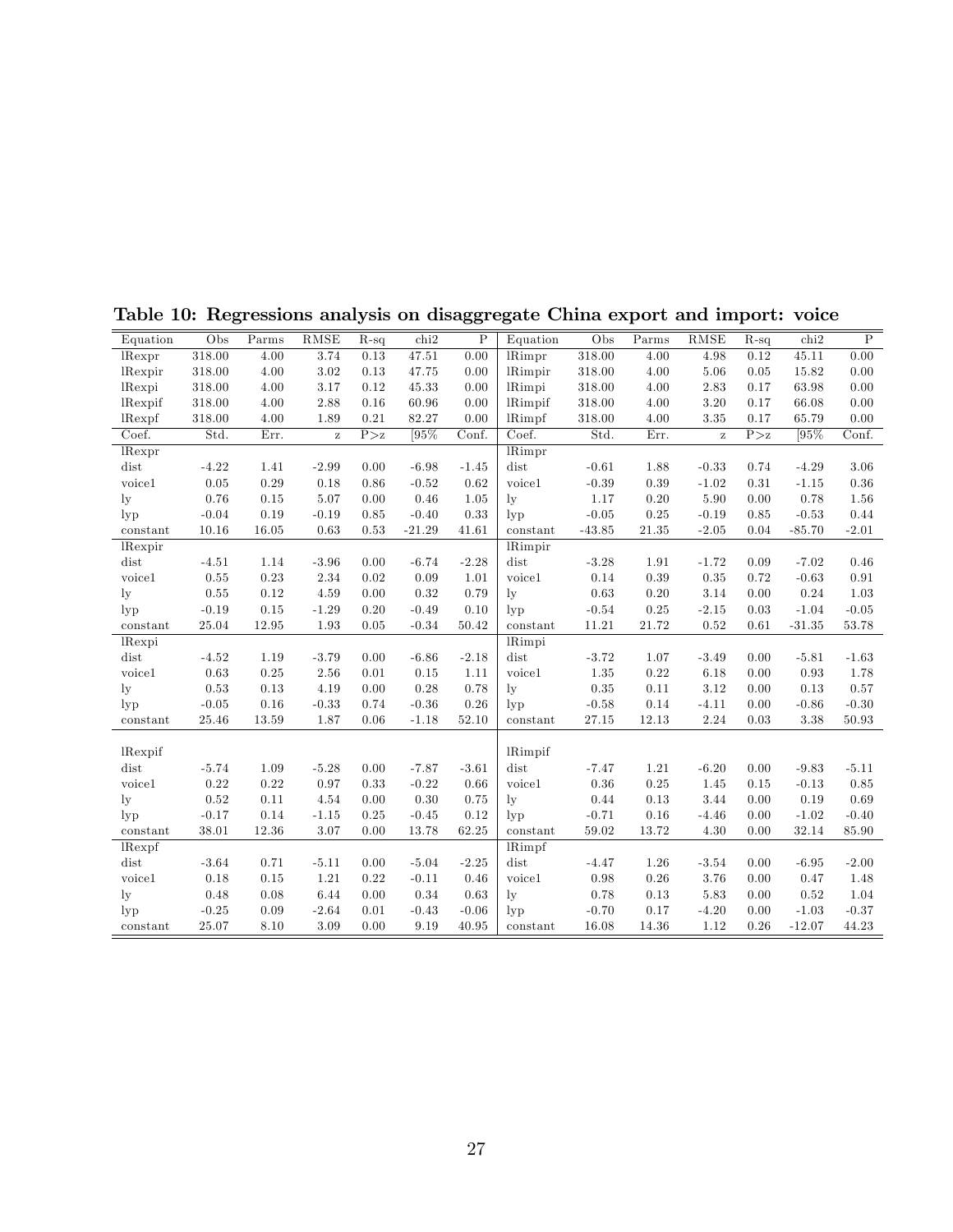variables, for the two classes of raw materials and intermediate to raw material) only in two cases we find the positive and significant coefficient which would be in line with the rest of the data, and common research.

The distance coefficient seems to pick up a similar irregularity in the data. It is consistently significant, with a negative coefficient in most of the data, except for the same 10 regressions, when it appears significant only twice.

As a general comment, the only two governance variables that appear significant (and positive) almost always, are the regulatory and the governance variables. They are only not significant in the strictly raw materials class.

These results show the value added of such a research. China seems to be importing raw materials from countries that are left out of trade partnerships by other world powers. In importing from these countries in some cases China is explicitly rewarding corruption, or a lower state of politics. However it is possible to make the more general remark that China imports from these countries despite the fact that the political conditions are not optimal. This allows the countries to still make use of their natural resources. This is a stark difference with Europe, which explicitely only rewards countries which have higher governance variables. China in this Öeld is taking up a role of allowing countries whose political system is not yet at rest to still have a market to export its goods. This creates benefit for the countries in question. Europe and the US have often left an economic void, which China has recently started to fill.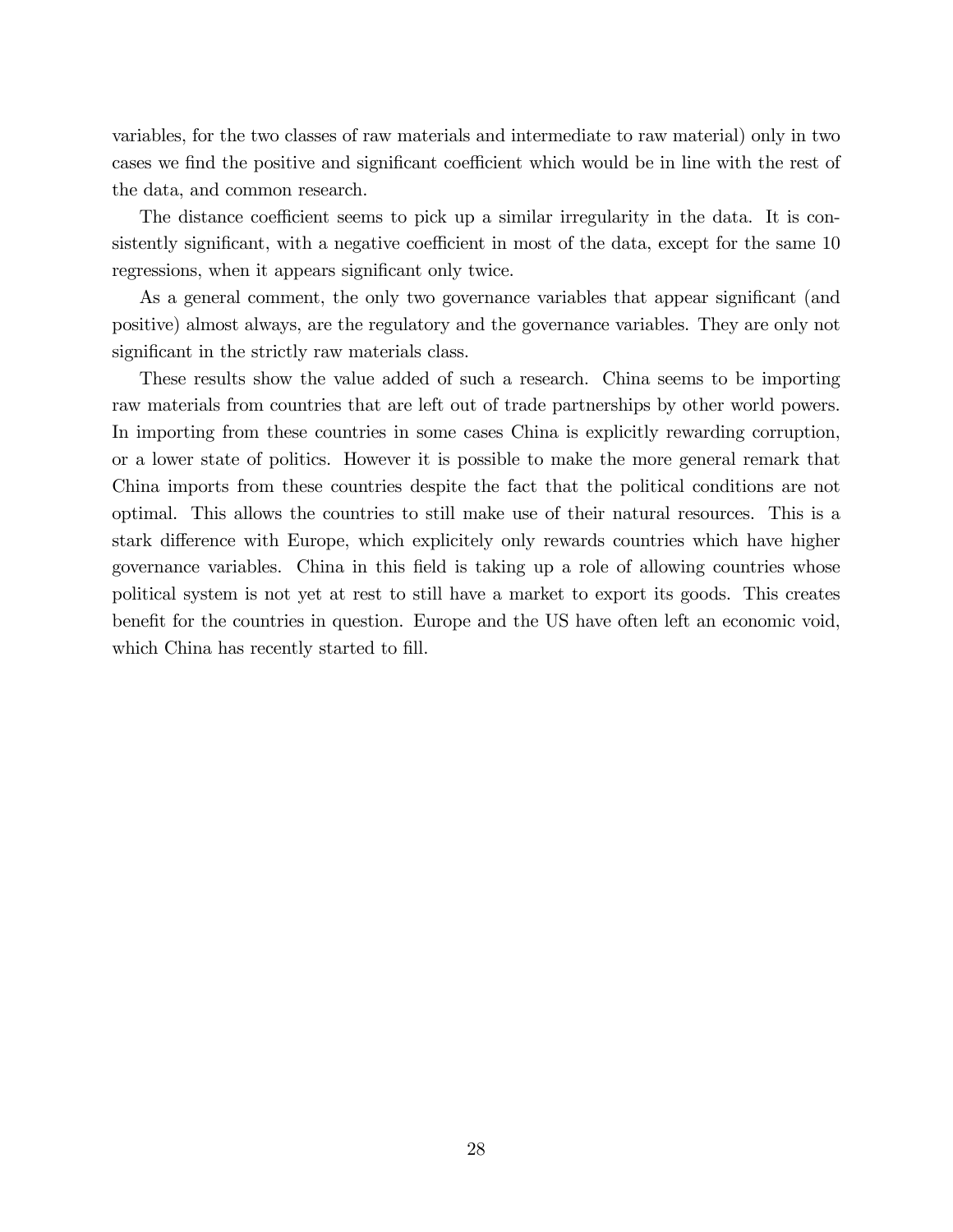## 4 Conclusions

This paper has used a unique data set to analyze the trade between Africa and China. We have provided a thorough analysis of the trade data over 8 years to show the main trends as well as the detailed dynamics of this process in evolution. We have shown that China has indeed drastically increased not only its trade level with African countries, but also its position of relevance among one of the most important economics for Africa to deal with. This position is quite closely reciprocated. Africa is a very big market that China has entered with its products. In the same time span, China has increased its imports from African counties at an even faster pace. The majority of the quantity of imports comes from raw materials. This class is also the only class that does not follow the stylized facts of trade, in the relationship China-Africa. A gravity model has highlighted that in the majority of the cases trade decreases with distance, and increases with political stability. This is not true however, when it comes to imports of raw materials. Here China fulfills the unique role of importing from countries that are further away and that do not necessarily have high levels of political stability, governance, rule of law. We have detailed supporting data to this conclusion. While our analysis does not show the final objective of the Chinese strategy, it highlights its benefits to the African countries. The European Union is the major trade leader to only reward political stability. This leaves out countries that do not meet its requirements. China is now importing from these countries, and creating a market for these countries to export to. Literature has traced in the past a positive correlation between trade and development or GDP growth. If this connection is assumed in existence, then ironically the Chinese strategy is taking up a crucial role in the future political stability of these "left" out" countries.

It is left for further research whether this positive relationship between trade and growth can be found in these specific economies, as well as eventual spillover effects from trade and possibly FDIs.

## References

- Amiti, M. & Freund, C. (2008), The anatomy of china's export growth, Policy Research Working Paper Series 4628, The World Bank.
- Dumludag, D., Saridogan, E. & Kurt, S. (2007), ëDeterminants of foreign direct investment: An institutionalist approach', *EHES*.
- Garita, G. & zhou, C.  $(2009)$ , 'Can open capital markets help avoid currency crises?', *DNB* working paper .